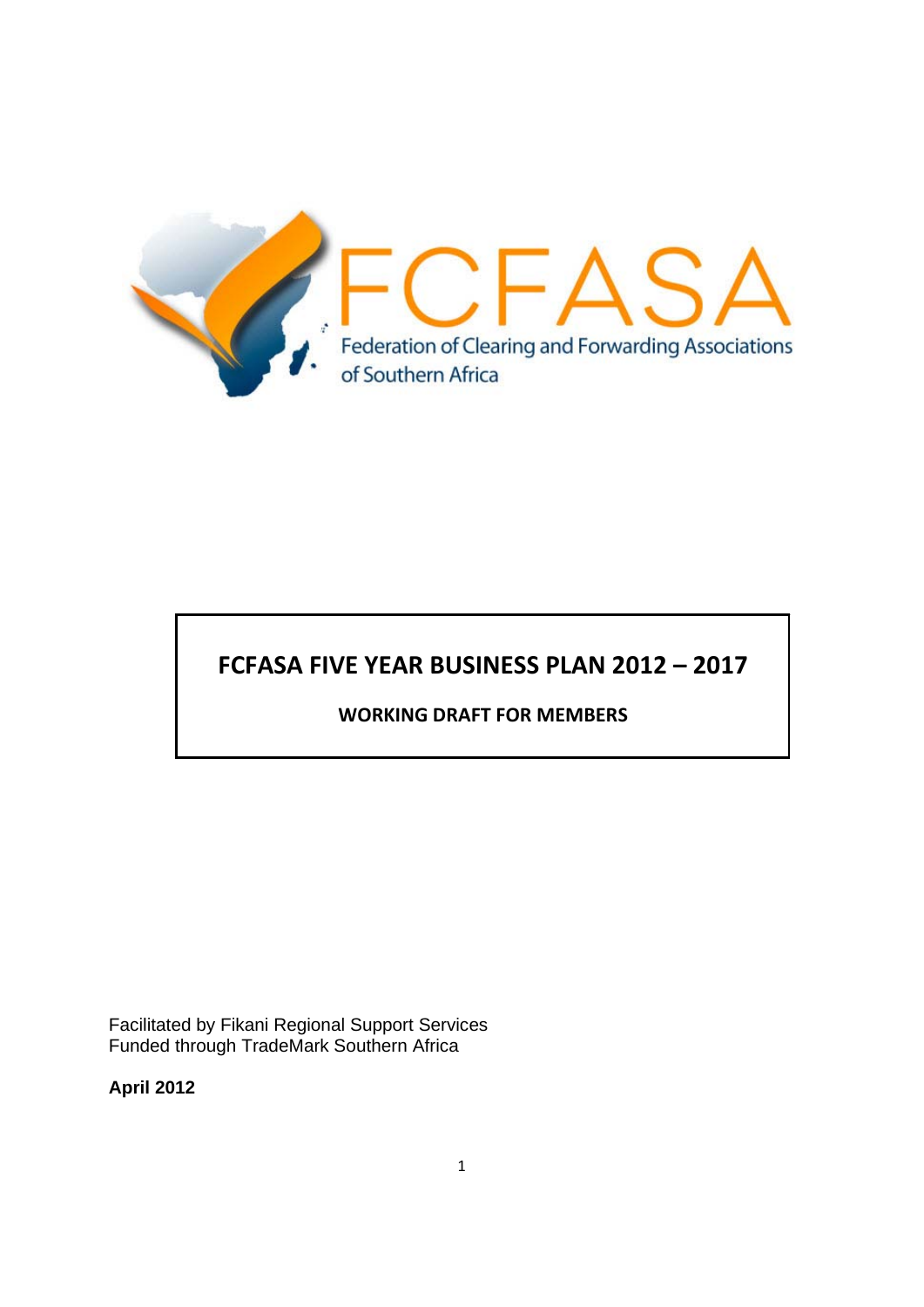# Contents

| 1.0  |  |
|------|--|
| 1.1  |  |
| 1.2  |  |
| 1.3  |  |
| 2.0  |  |
| 2.1  |  |
| 2.2  |  |
| 2.3  |  |
| 2.4  |  |
| 2.5  |  |
| 2.6  |  |
| 2.7  |  |
| 2.8  |  |
| 3.0  |  |
| 3.1  |  |
| 3.2  |  |
| 3.3  |  |
| 3.4  |  |
| 3.5  |  |
| 3.6  |  |
| 3.7  |  |
| 3.8  |  |
| 3.9  |  |
| 3.10 |  |
| 3.11 |  |
| 3.12 |  |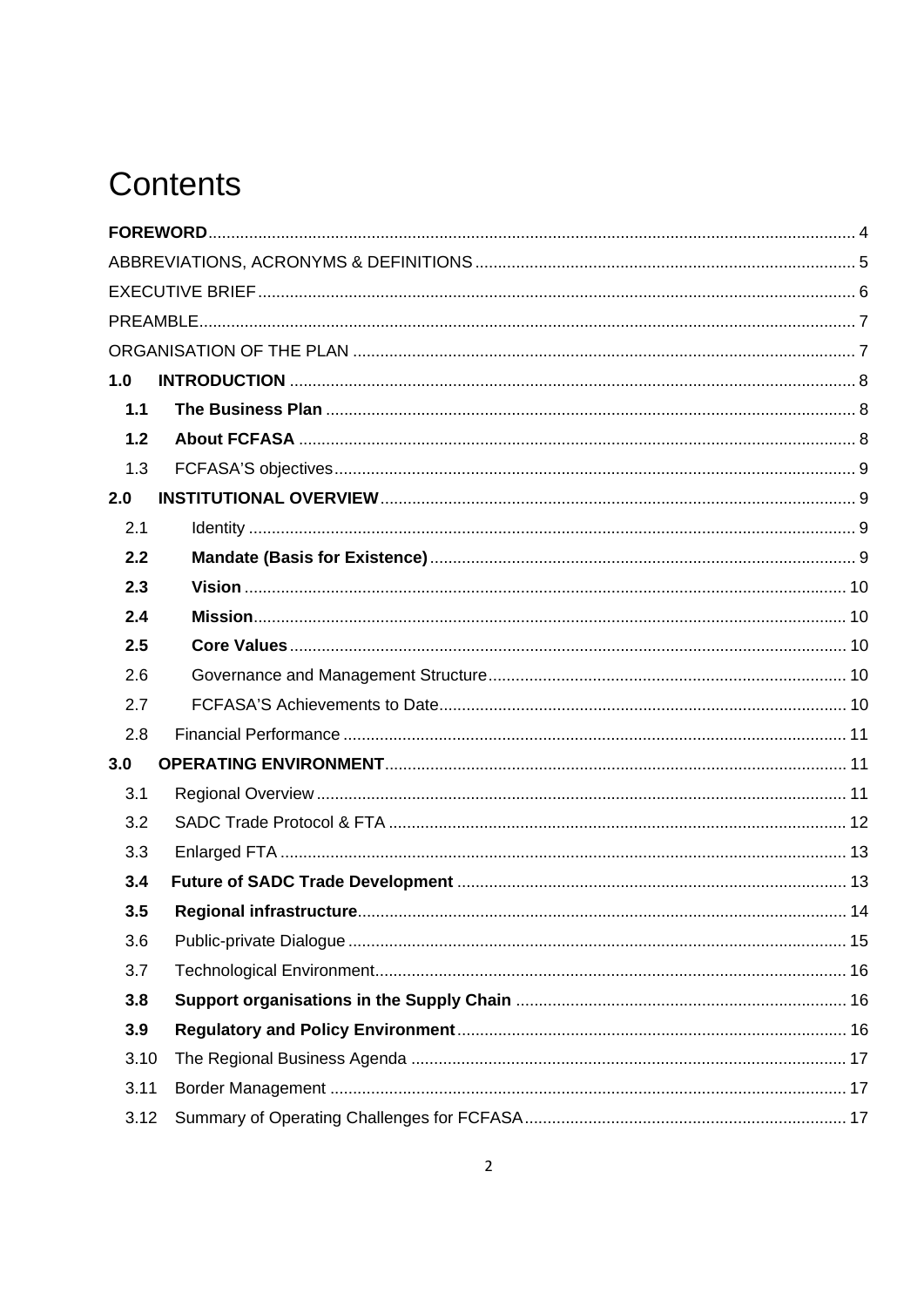| 4.0       |  |
|-----------|--|
| 4.1       |  |
| 4.2       |  |
| 5.0       |  |
| 5.1       |  |
| 5.2       |  |
| 5.3       |  |
| 5.4       |  |
| 6.0       |  |
| 6.1       |  |
| 6.2       |  |
| 6.3       |  |
| 7.0       |  |
| 7.1       |  |
| 7.2       |  |
| 8.0       |  |
| 9.0       |  |
| 10.0      |  |
| 11.0      |  |
|           |  |
| А.        |  |
| <b>B.</b> |  |
|           |  |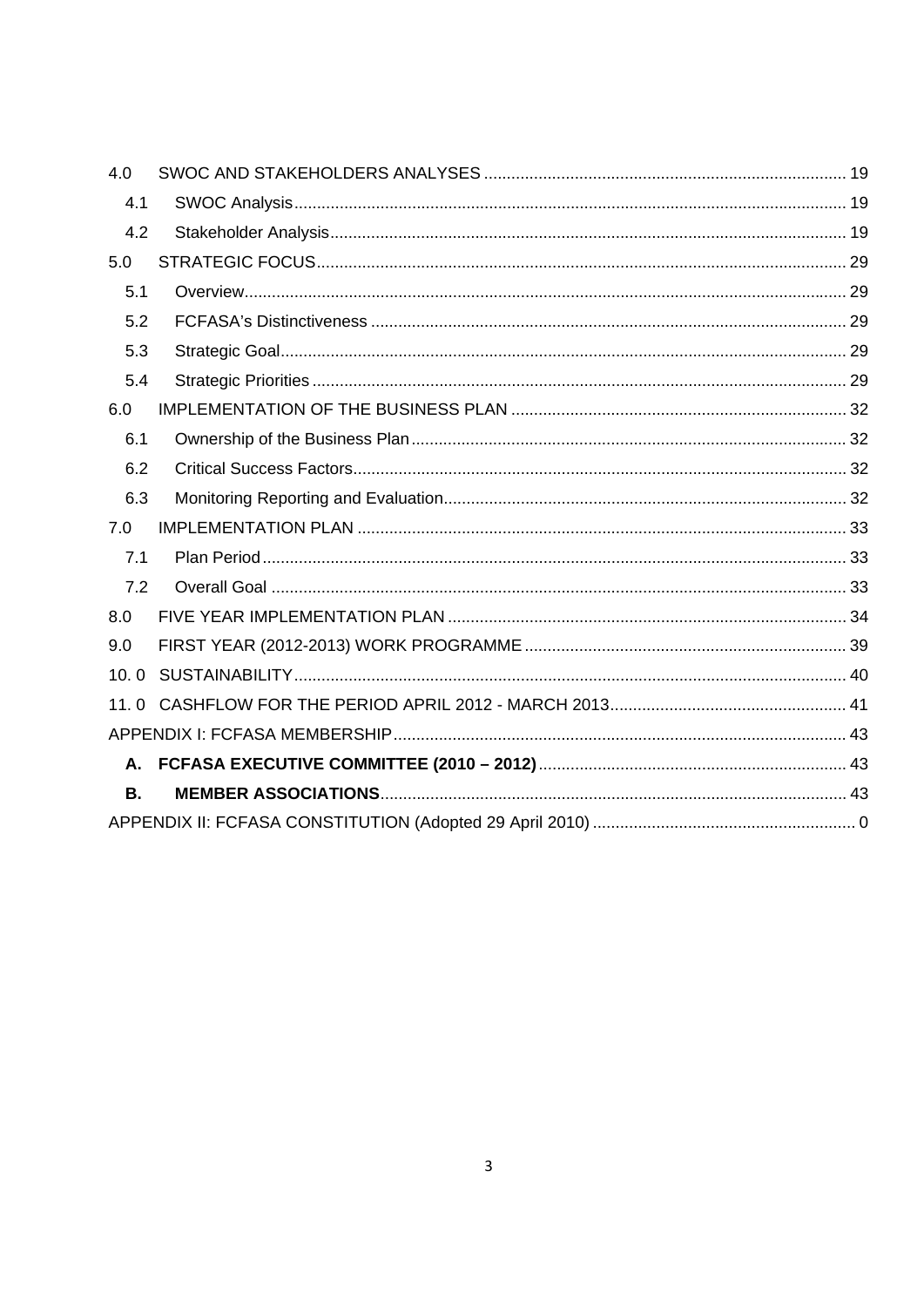#### **FOREWORD**

The Southern African Region, comprising 15 unique sovereign states, offers as much opportunity for a good return on investment as any other emerging economy of the World. The deliberate drive towards  $-$  a never easy journey of  $-$  Regional integration, has broadened the business space for its 255 million inhabitants. This is a Region that has enjoyed socio-economic, political and infrastructural linkages for decades.

However there are many challenges. And for the Freight Forwarding industry, these manifest themselves in many forms ranging from inadequate skills at the firm level to less than optimal systems and infrastructure in the operating environment. Although the Countries of the Region have made many remarkable strides in trying to harmonise systems and leave no one too far behind on the path to integration, the region in some cases still grapples with daunting challenges. Further, this is a Region where, as part of our history, collection of duties has been given priority by Government Agencies over trade facilitation - and its benefits. Sadly therefore border posts are often viewed as points of high impedance to movement of goods rather than merely points of transit. The slow movement of goods in the Region increases the cost of doing business. These costs are passed on to consumers and adversely impact on our ability to compete globally.

The ever growing willingness, however, of policy makers and the public sector to dialogue with business, has over the last two decades contributed enormously to an improved regional business environment. We are also seeing greater understanding and learning on both sides. We believe therefore that the challenges we now face tend to be those of prioritisation (of the many national and regional competing interests and programmes) in implementation. This Region has moved forward in its quest for innovative engagement of interest groups by Governments. But more needs to be done and with a greater sense of urgency to encourage and support the much needed investments and sustainable wealth creating activities.

It is this advocacy space – the open door and accommodation policy – provided by Regional Governments to the private sector, that calls for a proactive and well organised business front. It calls for strengthening of Business Membership Organisations (BMOs) who must position themselves to be all weather dialogue partners of Governments and other stakeholders while delivering value to members and contributing to the growth of our Region.

This Business Plan by the Federation of Clearing and Forwarding Associations of Southern Africa (FCFASA), a Regional BMO formed in April 2010, aims at launching FCFASA into a future of meaningful and results focused public-private dialogue. Whilst to a large extent depending on a "listening" public sector, such a partnership has to be anchored in highly capacitated National and Regional BMOs. Our Business Plan is also a value proposition to new members, development partners and our dialogue partners. It shows who we are, what we stand for and the benefits we intend to deliver to our many stakeholders. We believe that by consistently delivering value, we will ensure the sustainability of this organisation.

Like any other plan, our Business Plan is a living document, to be reviewed annually for relevance and performance. We invite all stakeholders to take a keen interest in its implementation and work with us as we steer through a challenging path to contribute to an efficient Regional Supply Chain.

**Joseph Musariri**  President April, 2012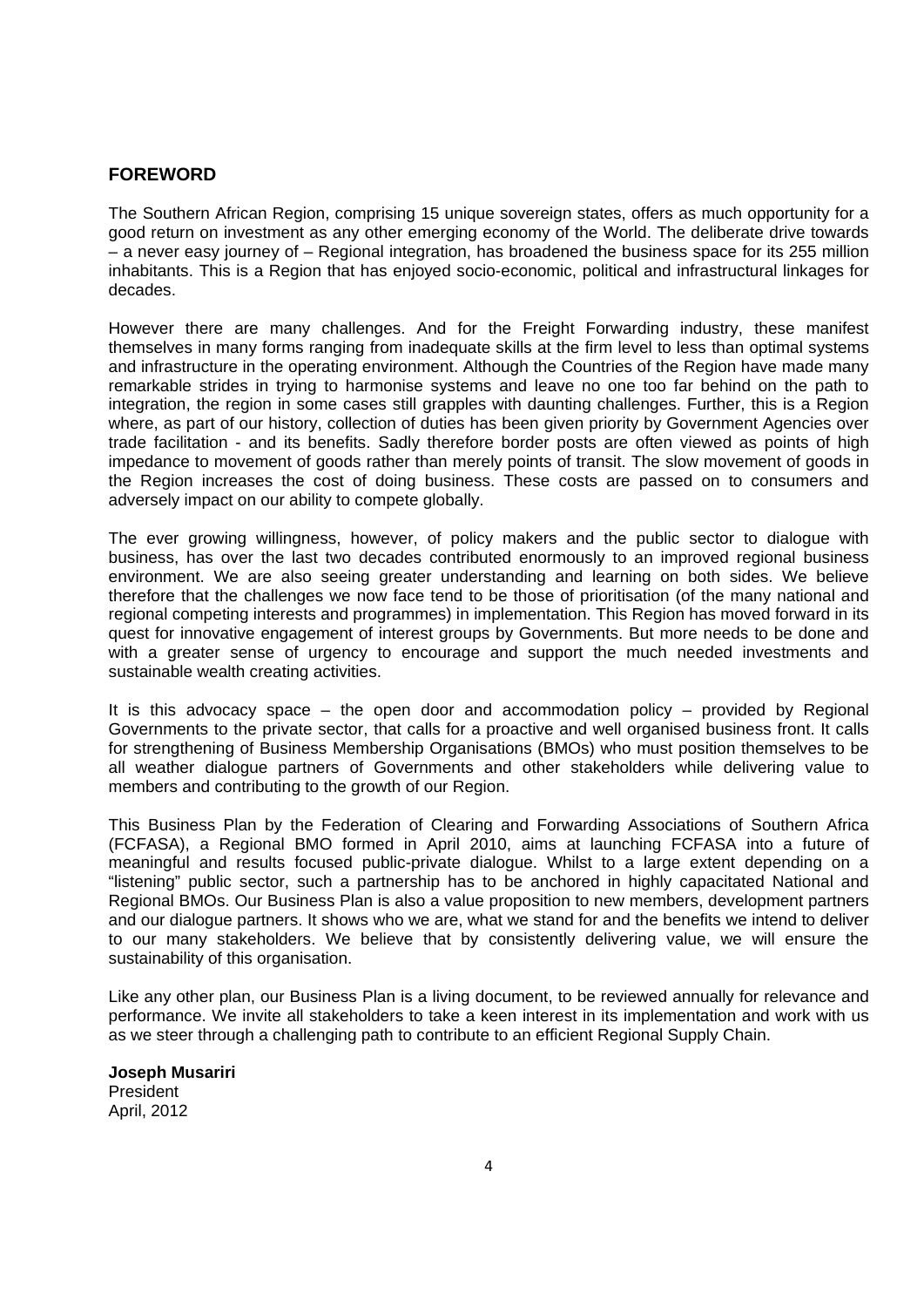### **ABBREVIATIONS, ACRONYMS & DEFINITIONS**

| AEO                  | <b>Authorised Economic Operators</b>                                        |
|----------------------|-----------------------------------------------------------------------------|
| AGM                  | <b>Annual General Meeting</b>                                               |
| <b>ASCCI</b>         | Association of SADC Chambers of Commerce and Industry                       |
| <b>BMO</b>           | <b>Business Membership Organisation</b>                                     |
| CCFFAAZ              | Customs Clearing & Freight Forwarding Agents Association of Zambia          |
| <b>COMESA</b>        | Common Market for Eastern and Southern Africa                               |
| <b>DRC</b>           | Democratic Republic of Congo (also "DR Congo" or "Congo DR")                |
| <b>EAC</b>           | <b>East African Community</b>                                               |
| Excom                | Executive Committee as constituted in the FCFASA Constitution               |
| <b>FCFASA</b>        | (The old FCFASA)                                                            |
| <b>FCFASA</b>        | Federation of Clearing & Freight Forwarders Associations of Southern Africa |
| <b>FEAFFA</b>        | Federation of East African Freight Forwarders Associations                  |
| <b>FEAFFA</b>        | Federation of East African Freight Forwarders Associations                  |
| <b>FESARTA</b>       | Federation of East and Southern African Road Transport Associations         |
| <b>FIATA</b>         | Fédération Internationale des Associations de Transitaires et Assimilés     |
| <b>FTA</b>           | Free Trade Area                                                             |
| <b>GDP</b>           | <b>Gross Domestic Product</b>                                               |
| <b>ICT</b>           | Information and Communications Technology                                   |
| Industry             | The clearing & freight forwarding industry                                  |
| <b>Member States</b> | Member countries of SADC                                                    |
| Membership           | Members of FCFASA as defined in its Constitution                            |
| <b>MIASA</b>         | Mining Industry Associations of Southern Africa                             |
| MoU                  | Memorandum of Understanding                                                 |
| <b>MS</b>            | <b>Member States</b>                                                        |
| Plan                 | <b>FCFASA Five Year Business Plan</b>                                       |
| <b>RBO</b>           | <b>Regional Business Organisation</b>                                       |
| <b>REC</b>           | <b>Regional Economic Communities</b>                                        |
| Region               | <b>SADC Region</b>                                                          |
| <b>RISDP</b>         | Regional Indicative Strategic Development Plan                              |
| <b>SACAU</b>         | Southern Africa Confederation of Agriculture Unions                         |
| SACU                 | Southern African Customs Union                                              |
| <b>SADC</b>          | Southern African Development Community <sup>1</sup>                         |
| <b>SAEN</b>          | Southern African Enterprise Network                                         |
| <b>SARA</b>          | Southern African Railways Association                                       |
| <b>SBA</b>           | <b>SADC Banking Association</b>                                             |
| <b>SCCC</b>          | Subcommittee on Customs Cooperation <sup>2</sup>                            |
| <b>SDI</b>           | <b>Spatial Development Initiatives</b>                                      |
| <b>SEG</b>           | <b>SADC Employers Group</b>                                                 |
| <b>SEPAC</b>         | <b>Small Enterprise Promotion Advisory Council</b>                          |
| <b>SWOC</b>          | Strengths, Weaknesses, Opportunities and Challenges                         |
| <b>TMSA</b>          | <b>TradeMark Southern Africa</b>                                            |
|                      |                                                                             |

 1 The 15 SADC members are: Angola, Botswana, DR Congo, Lesotho, Madagascar, Malawi, Mauritius, Mozambique,

Namibia, Seychelles, South Africa, Swaziland, Tanzania, Zambia, Zimbabwe<br><sup>2</sup> A subcommittee under the SADC Protocol on Trade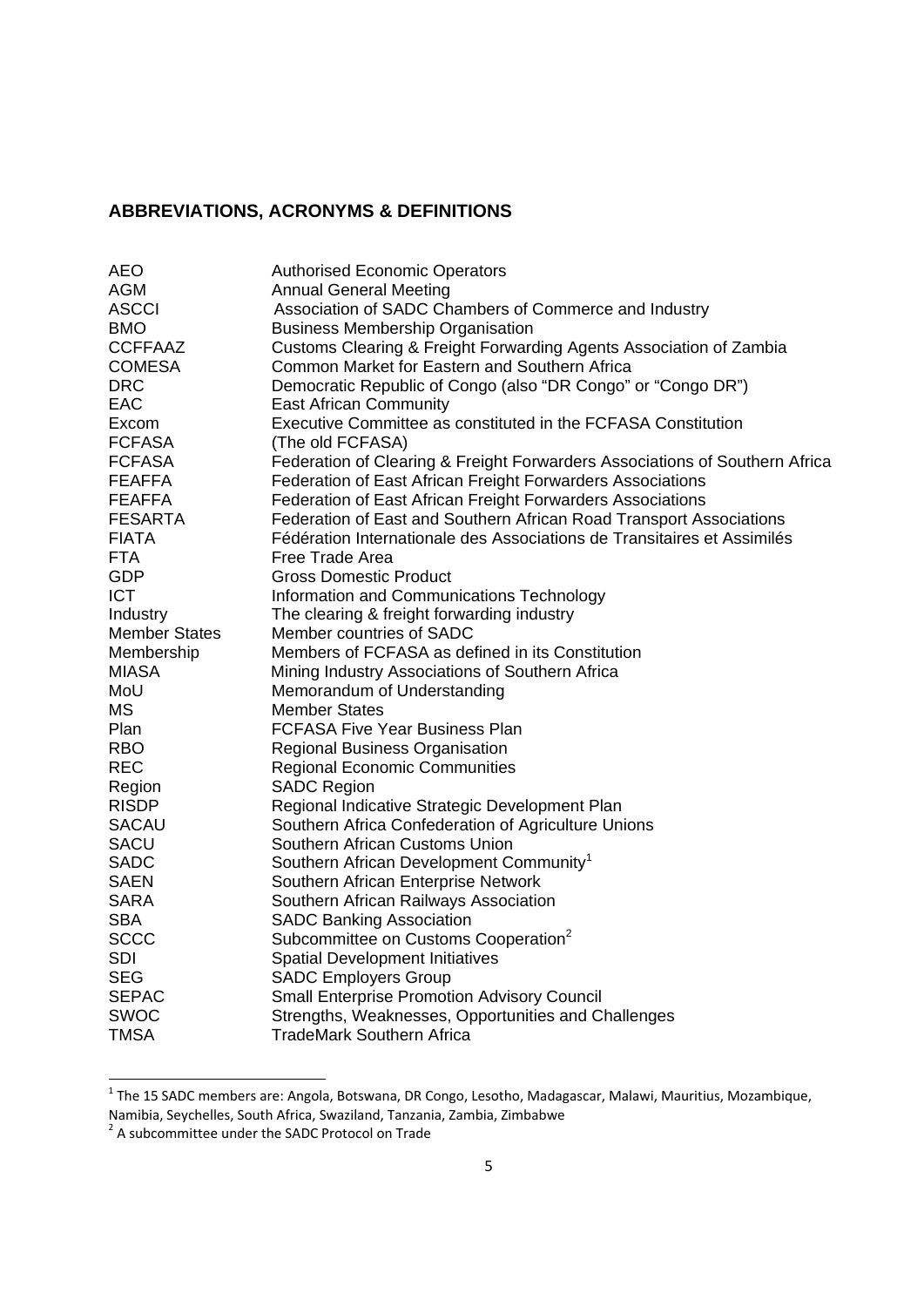### **EXECUTIVE BRIEF**

The Federation of Clearing and Forwarding Associations of Southern Africa (FCFASA) has developed this Five year Business Plan (the Plan) in order to provide a strategic direction visible to its members and other stakeholders. This is FCFASA's first such Plan after its formation in April 2010.

The Business Plan will run over the period April 2012 to March 2017. The 5 year Plan will be backed by Annual Programmes, with Year One Programme (April 2012 – March 2013) being included in this Plan.

Among others the Plan aims to:

- Enhance FCFASA's advocacy work and dialogue with its key stakeholder SADC and its structures
- $\triangleright$  Capacitate FCFASA and its membership in order to contribute effectively to trade facilitation and to efficient trade logistics in order to bring down the costs of moving cargo in the SADC Region
- $\triangleright$  Deliver value to its membership; and act as a value proposition to interested stakeholders and networks.

In order to address the key challenges of the FCFASA operating environment, the Business Plan will focus on the following areas:

- (a) High level Advocacy
- (b) Research, Documentation & Information dissemination
- (c) Membership Support and Development (BMOs)
- (d) Partnerships and Networking
- (e) Institutional Strengthening (FCFASA)

The Business Plan highlights the need to focus on factors critical for sustainability.

In order to kick-start the Plan, FCFASA will require various resources in the Year One Programme, estimated at USD 60 000.00. At this formative stage it is estimated that the organisation will mobilise 80% of the funds from development partners and 20% from Membership fees. In the interest of sustainability, over the five year plan there will be a substantial decrease in donor dependence as FCFASA turns more to its members and other sources of support and funding.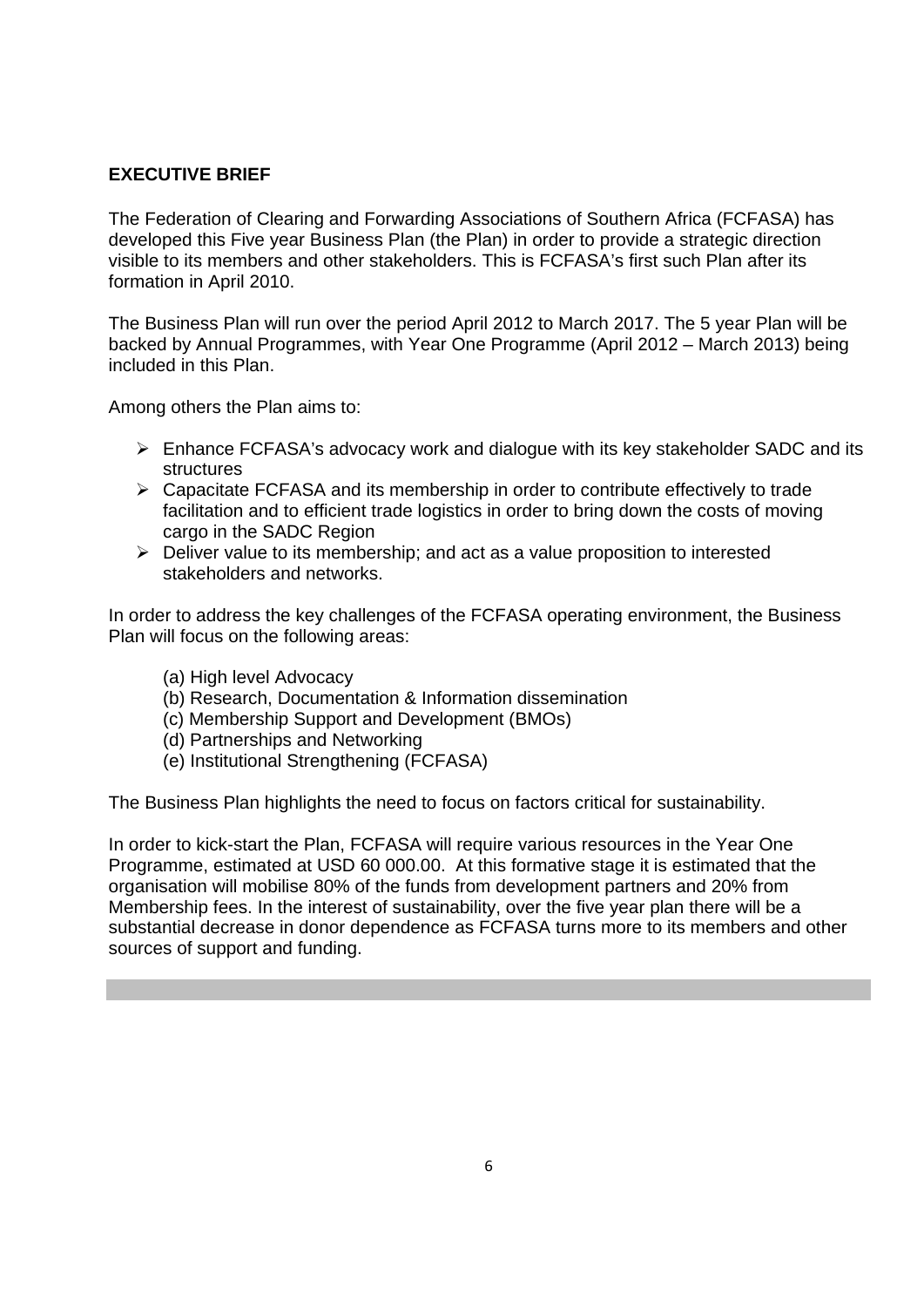### **PREAMBLE**

This Business Plan aims to provide a strategic direction for the Federation of Clearing and Forwarding Associations of Southern Africa (FCFASA) over a period of 5 years (2012-2017). It is a product of a consultative process involving all members of FCFASA and a selected number of key stakeholders.

### **ORGANISATION OF THE PLAN**

The Business Plan is presented in the Sections below, in the following order:

- A brief historical background and objectives of FCFASA
- Information on the identity, mandate, vision, mission and core values of FCFASA. This section also highlights some of the partnerships that have been developed by FCFASA and areas of engagement
- The operating environment. It provides the regional overview and looks at areas that are likely to affect the Clearing and Forwarding Industry
- Provides an analysis of the Strengths and Weaknesses; Opportunities and Challenges (SWOC) of FCFASA
- Identifies the key areas of strategic focus. It defines each area of focus and the supporting strategic objectives
- Provides an overview of mechanisms for implementation, monitoring and evaluation of the plan
- Presents the implementation framework for the plan in a simplified matrix form for the period 2012 - 2017
- The Work Programme for the first year (April 2012 March 2013)
- A note on Sustainability; and
- Cash flow for The Period April 2012 March 2013.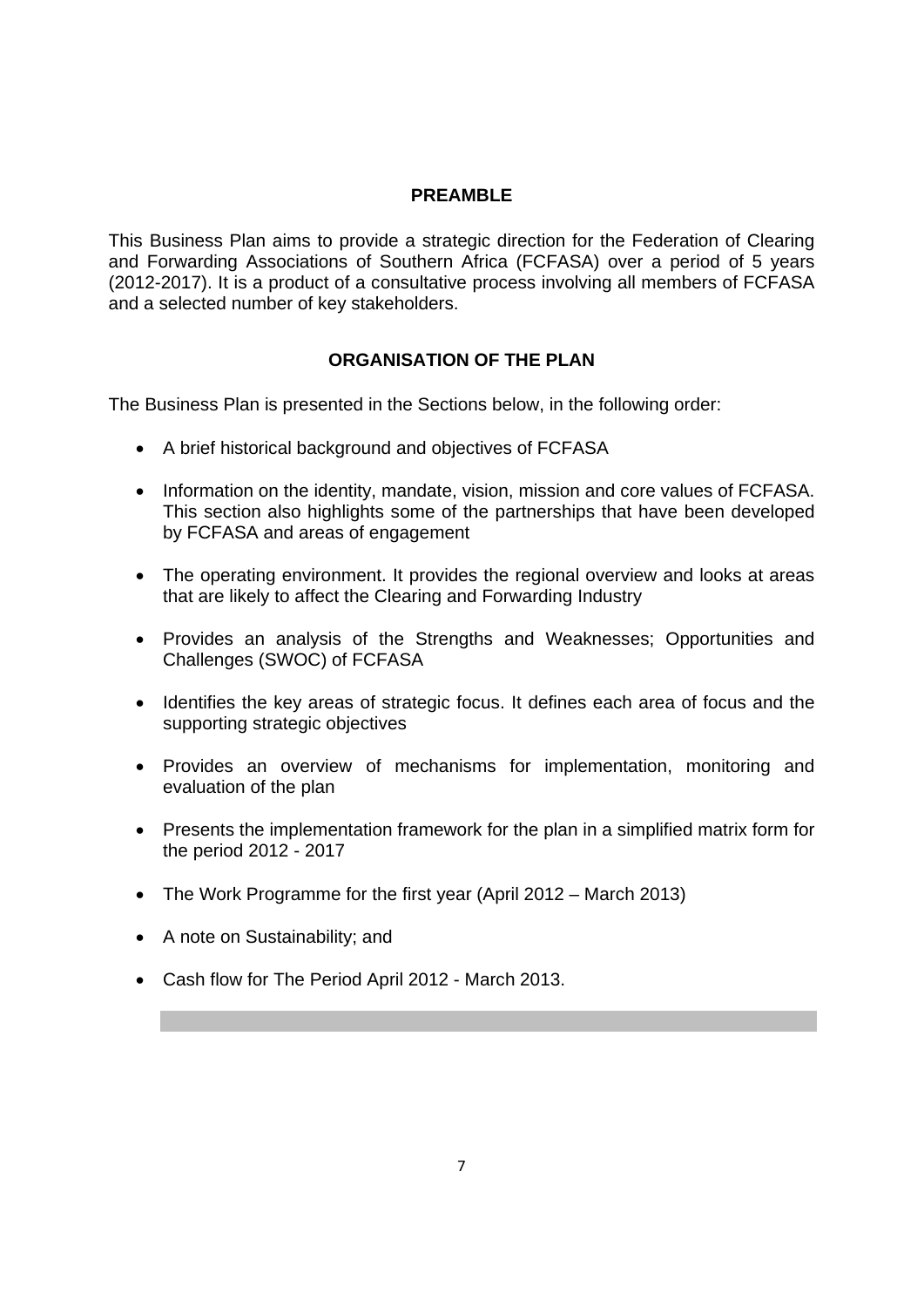### **1.0 INTRODUCTION**

### **1.1 The Business Plan**

In response to developments in the Southern African Development Community (SADC) supply chain, the Federation of Clearing and Forwarding Associations of Southern Africa (FCFASA) has mobilised operators and their associations to strategically position themselves to the benefit of its members and the SADC Region. Hence this five year Business Plan which is intended to enhance FCFASA's role as an effective regional platform for dialogue with various key stakeholders, in particular SADC secretariat, SADC customs administrations and the clearing and forwarding industry.

From the external environment this Plan is informed by the provisions of the International Federation of Freight Forwarders Associations (FIATA)<sup>3</sup>, the SADC Customs Strategic Plan, the SADC Regional Indicative Strategic Development Plan (RISDP) and the SADC Protocol on Trade. Internally this Plan is informed by the Constitution of FCFASA, the priorities of the members and the work-todate of the Executive Committee.

This Business Plan is the product of the FCFASA current membership who approved it in April 2012.

### **1.2 About FCFASA**

1

FCFASA is the Regional apex body for the National Clearing and Forwarding Associations in SADC. Launched at its first Annual General Meeting (AGM) on 29<sup>th</sup> April 2010 in Zambia, FCFASA is registered in Zimbabwe as a non-profit membership organization.

The current membership of FCFASA comprises 14 National Associations from 12 (of the 15) SADC Countries (Appendix I). FCFASA provides a single voice at the Regional level for the clearing and freight forwarding industry in its quest to influence policies, agreements and their implementation at the Regional level. FCFASA engages SADC Secretariat, Member States and SCCC in order to facilitate a smooth supply chain across the Region. To do this FCFASA mobilizes all its members to effectively articulate issues and priorities of common interest which it transmits as one strong voice.

FCFASA aims at remaining a world class apex body by maintaining links with world class bodies such as FIATA, and collaborates with donor driven, public and private sector bodies who add value to the organization.

FCFASA members cover the key transit routes of SADC.

<sup>3</sup> *Fédération Internationale des Associations de Transitaires et Assimilés*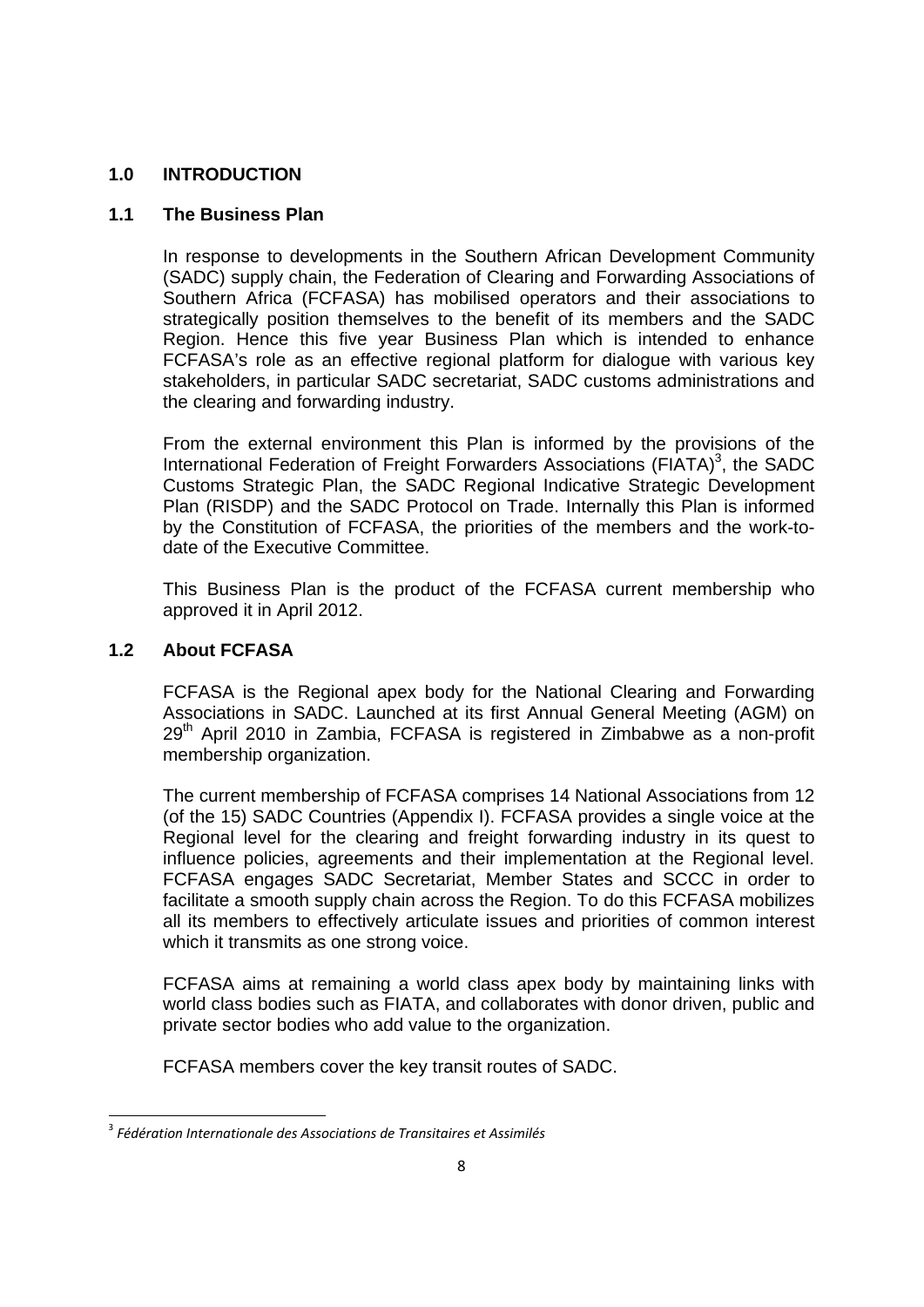### **1.3 FCFASA'S objectives**

FCFASA's main goal is the creation and maintenance of a conducive supply chain environment through, primarily, high level advocacy. This goal will be attained by the realisation of the following objectives, adapted from the FCFASA Constitution (Appendix II):

- To co-ordinate the development and growth of the Clearing and Forwarding industry in Southern Africa, in the best interests of member Associations and the general public
- To establish a Code of Ethics to be adopted by each member Association.
- To promote the efficient movement of cargo by carriers, either surface or air, or any other parties involved in the freight supply chain.
- To promote and encourage the efficient and capable operations of Customs authorities in the region, with a view to standardization and simplification of documentation and procedures.
- To promote, support, advocate for or oppose, as may be deemed to be in the best interests of the Federation and Member Associations, any proposed legislative or other measures affecting the interests of the region.
- Independently or in consultation with any other organizations, person or company, to promote standards for vocational training at an affordable cost to member Associations.

### **2.0 INSTITUTIONAL OVERVIEW**

### **2.1 Identity**

FCFASA is the SADC Region apex membership organization in the clearing and freight forwarding industry, whose members are SADC National Associations in the same industry.

### **2.2 Mandate (Basis for Existence)**

To act as the regional voice of the Clearing and Freight Forwarding Industry in its role of influencing appropriate legislation, policy, practices and procedures, and be the private sector dialogue partner of the relevant structures in SADC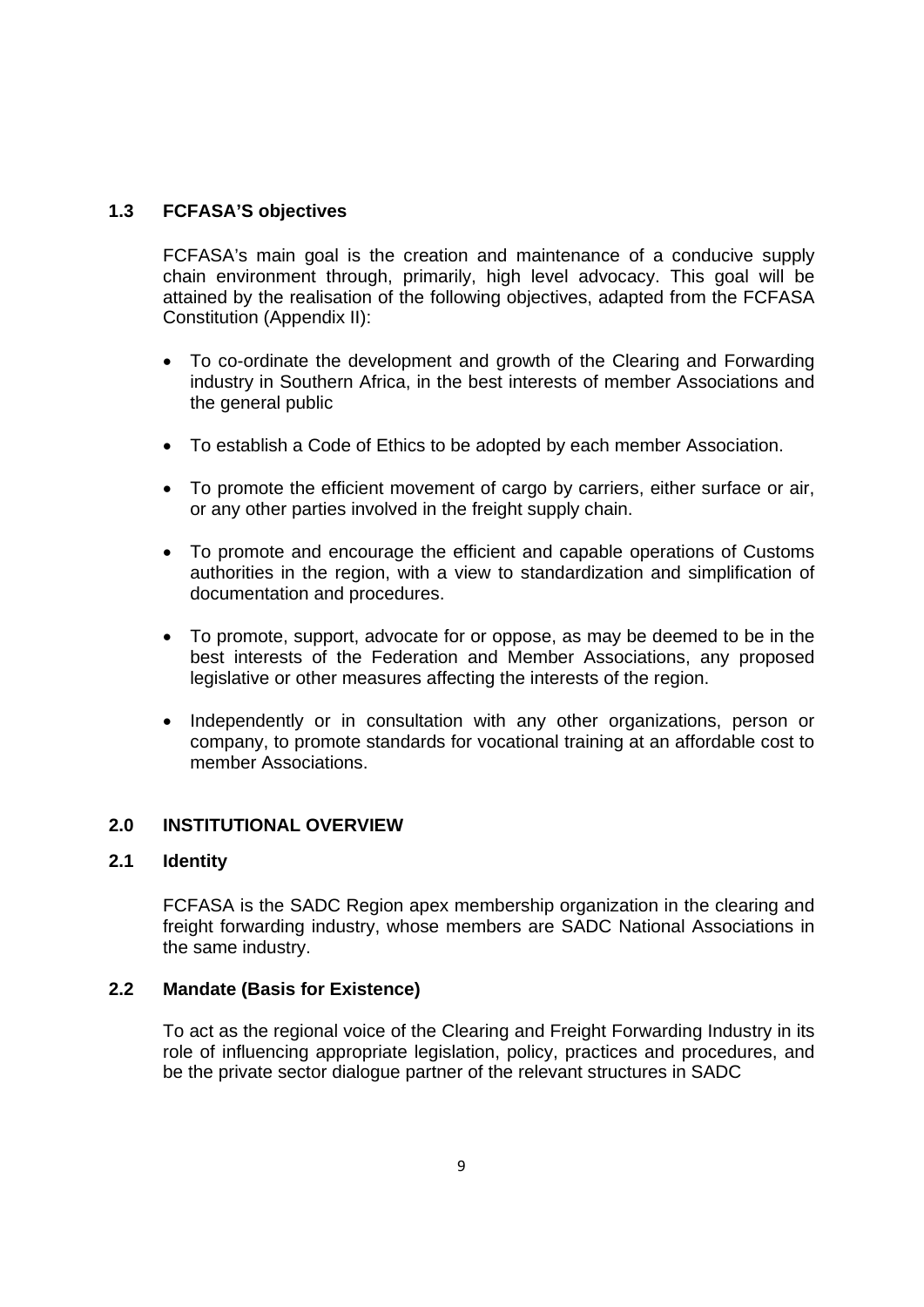### **2.3 Vision**

The voice of the clearing and freight forwarding fraternity in Southern Africa

#### **2.4 Mission**

To facilitate and conduct effective advocacy and the promotion of members' interests in trade facilitation and the technical work of clearing and forwarding.

#### **2.5 Core Values**

FCFASA is committed to the following core values:

#### *Our membership*

Unity and strength in diversity, inclusiveness and teamwork Respect for Members and their interests

#### *Our internal self*

Innovation, excellence with a focus on results Integrity, transparency, accountability and ethical practices

### *Our context*

Non-political Good corporate citizenship

#### *Our response to where we operate from*

Trade facilitation in partnership with other players in the supply chain Socio-economic and environmental responsibility Sustainable use and management of all resources

### **2.6 Governance and Management Structure**

FCFASA affairs are governed by, and the Executive Committee (Excom) and the general membership adhere to the provisions of, its Constitution. Elections are held biennially.

The FCFASA Excom is composed of the President, Vice President and five additional members. The regional focus of FCFASA informs the representation on the Excom. The Excom provides leadership and oversees the implementation of the FCFASA long term plan and annual work programme.

### **2.7 FCFASA'S Achievements to Date**

Since its formation on 29<sup>th</sup> April 2010, FCFASA has attained the following:

• The development and adoption of its Constitution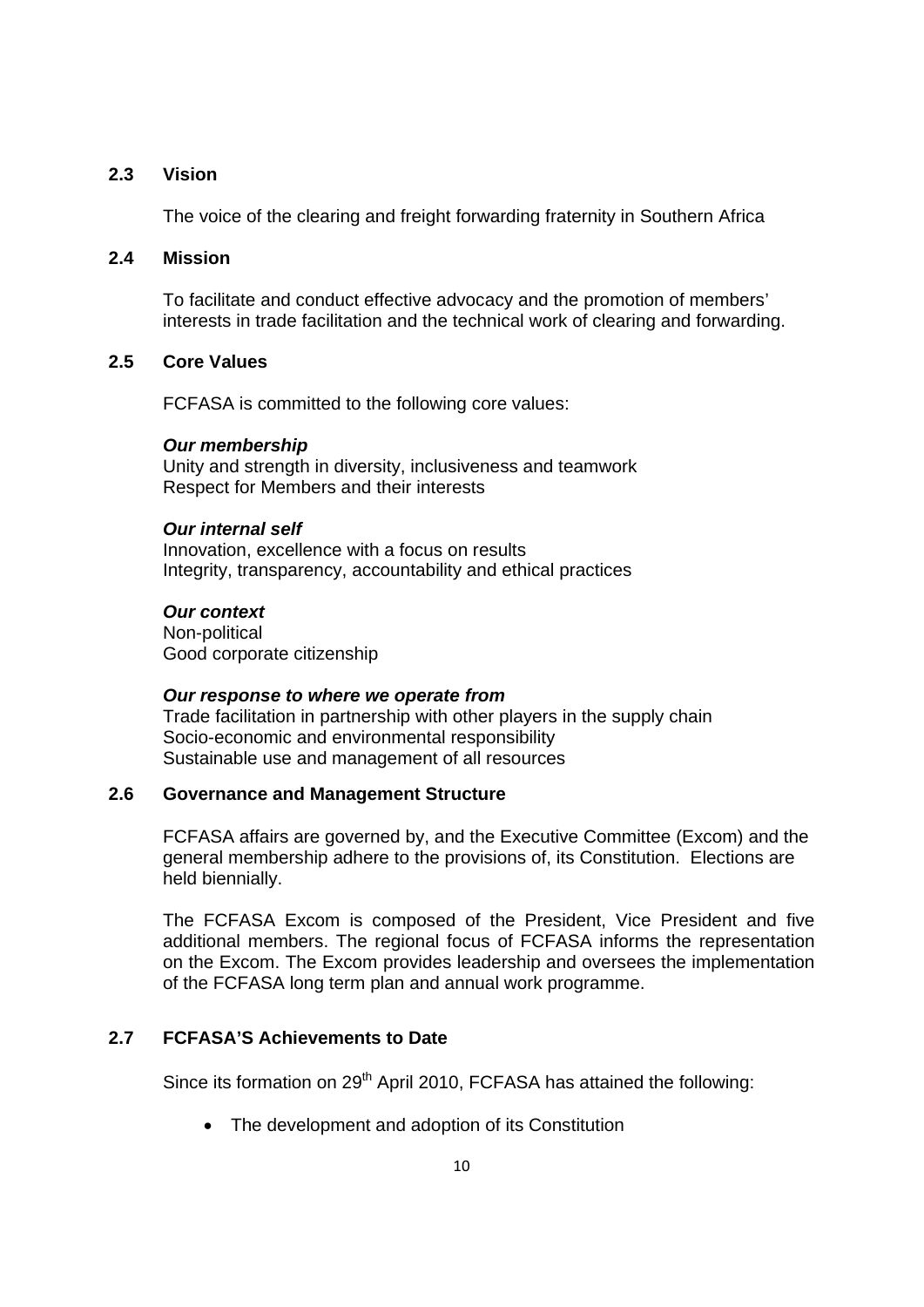- The President's office has successfully assumed the responsibility of the Secretariat during this period
- Mobilisation of funding for the strategic review meeting
- Mobilisation of funding to engage a short term consultant to facilitate the development of the FCFASA Business Plan.
- Mobilisation of funding to bring together all members to validate the Business Plan.
- Recognition by SADC and funding organisations (eg. TMSA) as a Regional Apex Clearing and Freight Forwarding membership organisation
- Active participation in the Common Market for East & Southern Africa (COMESA) and SADC regional integration initiatives and related meetings
- Good will from members as demonstrated by their continuous involvement in its activities.

### **2.8 Financial Performance**

FCFASA is currently in its formative stage. No membership dues, direct monetary grants or contributions have been received and/or expended by the Association to date. No accounts are therefore available at this stage.

However FCFASA has held two main interventions during this formative stage with resources from the following organisations:

- **Inaugural meeting and AGM April, 2010** Zambia: Funded by SADC under the EU-SADC Customs Modernisation Project
- **Strategic review session February 2012** South Africa: Funded by **TMSA**

As part of its governance, once it starts receiving funds, FCFASA will present its audited accounts to every AGM.

### **3.0 OPERATING ENVIRONMENT**

### **3.1 Regional Overview**

SADC has fifteen Member States who, apart from Mozambique, are also members of other multilateral organisations within the same geographical space. These include the Southern African Customs Union (SACU), COMESA and the East African Community (EAC).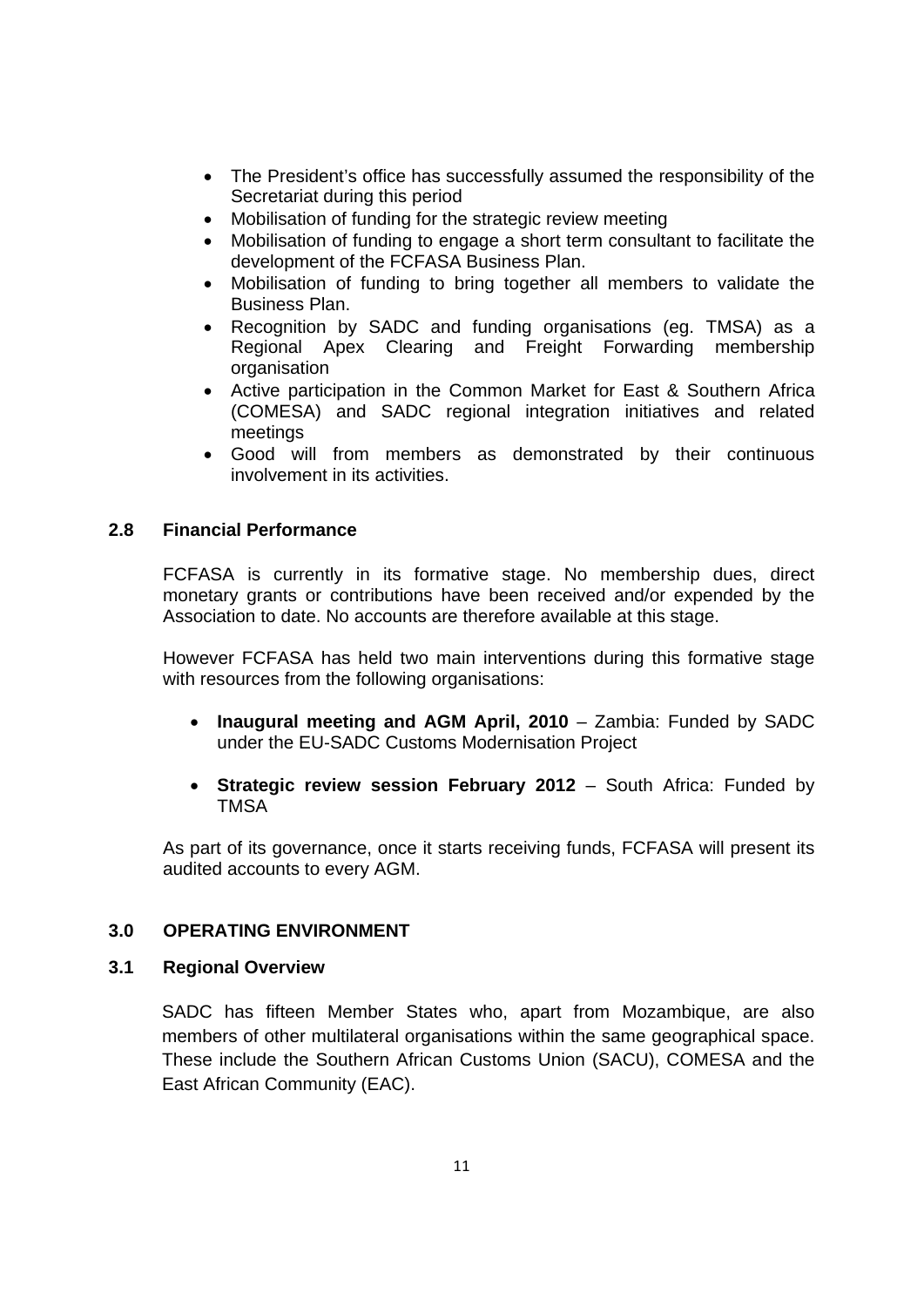SADC has a population of around 255 million people and a combined Gross Domestic Product (GDP) of USD435.9 billion (2007). The overall objective of SADC is to achieve development and economic growth, which is to be attained through increased regional integration, built on democratic principles and equitable and sustainable development.

The Southern African region enjoys a fairly overall open investment and trade regime, making the region the most significant economic space in Africa. As a result, intra-SADC trade has grown significantly since the 1980s.

 The development policies of the region are defined in the Regional Indicative Strategic Development Plan (RISDP), which was formally adopted in 2003, after a comprehensive consultation process with relevant stakeholders, including the private sector. The RISDP is a 15-year regional integration and development framework, setting the priorities and articulating the related economic and social policies and strategies. Its purpose is to deepen regional integration with the ultimate objective of eradicating poverty in the SADC region.

The SADC regional integration process is therefore guided, at the policy level, by the SADC Common Agenda and, at the strategic level, by the RISDP.

### **3.2 SADC Trade Protocol & FTA**

Implementation of the RISDP has meant implementation of various key protocols and agreements. One such instrument is the SADC Trade Protocol with its far reaching implications on cross-border business development, the volume of goods that will move between the members, and value chains that can be created.

The SADC Free Trade Area (FTA), which is provided for in the Protocol on Trade, was launched in August 2008 following a trade liberalization programme which commenced in September 2000. Twelve of SADC's fifteen Member States are currently part of the FTA and 2012 should see the elimination of the remaining tariffs on sensitive products by most of the Members of the FTA.

Total SADC trade has risen sharply by as much as 155% between 2000 and 2009 following the implementation of the Protocol on Trade. However, as a proportion of total SADC trade, intra-SADC trade has only grown from 15.7% to 18.5% in the same period. As the process to remove tariffs on sensitive products is still ongoing until end of 2012, there is still potential for further improvement in the intra-SADC trade levels.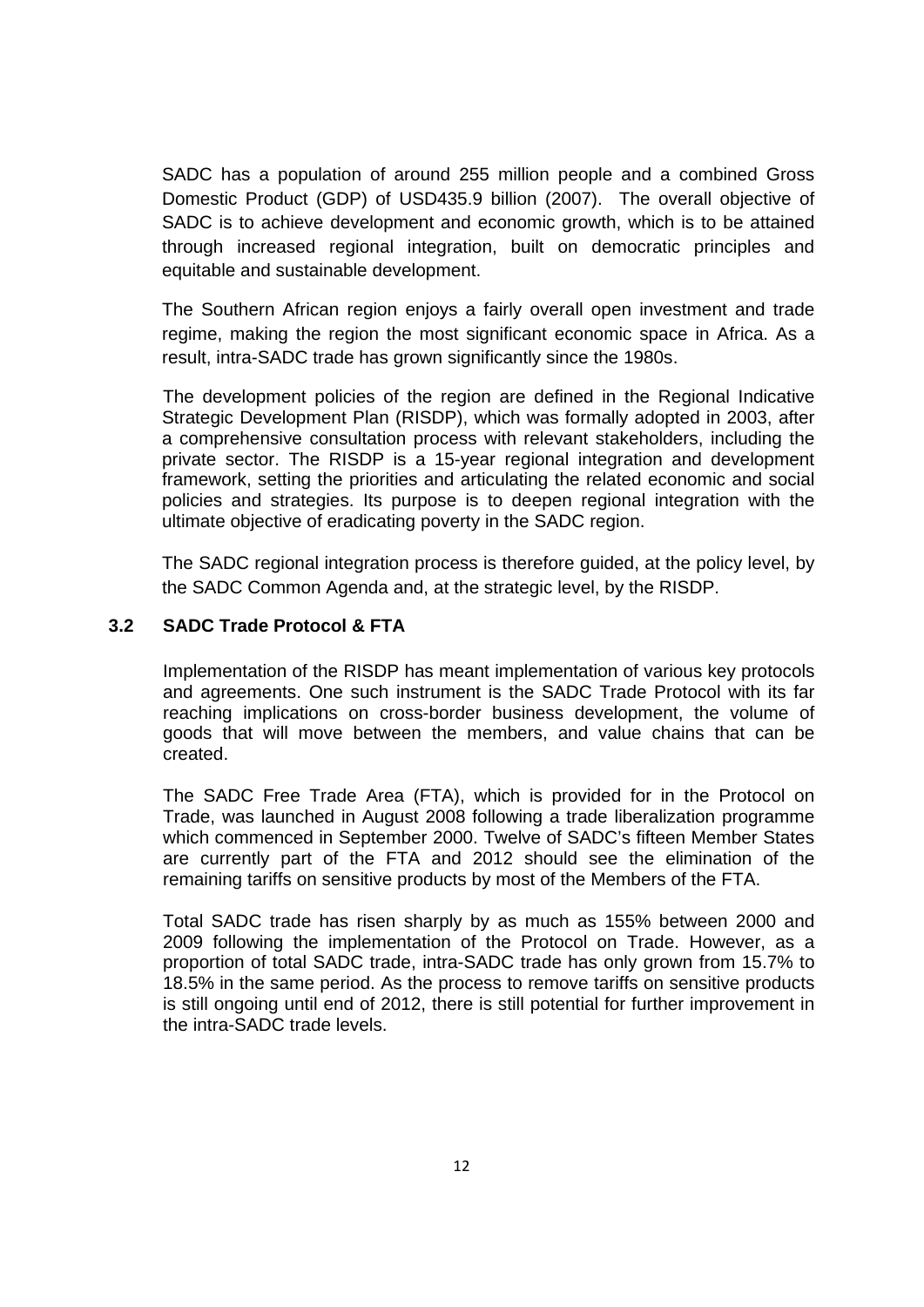The Directorate of Trade, Industry, Finance and Investment  $(TIFI)^4$ , at the SADC Secretariat, spearheads the trade agenda for SADC.

### **3.3 Enlarged FTA**

 SADC challenges for pursuing various development agendas, but in particular the trade agenda, include the multiple membership to Regional Economic Communities (RECs) of its Member States. The significant RECs (apart from SADC itself) are COMESA and the EAC. Further, SACU, which comprises 5 countries<sup>5</sup>, is a significant contributor to the challenges and opportunities of trading within SADC (as all members of SACU are also members of SADC, and one is also a member of COMESA). SACU contributes on average 73% to the SADC GDP<sup>6</sup>.

 In October 2008 the countries making up the three regional economic communities (SADC, COMESA and EAC) resolved that the three RECs should commence a merger into a single REC, with the objective of fast tracking the attainment of the African Economic Community. This may increase both opportunities and challenges in the trading environment and, specifically, in the trade logistics.

### **3.4 Future of SADC Trade Development**

Article 26 of the SADC Protocol on Trade provides that:

*Member States shall adopt comprehensive trade development measures aimed at promoting trade within the Community, as provided for in Annex V of this Protocol.* 

The Annex recognises *"that trade development among Member States and between Member States and third countries is an important element of the strategy to achieve economic development and a more equitable international economic order."* To that effect the Annex provides *amongst other proposals*  for the following:

 Member States shall adopt coherent trade development strategies and shall develop internal capacities for trade development and create awareness on the role and importance of trade and economic development.

1

<sup>4</sup> The SADC Secretariat structure provides for a Deputy Executive Secretary responsible for Regional Integration, who is supported by five separate Directorates: Policy, Planning and Resource Mobilisation; Trade, Industry, Finance and Investment; Infrastructure and Services; Food, Agriculture and Natural Resources; and Social and Human Development and Special Programmes. Each Directorate is headed by a Director and is made up of a number of separate functions, each under a Senior Officer.

 $=$  SACU = Botswana, Lesotho, Namibia, South Africa and Swaziland  $=$  6 sADC CDB figures 2000 = 2007

 $6$  SADC GDP figures 2000 - 2007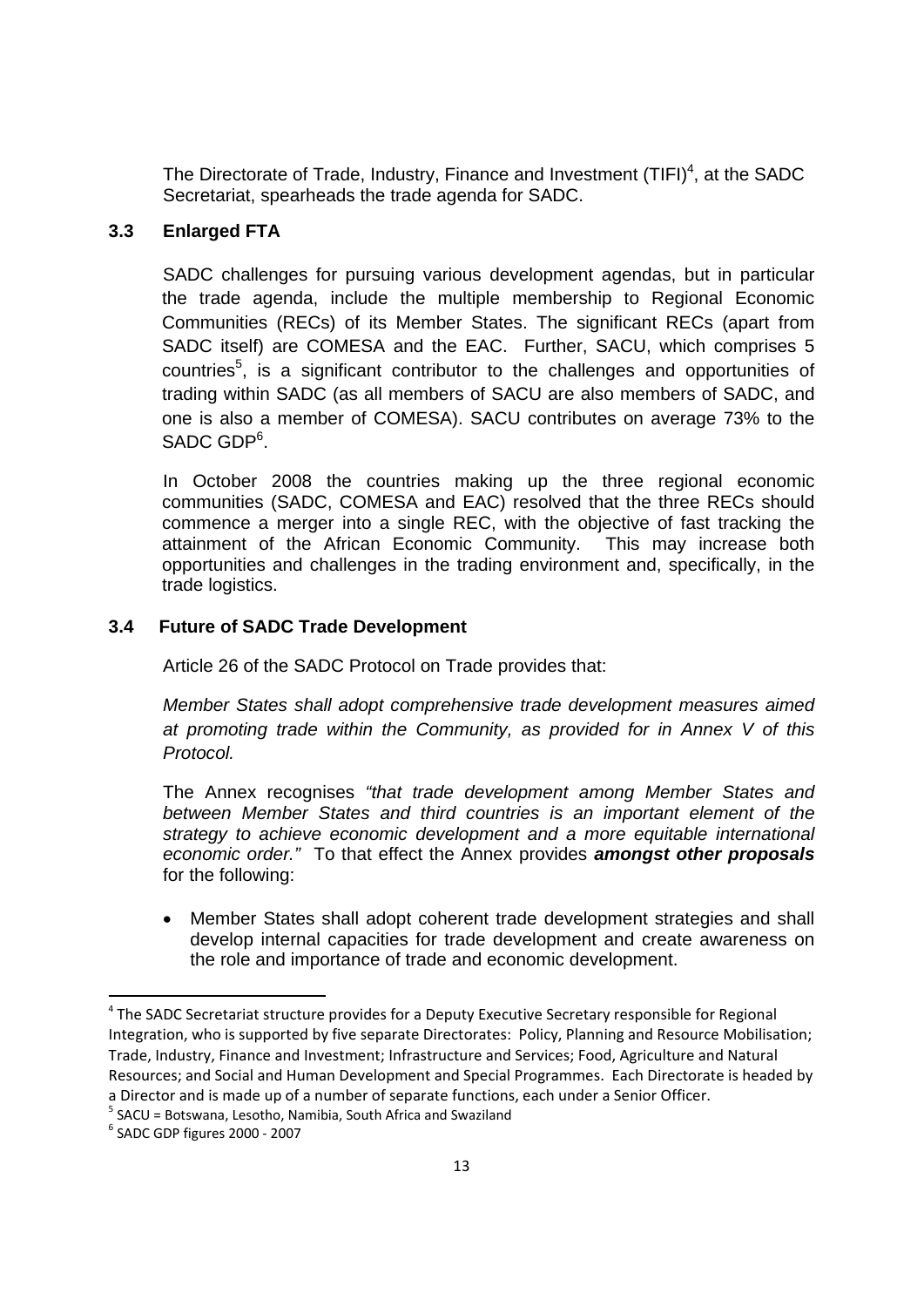- In order to ensure effective distribution of goods and services, Member States shall undertake to strengthen infrastructure related to trade especially in the areas of transport and storage facilities.
- Member States shall formulate and implement trade development policies in close co-operation with the private sector; and shall facilitate the formation of private sector business associations.
- Member States, in collaboration with the business community, shall encourage and facilitate the creation of small and medium scale enterprises and promote their participation in trade.
- In collaboration with the business community, Member States shall disseminate market information on the Community and third countries.
- Member States shall facilitate the provision of trade related services within the Community, including those relating to insurance, freight, banking, warehousing and communication.
- Member States shall facilitate the establishment of national and regional databases and trade information networks for the Region; and the trade information shall be made compatible and linked to the World Trade Information System.

### **3.5 Regional infrastructure**

### *3.5.1 Regional infrastructure bottlenecks*

Regional infrastructure bottlenecks constitute a major constraint to intra-regional and international trade in Southern Africa.

The low level of economic development has resulted in the majority of the SADC countries having a low percentage of paved *roads* in comparison to their total roads. The exceptions are South Africa, and the island states of Mauritius and Seychelles. The extent of the unpaved roads increases the cost of transportation. It also represents a physical constraint to greater intra-regional trade and other exchanges. The region also has an extensive *railway* network in particular between the Member States but is largely underutilised in preference for roads, and has lagged behind in its maintenance and modernisation. This has consequences for the volume of trade, cost of transporting bulk cargo and regional integration.

Although improvements have been recorded in *telecommunications* across the Region, the slow speed and inadequacy of connectivity is still seen as hampering greater economic activity.

Although the Region is rich in **energy** resources, energy availability to industry still remains a challenge in the Region. This therefore impacts on industrialisation and on the volume of tradable imports and exports.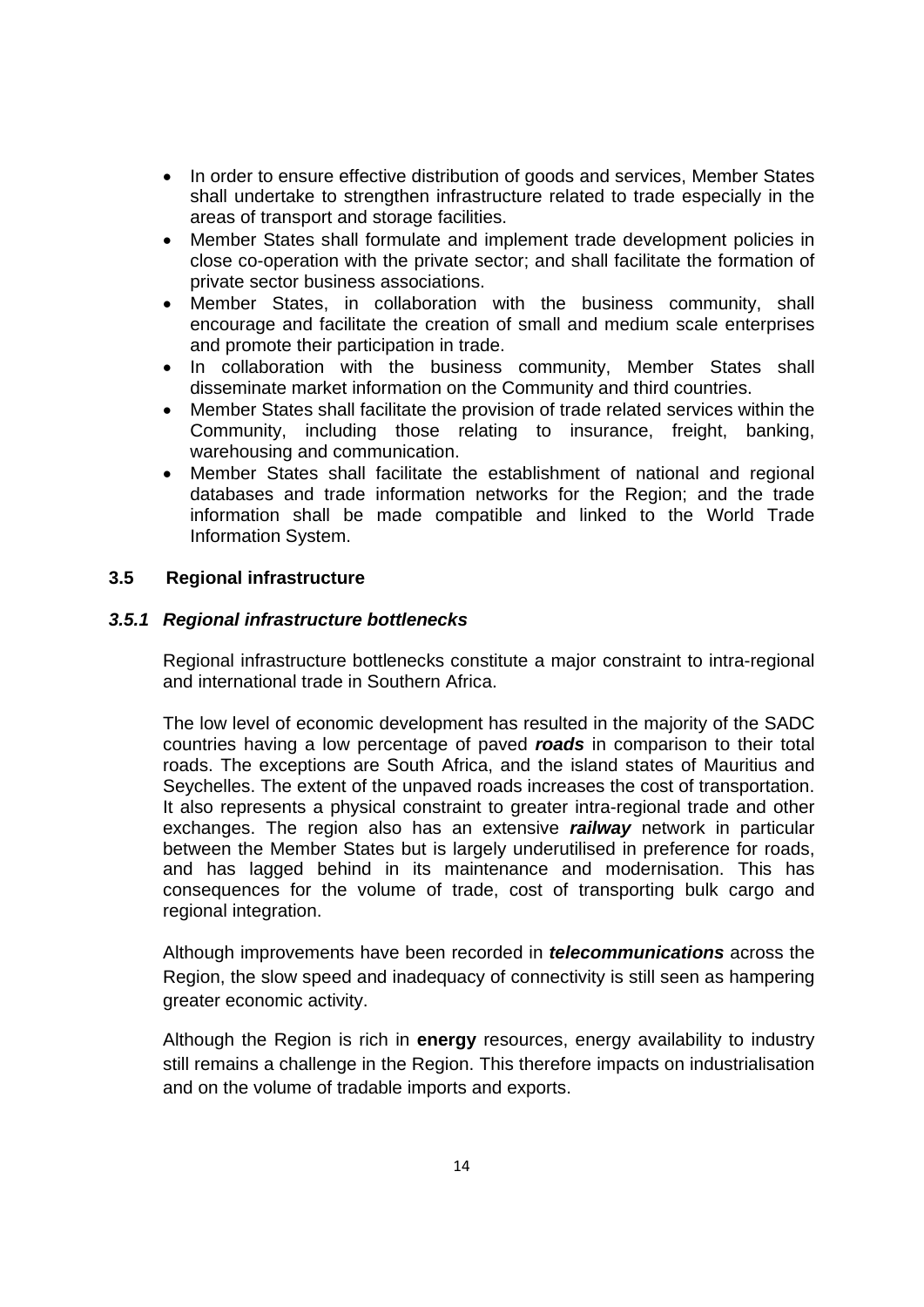With regards to *water resources*, the region is experiencing large imbalances between water availability and water usage. In SADC, water is not only an essential resource but also a limited and fragile resource. The water infrastructure is inadequate to alleviate vulnerability and provide secure water resources for sustainable socio-economic development.

#### *3.5.2 Attempts to address some of the Infrastructure Gaps*

Infrastructure constraints contribute to increasing transaction costs and therefore, make the region uncompetitive. In land-locked countries, such as Botswana, Lesotho, Malawi, Swaziland, Zambia and Zimbabwe transport costs account for a significant share of total import and export costs. There is also the need to maintain existing infrastructure needs to ensure continued reliability of service.

In order to address these gaps some countries have gone the privatisation route or increased the role of domestic and/or foreign private sector in hitherto State-Owned Enterprises.

Further, SADC has used Development Corridors and Spatial Development Initiatives (SDI) such as the Maputo Development Corridor and the South Africa's SDIs as strategies for promoting regional integration and sustainable development in the Region.

In addition to the physical infrastructure constraints and the maintenance problems there are still major transit challenges, which add to the cost of doing business in the region. For example, it is estimated that a truck spends at least as much time at the border post as travelling to its destination.

Of great concern in the SADC supply chain, the Region has hardly began to address the railway infrastructure as a key strategy to bringing down costs of transportation and as an efficient bulk carrier.

### **3.6 Public-private Dialogue**

The private sector has also begun to play a significant role in the process of regional integration and co-operation in SADC. SADC recognises the existence of both national and regional Business Membership Organisations (BMOs). The extensive engagement of the private sector since 2002, demonstrates this.

Of note, the SADC Trade Protocol provides for a Subcommittee on Customs Cooperation (SCCC). As part of "best practice", and in the shift from reinforcement to trade facilitation by customs administrations, the SCCC has held regular consultative meetings with business leaders, including current members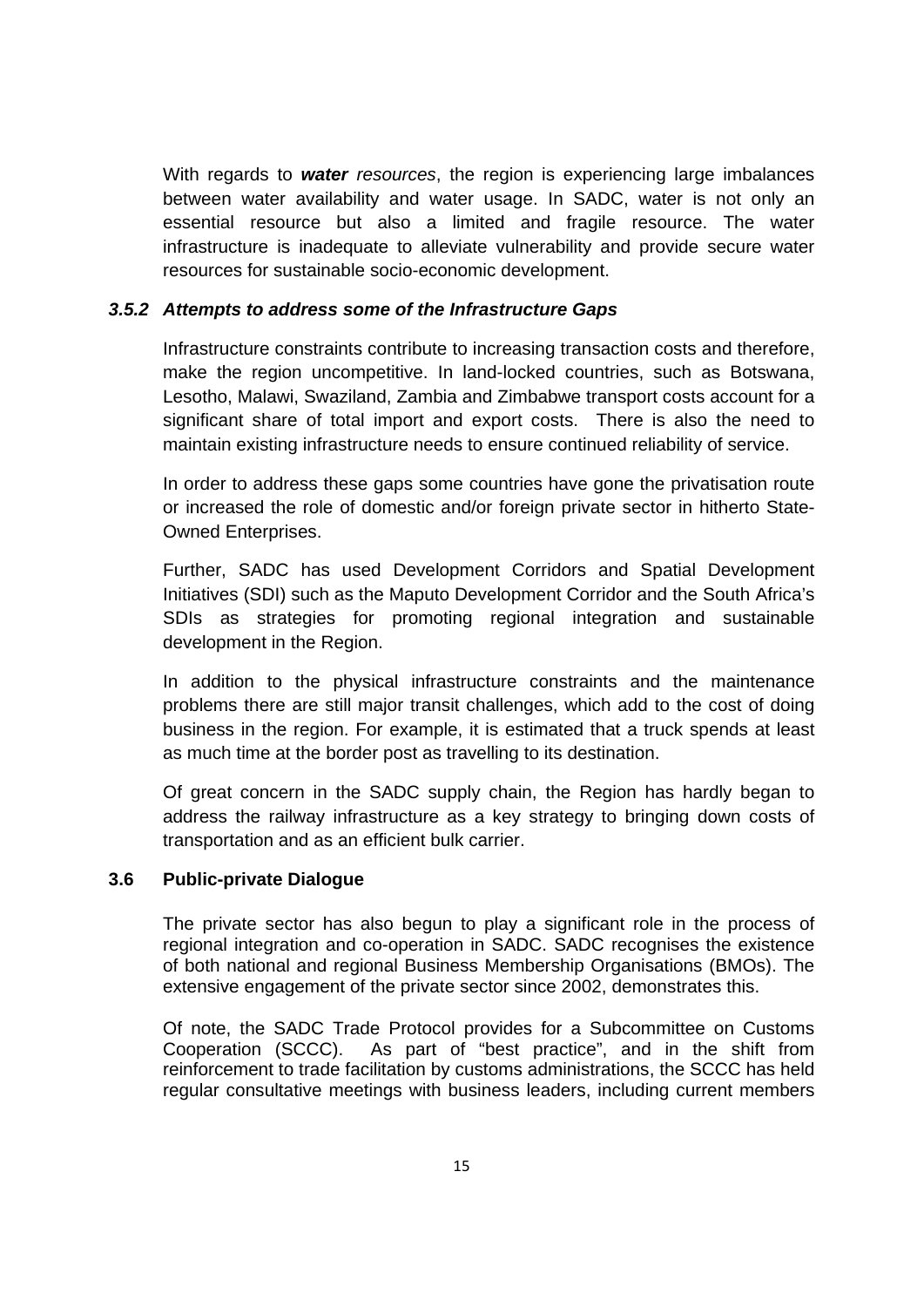of FCFASA, between 2005 and 2010. During that period the private sector kickstarted National Customs to Business dialogue.

There is a move by SADC to identify and work with a Regional Apex Association/Forum, representing all cross-cutting priorities of business. As a Sectoral organisation FCFASA cannot play this role, but will need to position itself to take full advantage of such a Forum.

### **3.7 Technological Environment**

There is generally a w*eak Information and Communications Technology (ICT)* base in the Region. This is further exacerbated by insufficient harmonisation of systems, poor IT infrastructure, low quality/absence of networks and unreliable electricity supply. The ICT challenge stands in the way of electronic clearance and electronic data exchange. Well managed ICT will contribute to trade facilitation, to lowering costs and speeding up movement of goods.

A further challenge is to ensure that the Region as a whole benefits from the information revolution, that inequalities between countries do not worsen, and that new technology helps bridge the gaps between the Region and the developed world, and within the countries of the Region.

#### **3.8 Support organisations in the Supply Chain**

The tripartite, led by SADC, with the financial support of TMSA is spearheading the establishment of a corridor management committee that supports efforts in improving the efficiency of the North –South transport corridor, a broad corridor that includes nearly all north bound routes and inter-connecting with other regional transport corridors. In order to establish an efficient and cost effective transit route, key stakeholders are establishing a corridor management structure which would provide platforms for the joint planning and coordination of infrastructure development and trade / transport facilitation projects. A Memorandum of Understanding (MoU) has been drafted and will soon be signed by all the corridor states. FCFASA has been included as a key stakeholder in these initiatives.

#### **3.9 Regulatory and Policy Environment**

SADC has been spearheading development of corridors as part of Protocols on Trade, Transport and customs modernisation. Further, the various protocols call for harmonisation of systems and implementation of initiatives and procedures that make transit cost effective.

Challenges still remain in both commitment by Member States and smooth implementation. Low capacities in some cases also hamper implementation.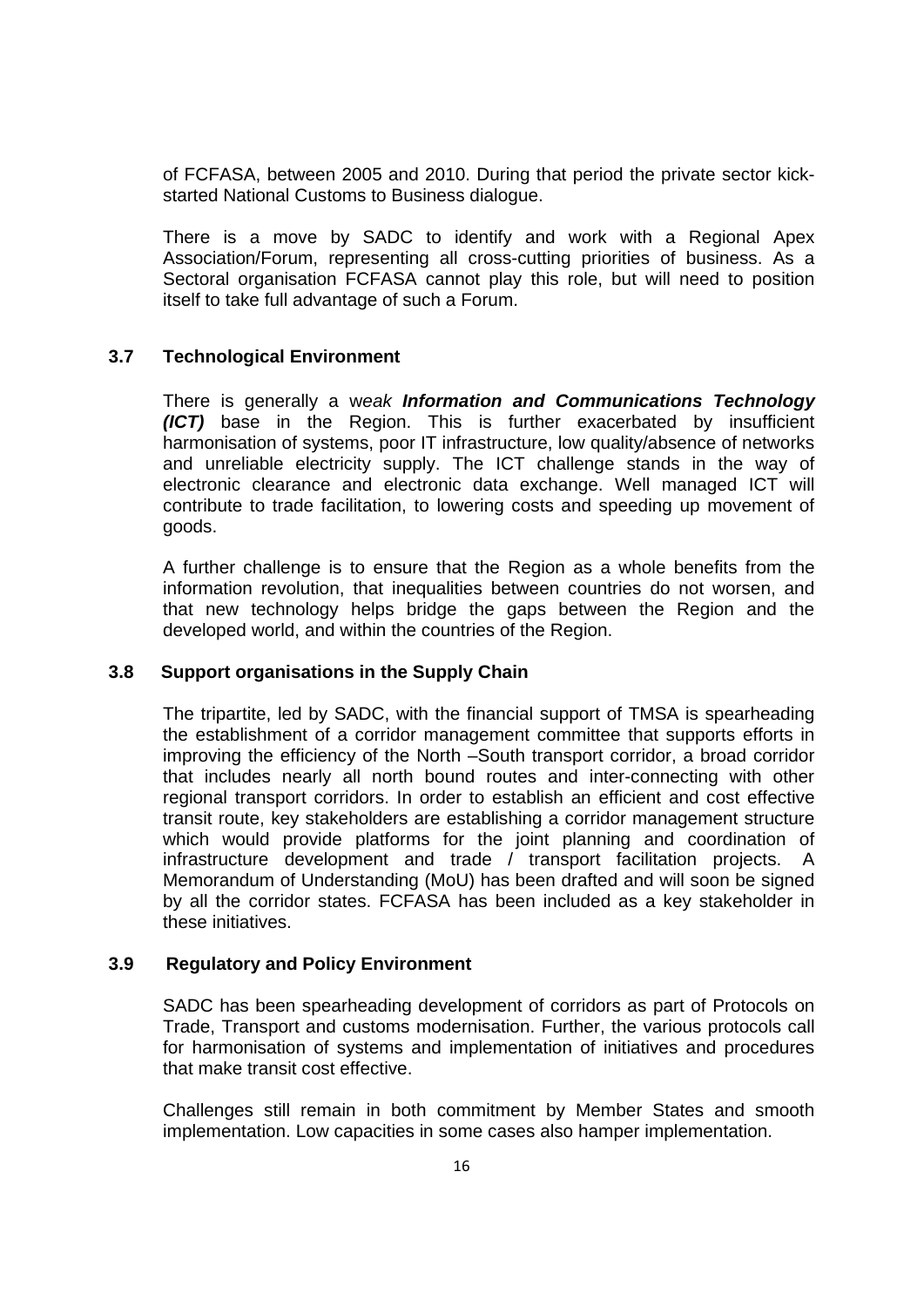### **3.10 The Regional Business Agenda**

As part of its advocacy agenda, the then SADC Business Forum<sup>7</sup> (2005), outlined the following, among others, as priority areas:

- Addressing the hindrances to trade and economic liberalisation in SADC (including NTBs)
- Upgrading and maintaining transport infrastructure
- Facilitate support of regional associations
- Promotion of good governance
- Working towards effective Public Private Partnerships [PPP]
- Supporting the development of SME's
- Bridging the digital divide

These priorities remain important in the work of the BMOs at both national and regional levels.

### **3.11 Border Management**

1

One of the observations on all borders is the absence of a management responsible for the border post and to coordinate Customs, immigration, Police, health, weighbridge activities. Further, communication between Government agencies is less than optimal. This has a direct impact on the efficiency of each border post.

### **3.12 Summary of Operating Challenges for FCFASA**

### *3.12.1 Summary of Key Challenges at the Industry level*

The following challenges were identified as impacting the Industry at both national and regional levels:

- i. Need for simplified customs clearing processes, systems and documentation
- ii. Bad relationships with customs at the border posts. It was however reported that relations with customs administrations are generally good at the Head Office level but the experience is different on the ground at the ports of entry/exit
- iii. Stiff competition as a result of automation, and shipping lines and cargo handlers also getting involved in freight forwarding, thus threatening the Freight forwarders viability

<sup>&</sup>lt;sup>7</sup> SADC Business Forum included all known SADC Regional Business Organizations (RBOs) including ASCCI, FESARTA, MIASA, SACAU, SAEN, SARA, SBA, SEG, SEPAC,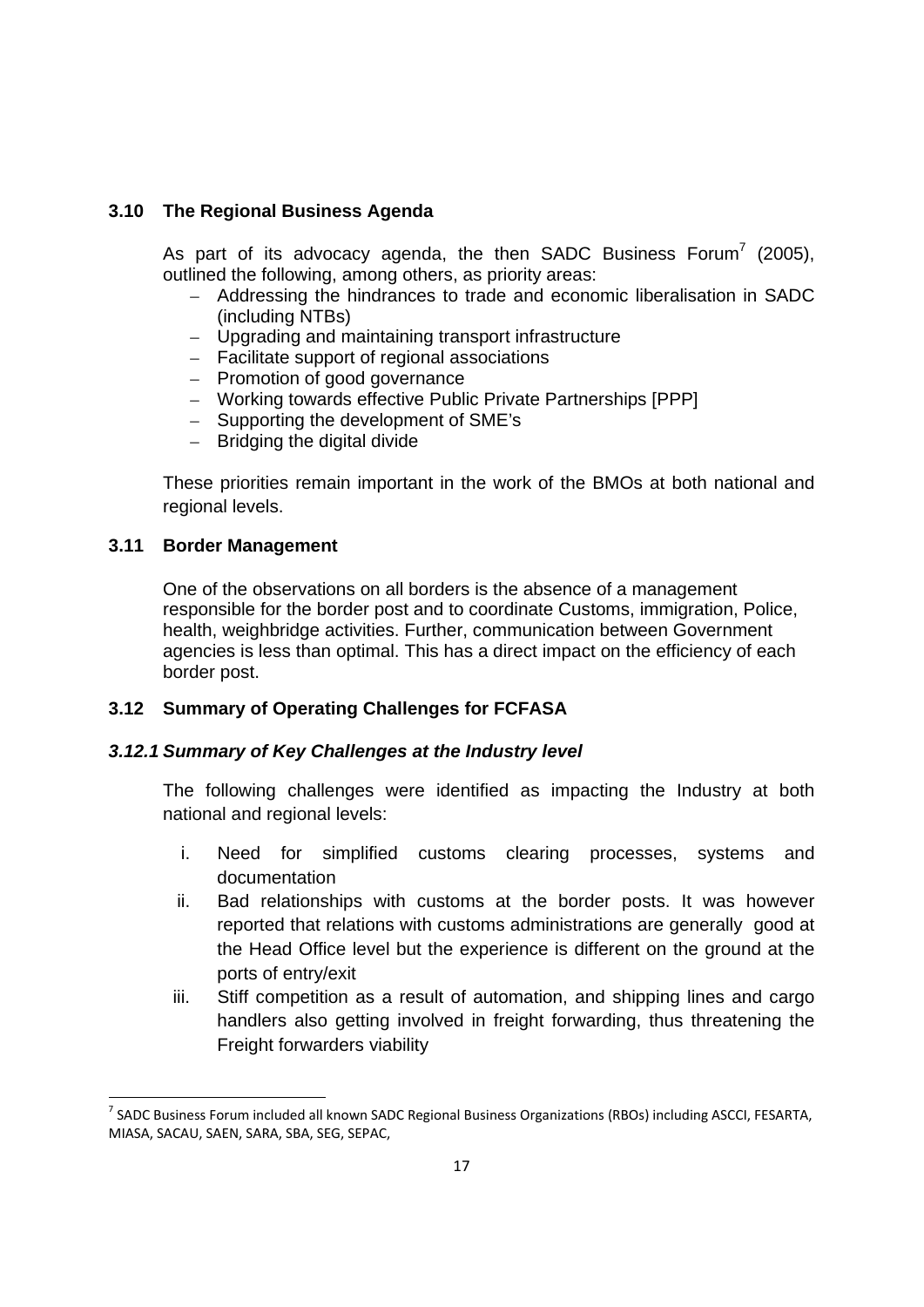- iv. Advancement of online ASYCUDA clearing systems in other SADC countries has caused serious compatibility problems at adjacent borders thereby causing serious delays e.g. Zimbabwe and Zambia.
- v. Need for regional communication system. Need a regional server to track goods/ trucks movement. Need to acquire latest technology. This aspect to be included in business plan
- vi. Infrastructure for, and association of small scale agents to facilitate their work, reduce the costs of processing documentation
- vii. Absence of service bureaus by national associations to provide an automated service to SMEs.

### *3.12.2 Summary of Challenges at the Association level*

Participants also raised some key barriers experienced by their members which include the following:

- a. Legal framework necessary to facilitate delivery of a regional programme and for recognition by the regional mother body (SADC)
- b. Communication challenges with FCFASA due to lack of institutional infrastructure. The president to explore cost effective way to establish institution including volunteers, appointing coordinator, etc.
- c. Membership fees, at the current levels will not sustain operations of the organisation.
- d. Lack of commitment from members on implementation of organisational business plan
- e. There is inadequate capacity in the region. Most FCFASA members do not have national training programmes at association level to impart necessary skills to industry players. There is also need for training which targets long serving staff members in order to enable them acquire certification
- f. The bilateral discussions and development of One Stop Border Posts (OSBP) side-lines clearing and forwarding agents and private sector in general. There is need to involve private sector in the negotiations of OSBP.
- g. Lack of implementation of agreed programmes from various FCFASA forums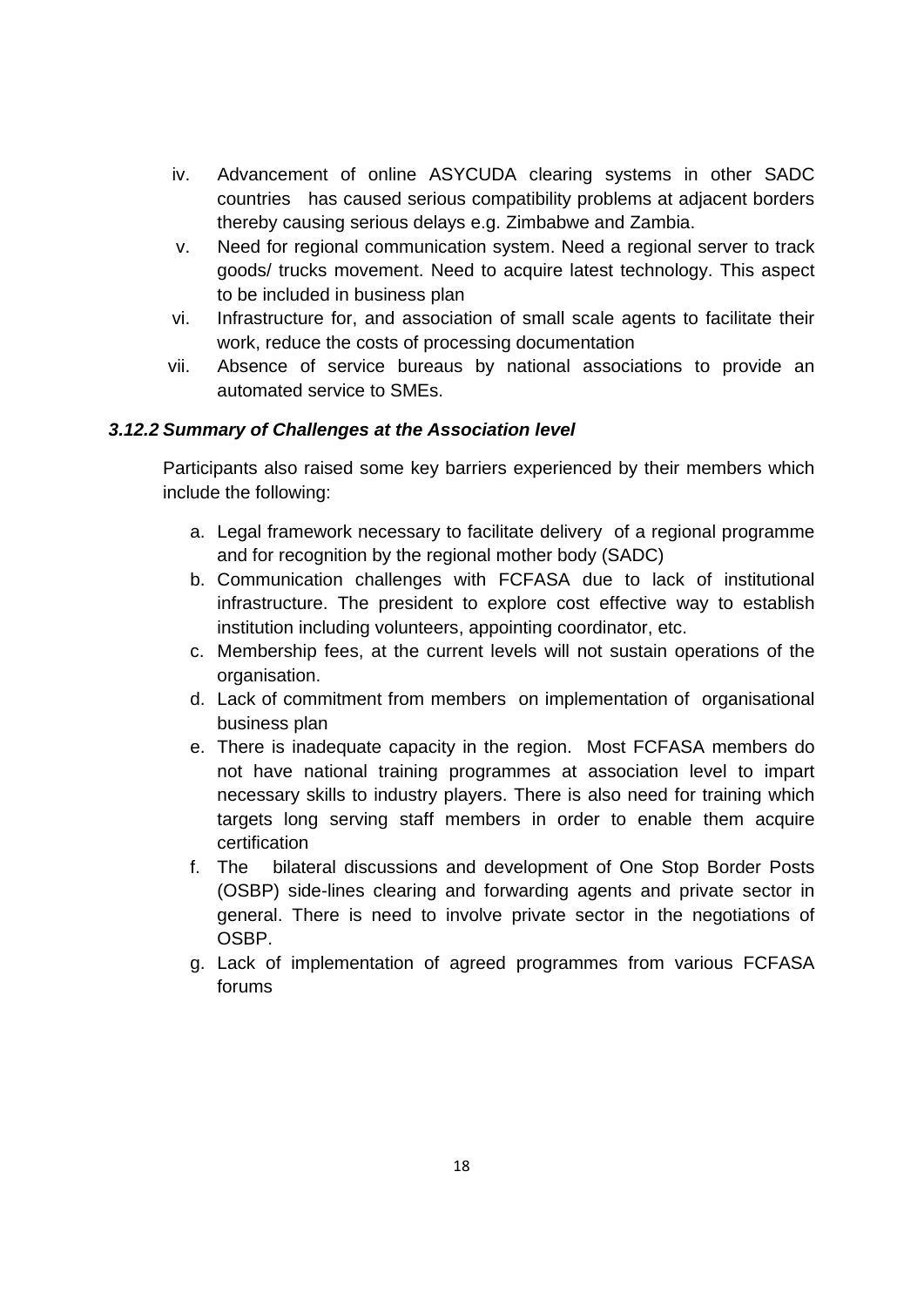### **4.0 SWOC AND STAKEHOLDERS ANALYSES**

### **4.1 SWOC Analysis**

Table (i) below provides a SWOC analysis – the Strengths, Weaknesses, Opportunities and Challenges - of FCFASA, a base which partly informed the way forward in terms of focus areas and strategies for the organisation.

### **4.2 Stakeholder Analysis**

Table (ii) is an analysis of the key FCFASA stakeholders, their interests or motivation as far as FCFASA is concerned and the level of engagement. It also outlines some of the inputs in this engagement. FCFASA's key stakeholders are SADC and its relevant structures (eg. SCCC, Customs Unit), Customs administrations, development partners and its members.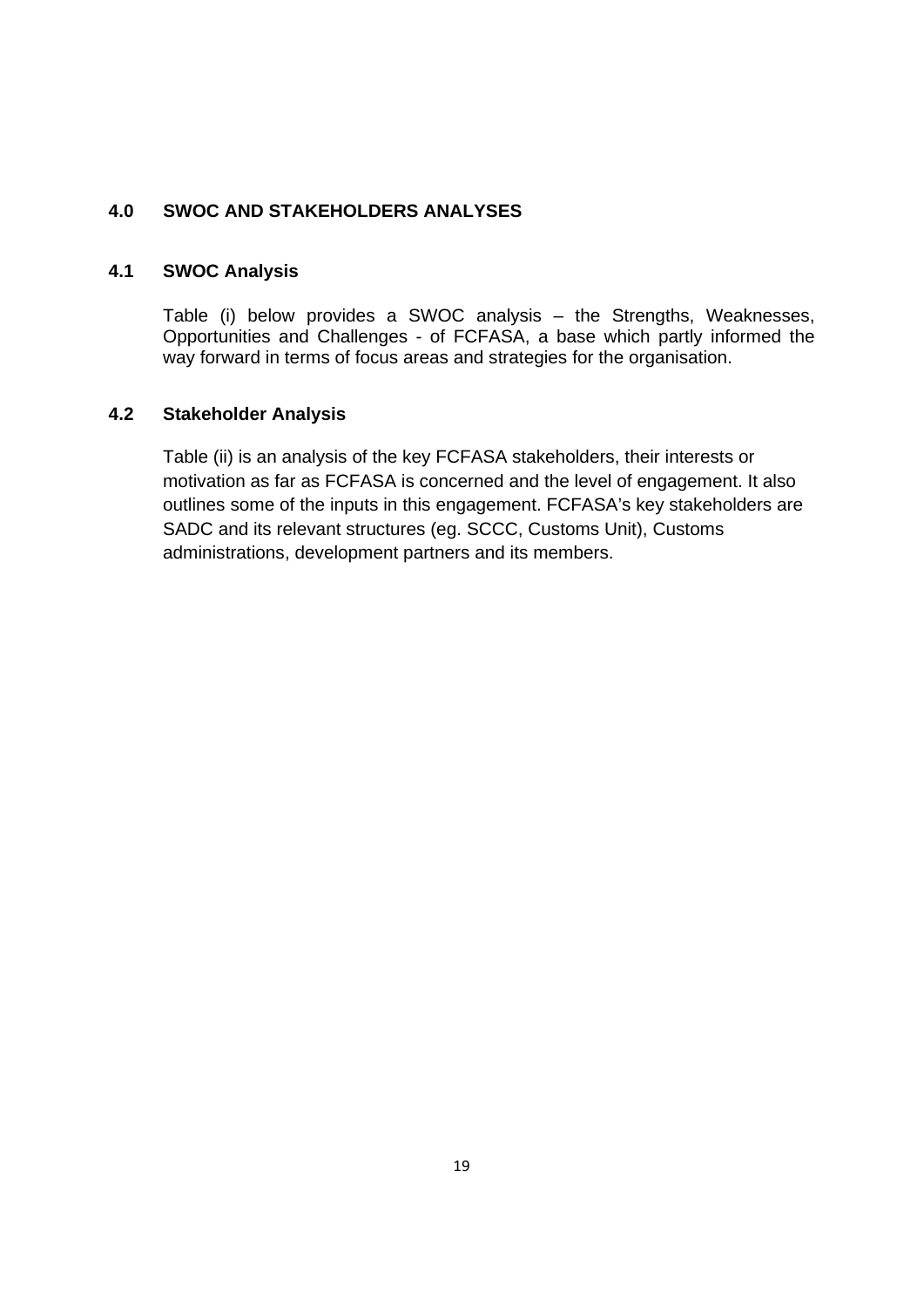| <b>TABLE (i): SWOC Analysis</b>        |                                                                                                                                                                       |                                                                                                                                          |                                                                                                                                                                                                                                                                                                                                                                     |                                                                                                                                                                                                                                                                                                                                              |  |
|----------------------------------------|-----------------------------------------------------------------------------------------------------------------------------------------------------------------------|------------------------------------------------------------------------------------------------------------------------------------------|---------------------------------------------------------------------------------------------------------------------------------------------------------------------------------------------------------------------------------------------------------------------------------------------------------------------------------------------------------------------|----------------------------------------------------------------------------------------------------------------------------------------------------------------------------------------------------------------------------------------------------------------------------------------------------------------------------------------------|--|
| <b>FACTORS/</b><br><b>CORE AREAS</b>   | <b>STRENGTHS</b>                                                                                                                                                      | <b>WEAKNESSES</b>                                                                                                                        | <b>OPPORTUNITIES</b>                                                                                                                                                                                                                                                                                                                                                | <b>CHALLENGES</b>                                                                                                                                                                                                                                                                                                                            |  |
|                                        | <b>INDUSTRY vis-a-vis REGIONAL DEVELOPMENTS</b>                                                                                                                       |                                                                                                                                          |                                                                                                                                                                                                                                                                                                                                                                     |                                                                                                                                                                                                                                                                                                                                              |  |
| <b>Industry Role</b>                   | Long standing expertise<br>in clearing and forwarding                                                                                                                 | Capacity to change as an<br>Industry away from simply a<br>customs agent for revenue<br>collection to engagement in<br>freight logistics | Embarking more on diversified<br>freight logistics activities rather<br>than relying on processes that<br>depend on government<br>revenue collections.                                                                                                                                                                                                              | Change of focus from<br>clearing and forwarding to<br>a more robust freight<br>logistics industry                                                                                                                                                                                                                                            |  |
| Customs                                | modernisation<br>Customs<br>programme on going<br>Incentivised revenue<br>authorities, with much<br>more focus on trade<br>facilitation, being<br>established in SADC | Customs modernisation versus<br>national priority of revenue<br>collection                                                               | Significant reduction and<br>phasing out of tariffs;<br>Customs clearing procedures<br>continue to be rationalised and<br>harmonised                                                                                                                                                                                                                                | <b>Streamlined customs</b><br>procedures;<br>Ability for Customs to<br>market the double edged<br>value of trade facilitation to<br>their principals, and<br>assimilation by officials.                                                                                                                                                      |  |
| <b>NTBs</b>                            | <b>SADC</b> secretariat has<br>since put in place an NTB<br>reporting system that<br>appears to be producing<br>positive results.                                     | Propensity by the Region to<br>introduce short term measures to<br>protect domestic<br>producers/suppliers                               | Identifying these barriers<br>across the region and<br>reporting them as is<br>appropriate.                                                                                                                                                                                                                                                                         | Focus on trade facilitation<br>in the Region<br>Deliberate reduction to old<br>and emerging NTBs                                                                                                                                                                                                                                             |  |
| <b>Regional Transit</b><br><b>Bond</b> | Accelerated movement of<br>cargo                                                                                                                                      | Absence of all round confidence<br>in the players in the supply chain<br>by both service providers and<br>some Member States             | <b>SADC Regional Customs</b><br><b>Transit Bond Chain Guarantee</b><br>System whose objective is to<br>address the current challenges<br>of border delays for goods in<br>transit due to time consuming<br>and costly procedures,<br>multiple physical<br>examinations, revenue<br>leakages and the high cost of<br>raising bonds at each border<br>crossing point. | Adherence to the Regional<br><b>Transit Bond by Member</b><br>States.<br>Concerns that the regional<br>transit bond system will<br>result in significant loss of<br>business for clearing<br>agents in transit and<br>destination countries.<br>Fears of extended risk<br>have been raised by bond<br>holders in the countries of<br>removal |  |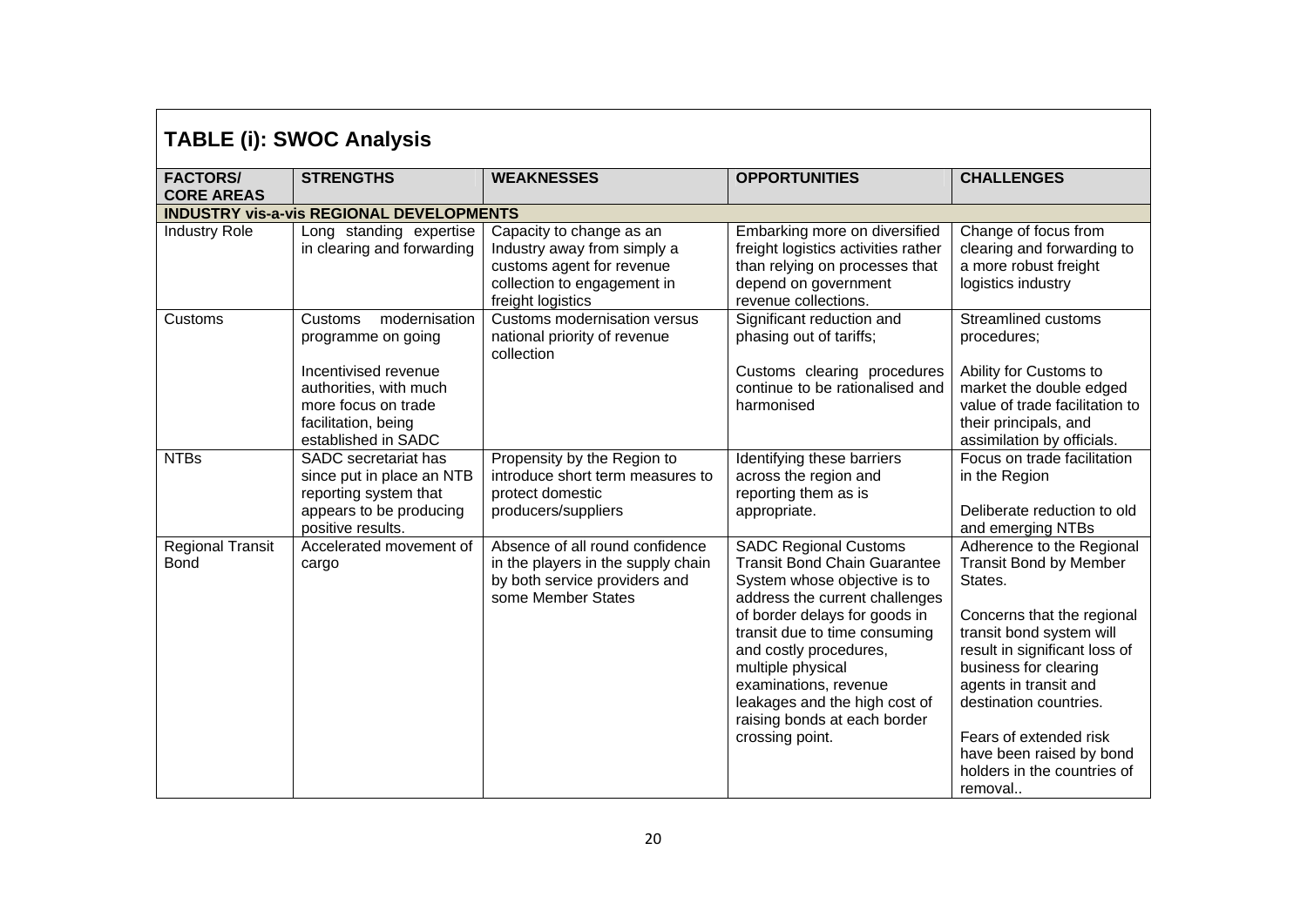| <b>TABLE (i): SWOC Analysis</b>           |                                                                                                                                                                                                                                                                                                                               |                                                                                                                                                             |                                                                                                                                                                                                                                                                           |                                                                                                                                                                                              |  |
|-------------------------------------------|-------------------------------------------------------------------------------------------------------------------------------------------------------------------------------------------------------------------------------------------------------------------------------------------------------------------------------|-------------------------------------------------------------------------------------------------------------------------------------------------------------|---------------------------------------------------------------------------------------------------------------------------------------------------------------------------------------------------------------------------------------------------------------------------|----------------------------------------------------------------------------------------------------------------------------------------------------------------------------------------------|--|
| <b>FACTORS/</b><br><b>CORE AREAS</b>      | <b>STRENGTHS</b>                                                                                                                                                                                                                                                                                                              | <b>WEAKNESSES</b>                                                                                                                                           | <b>OPPORTUNITIES</b>                                                                                                                                                                                                                                                      | <b>CHALLENGES</b>                                                                                                                                                                            |  |
| Authorised<br>Economic<br>Operators (AEO) | AEOs raise confidence of<br>players by Customs, etc                                                                                                                                                                                                                                                                           | Cross border recognition of AEOs                                                                                                                            | Implementation of the<br>Authorised Economic Operator<br>system as mooted by the<br>World Customs Organisation.                                                                                                                                                           | Institutional support for<br>enhancing confidence in<br>the system by Customs<br>and fellow players                                                                                          |  |
| Infrastructure                            | The SADC regional<br>integration process has<br>also resulted in a<br>significant drive by<br>Customs administrations<br>towards more enhanced<br>electronic clearance<br>systems that are aimed at<br>improving general<br>efficiency and reducing<br>human intervention that<br>results in unnecessary<br>delays and errors | Poor border management                                                                                                                                      | improvement in infrastructure<br>and more efficient use of the<br>infrastructure<br>existing<br>at<br>border posts                                                                                                                                                        | To lower the Cost of<br>transport and transit<br>To enhance reliability of<br>services                                                                                                       |  |
| rail<br>Regional<br>system                | Existing vast outreach<br>system and rolling stock<br>Experience of running a<br>railway system                                                                                                                                                                                                                               | Poor investment in the rail<br>system;<br>Current system has a narrow<br>gauge;<br>Current lines tend to be inefficient<br>and slow as they follow contours | More cost effective for hauling<br>bulk cargo and less urgent<br>consignments;<br>Decongestion at road border<br>posts,<br>Reduced risk of transportation<br>of dangerous goods by road<br>Reducing costs of road<br>maintenance now caused by<br>the damage by truckers; | Development of a viable<br>railway connection system<br>from port to hinterland<br>Massive financial<br>investment to meet speed<br>of delivery currently<br>demanded by modern<br>business. |  |
| <b>OSBP</b>                               | Enhances quicker border<br>clearance process and<br>limited duplication of<br>border agency                                                                                                                                                                                                                                   | Officials mindset - there to collect<br>revenue not to move trucks faster;<br>Absence of electronic data links                                              | Transit time and costs are<br>reduced, transit times become<br>more predictable, logistical<br>efficiency increases and                                                                                                                                                   | Multiplicity and<br>responsibilities of<br>government agencies at<br>the border a cause of                                                                                                   |  |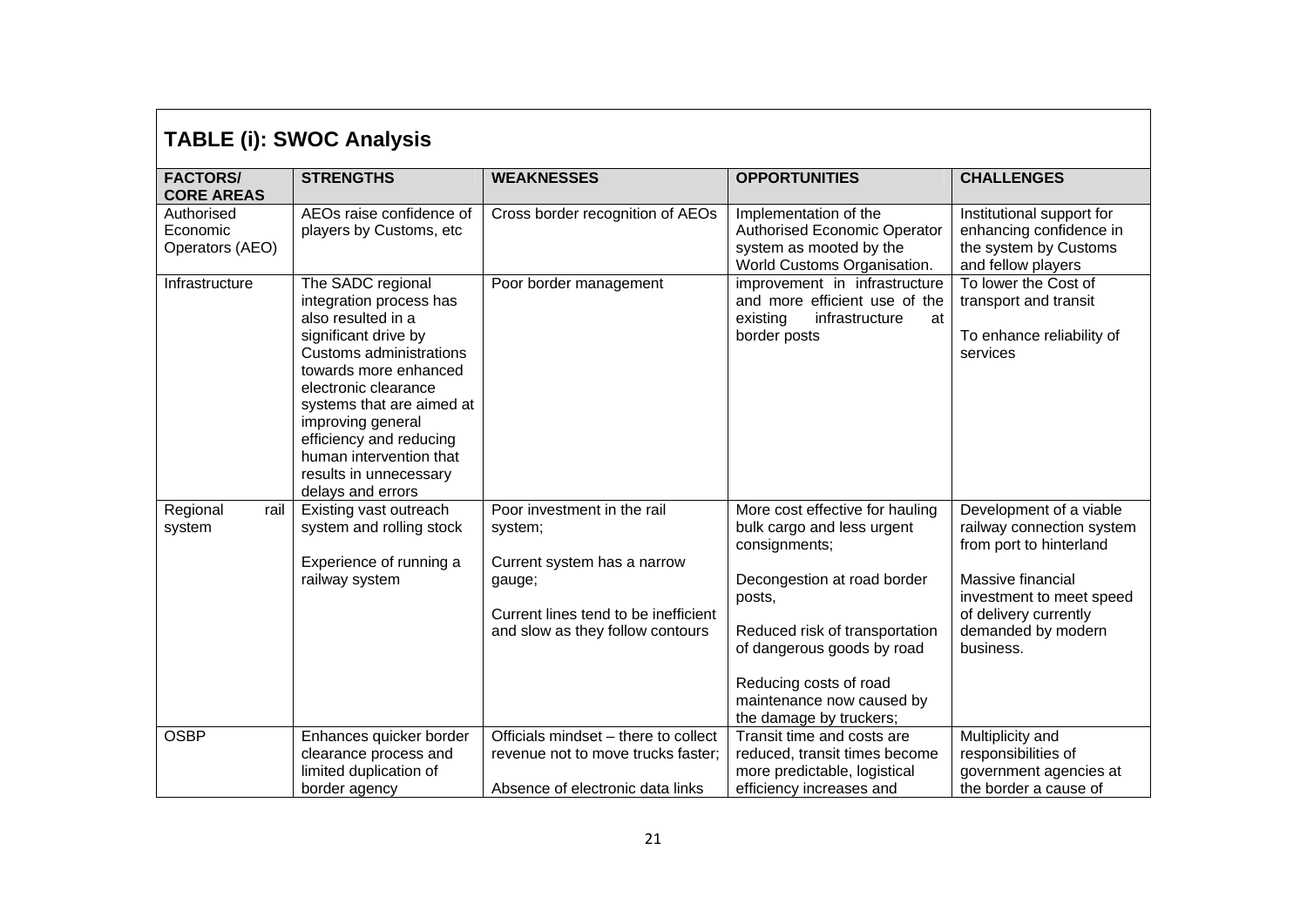| <b>TABLE (i): SWOC Analysis</b>                                                                             |                                                                                                                                                                                                                   |                                                                                                                                                                                                                               |                                                                                                                                                                                                                                                                    |                                                                                                                                                                                                                                  |  |
|-------------------------------------------------------------------------------------------------------------|-------------------------------------------------------------------------------------------------------------------------------------------------------------------------------------------------------------------|-------------------------------------------------------------------------------------------------------------------------------------------------------------------------------------------------------------------------------|--------------------------------------------------------------------------------------------------------------------------------------------------------------------------------------------------------------------------------------------------------------------|----------------------------------------------------------------------------------------------------------------------------------------------------------------------------------------------------------------------------------|--|
| <b>FACTORS/</b><br><b>CORE AREAS</b>                                                                        | <b>STRENGTHS</b>                                                                                                                                                                                                  | <b>WEAKNESSES</b>                                                                                                                                                                                                             | <b>OPPORTUNITIES</b>                                                                                                                                                                                                                                               | <b>CHALLENGES</b>                                                                                                                                                                                                                |  |
|                                                                                                             | interventions;                                                                                                                                                                                                    | across the border and lack of<br>signage within the customs<br>control zone;<br>Reliable power supply<br>Poor interface & sometimes<br>incompatibility between electronic<br>clearing systems of SADC<br><b>Member States</b> | countries' trade<br>competitiveness is enhanced;<br>Adopt unified border agencies<br>model (eg. South Africa);<br>Electronic clearing system:<br>Improved acquittals of<br>removals in transit                                                                     | concern.<br>Implementation of the full<br>letter of the agreement.<br>Engagement of private<br>sector in the on-going<br>consultative process<br>before and during<br>implementation.                                            |  |
| <b>GOVERNANCE</b>                                                                                           |                                                                                                                                                                                                                   |                                                                                                                                                                                                                               |                                                                                                                                                                                                                                                                    |                                                                                                                                                                                                                                  |  |
| Executive<br>Committee<br>Other committees<br>Membership<br>to<br><b>FCFASA</b>                             | Very motivated Executive<br>Committee (Excom);<br>Excom filled with person<br>of good standing in the<br>industry;<br>Good efforts to adhere to<br>the provisions of the<br>Constitution.                         | Not enough involvement of<br>broader membership through<br>committee work.                                                                                                                                                    | Potential to attract and retain<br>wider representation for strong<br>advocacy & funding;<br>Use of current goodwill from<br>industry supporters to<br>strengthen FCFASA<br>Potential to brand FCFASA as<br>a legitimate, representative<br>apex organization      | Observing the<br>requirements of the<br>Constitution (eg. Regular<br>elections) without funding<br>may become difficult<br>thereby compromising the<br>standing of the EXCOM &<br>the organization itself.                       |  |
| Identity:<br>Mandate, Vision,<br>Mission, Core<br>Values and Goals<br>Logo<br>define<br>to<br><b>FCFASA</b> | Some elements of<br>FCFASA identity are<br>exhibited in FCFASA<br>documents.<br>Trust, confidence and<br>credible legitimacy<br>evolving around<br>FCFASA at SADC level,<br>among donors and other<br><b>RBOs</b> | Vision and Mission not<br>documented and<br>disseminated.<br>Profile of Core Values and<br>overarching goals not developed<br>as yet.                                                                                         | Availability of resources to<br>define identity through choice<br>of advocacy agenda<br>Expertise and experience in<br>the membership for branding<br>FCFASA depicted as non-<br>partisan & sector focused;<br>and acceptance among<br>stakeholders and the public | Poor dissemination and<br>inculcation of<br>distinctiveness might<br>inhibit brand development<br>and public relations.<br>Loss of trust, and<br>confidence by<br>stakeholders would<br>undermine legitimacy of<br><b>FCFASA</b> |  |

٦

 $\Gamma$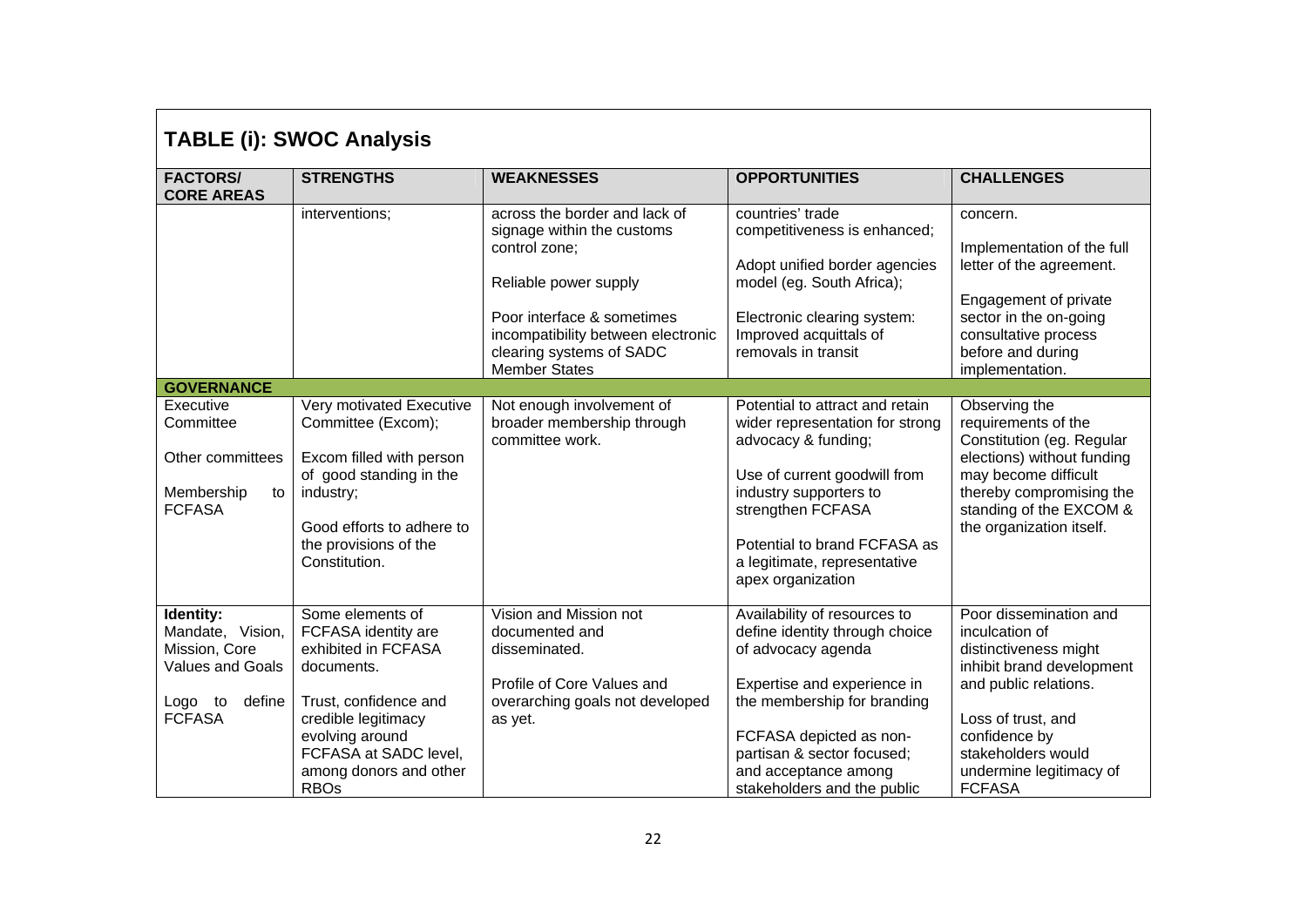| <b>TABLE (i): SWOC Analysis</b>                                                                        |                                                                                                                                                         |                                                                                                                                                                                                     |                                                                                                                                                                                            |                                                                                                                                                                      |  |
|--------------------------------------------------------------------------------------------------------|---------------------------------------------------------------------------------------------------------------------------------------------------------|-----------------------------------------------------------------------------------------------------------------------------------------------------------------------------------------------------|--------------------------------------------------------------------------------------------------------------------------------------------------------------------------------------------|----------------------------------------------------------------------------------------------------------------------------------------------------------------------|--|
| <b>FACTORS/</b><br><b>CORE AREAS</b>                                                                   | <b>STRENGTHS</b>                                                                                                                                        | <b>WEAKNESSES</b>                                                                                                                                                                                   | <b>OPPORTUNITIES</b>                                                                                                                                                                       | <b>CHALLENGES</b>                                                                                                                                                    |  |
| <b>INSTITUTIONAL</b>                                                                                   |                                                                                                                                                         |                                                                                                                                                                                                     |                                                                                                                                                                                            |                                                                                                                                                                      |  |
| Structure                                                                                              | Constitution allows for a<br>lean structure<br>Constitution allows for<br>quick decision making                                                         | Unclear structure in relation to<br>key stakeholders such as SADC<br>and SCCC<br>Envisaged programmes not<br>clearly backed by a strong<br>structure in terms of capacities<br>(eg. No Secretariat) | A willing stakeholder and<br>existing opportunity for MOU                                                                                                                                  | Current structure may face<br>challenges to deliver on<br>the programme<br>A sustainable coordinating<br>unit/secretariat                                            |  |
| Policies,<br>Systems,<br>Procedures,<br>(HR,<br>Records<br>Finance,<br>Procurement,<br>Administrative) | Not in place at this<br>formative stage but<br>FCFASA has responsive<br>leadership which at the<br>appropriate time would<br>ensure these are in place. | The absence of a plan to ensure<br>policies, systems etc are in place<br>at given time                                                                                                              | Staying abreast of institutional<br>and organizational<br>development practices makes<br>FCFASA a bankable<br>organization                                                                 | Resources & capacities to<br>develop and implement                                                                                                                   |  |
| Functions, Roles<br>Responsibilities,<br>Practices                                                     | Clearly defined functions,<br>roles and<br>responsibilities<br>and<br>implemented<br>sufficiently.                                                      | Silent on staff (refer to absence of<br>policies, etc)                                                                                                                                              | Role conflict unlikely to occur<br>at this stage and hence the<br>need for pro-action<br>Clear role of each member on<br>the Excom                                                         | Potential<br>role<br>conflict<br>between CEO when hired<br>and EXCOM.<br>Capacity<br>οt<br><b>CEO/Secretariat to meet</b><br>Excom/member<br>expectations            |  |
| Communication                                                                                          | Regular interaction within<br>the EXCOM<br>within<br>Experience<br>the<br>for<br>Excom<br>meeting<br>information<br>of<br>needs<br>members.             | Inadequate information gathering<br>from members and forums that<br>are timely to input processes.<br>Medium limited to email,<br>no<br>regular e-letter or news letter; no<br>website              | Membership & stakeholders<br>ready to hear the voice of<br>business through regular<br>newsletters, press releases on<br>topical issues<br>Development of a<br>communications strategy and | Research<br>capacity;<br>information<br>dedicated<br>dissemination unit;<br>Capacity to and cost of<br>maintenance of an<br>informative and user<br>friendly Website |  |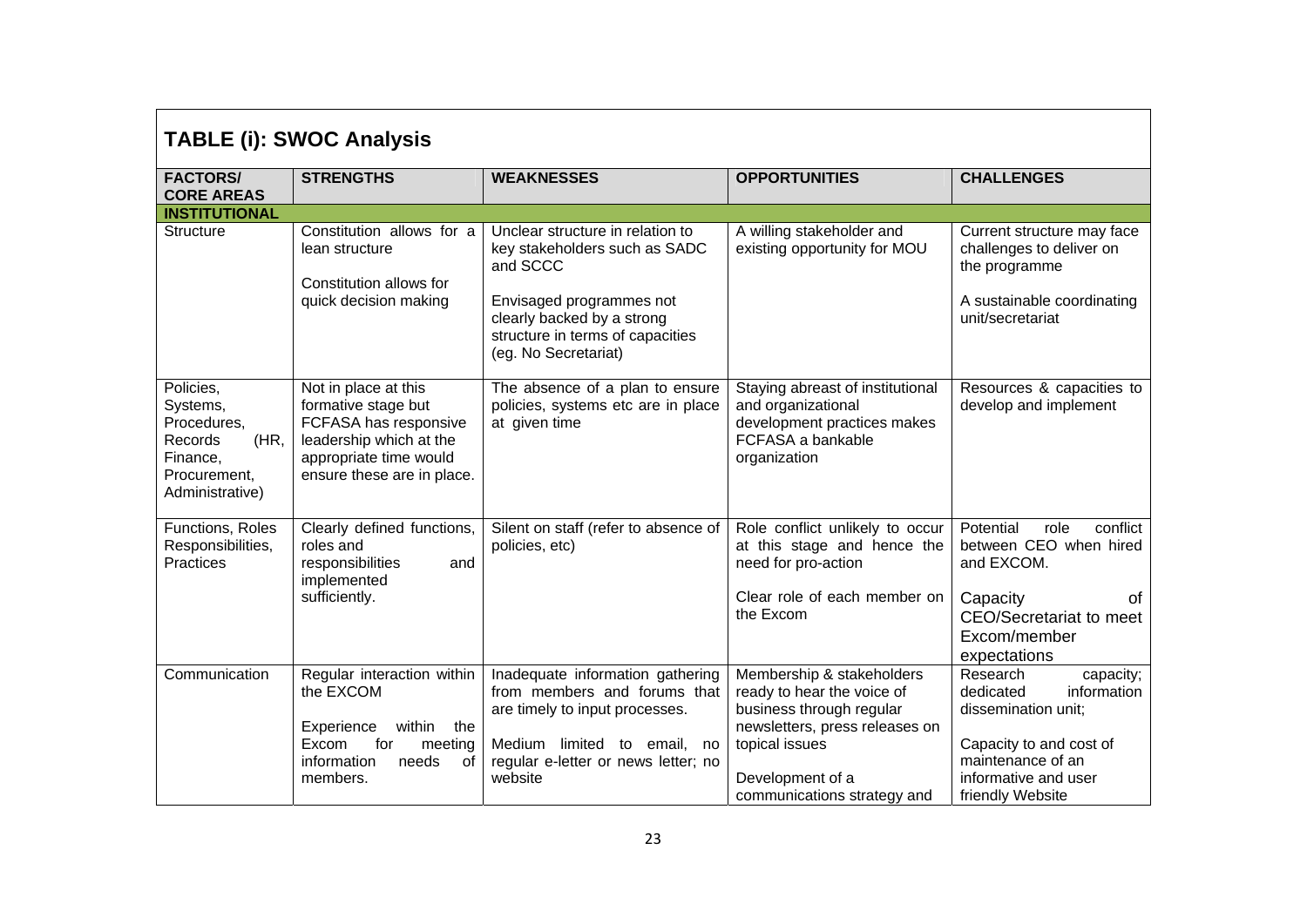| <b>TABLE (i): SWOC Analysis</b>           |                                                                                                                                                                                                                                                             |                                                                                                                                                                                                                                                                                                                                        |                                                                                                                                                                                                                                                                                                                                                                     |                                                                                                                                                                                                                                                                                                                                                                                                                                                 |  |
|-------------------------------------------|-------------------------------------------------------------------------------------------------------------------------------------------------------------------------------------------------------------------------------------------------------------|----------------------------------------------------------------------------------------------------------------------------------------------------------------------------------------------------------------------------------------------------------------------------------------------------------------------------------------|---------------------------------------------------------------------------------------------------------------------------------------------------------------------------------------------------------------------------------------------------------------------------------------------------------------------------------------------------------------------|-------------------------------------------------------------------------------------------------------------------------------------------------------------------------------------------------------------------------------------------------------------------------------------------------------------------------------------------------------------------------------------------------------------------------------------------------|--|
| <b>FACTORS/</b><br><b>CORE AREAS</b>      | <b>STRENGTHS</b>                                                                                                                                                                                                                                            | <b>WEAKNESSES</b>                                                                                                                                                                                                                                                                                                                      | <b>OPPORTUNITIES</b>                                                                                                                                                                                                                                                                                                                                                | <b>CHALLENGES</b>                                                                                                                                                                                                                                                                                                                                                                                                                               |  |
|                                           |                                                                                                                                                                                                                                                             | <b>Current FCFASA structure</b><br>unlikely to contribute to<br>knowledge development and<br>institutional learning                                                                                                                                                                                                                    | implementation plan using<br>partnership funding.                                                                                                                                                                                                                                                                                                                   |                                                                                                                                                                                                                                                                                                                                                                                                                                                 |  |
| <b>PROGRAMME</b>                          |                                                                                                                                                                                                                                                             |                                                                                                                                                                                                                                                                                                                                        |                                                                                                                                                                                                                                                                                                                                                                     |                                                                                                                                                                                                                                                                                                                                                                                                                                                 |  |
| High<br>Level<br>Advocacy and<br>Lobbying | Clear and strong<br>knowledge of core issues<br>impacting on the<br>membership<br>Availability of skills in the<br>membership to handle<br>the advocacy<br>Ability to engage<br>stakeholders in policy<br>formulation<br>(governments &<br>regional bodies) | Coordination capacity is<br>inadequate to ensure effective<br>follow through<br>Low<br>research<br>capacity<br>to<br>ascertain relevance of issues,<br>size of the challenge to members<br>Inadequate analysis of direct<br>effects of how the industry and<br>economy are affected if issues<br>being advocated are not<br>addressed. | Increasing access to high level<br>forums<br>Greater opportunities for<br>identifying best practice when<br>engaging SADC & SCCC for<br>example<br>Opportunity to engage SADC<br>and others at Apex Forum of<br>Private sector<br>Use of best experiences to<br>document case studies as<br>basis for learning,<br>dissemination and sharing<br>lessons among BMOs. | Limited interpretation and<br>understanding of the<br>interests, motivation,<br>expectations and<br>priorities of members might<br>weaken FCFASA exposing<br>it to the whims of eg.<br>influential members,<br>derailing it from its<br>mandate and core<br>business.<br>Reliance on existing or on-<br>going research by others,<br>might not adequately<br>address core needs of<br>FCFASA and its members<br>in the most relevant<br>manner. |  |
| <b>BMO Support and</b><br>Development     | FCFASA already<br>identified needs of BMOs                                                                                                                                                                                                                  | Inadequate analysis of the needs<br>and priorities of each of the<br>member<br>Lack of coordinating and<br>monitoring capacity to support<br>interventions<br>No repository for feedback on                                                                                                                                            | FCFASA has opportunity to<br>mobilize resources for BMO<br>development                                                                                                                                                                                                                                                                                              | Without analysis, data,<br>statistics and clear<br>information on gaps in<br>capacity this might hinder<br>the process of capacity<br>building and in maintaining<br>the relevance FCFASA's<br>initiative.                                                                                                                                                                                                                                      |  |

 $\blacksquare$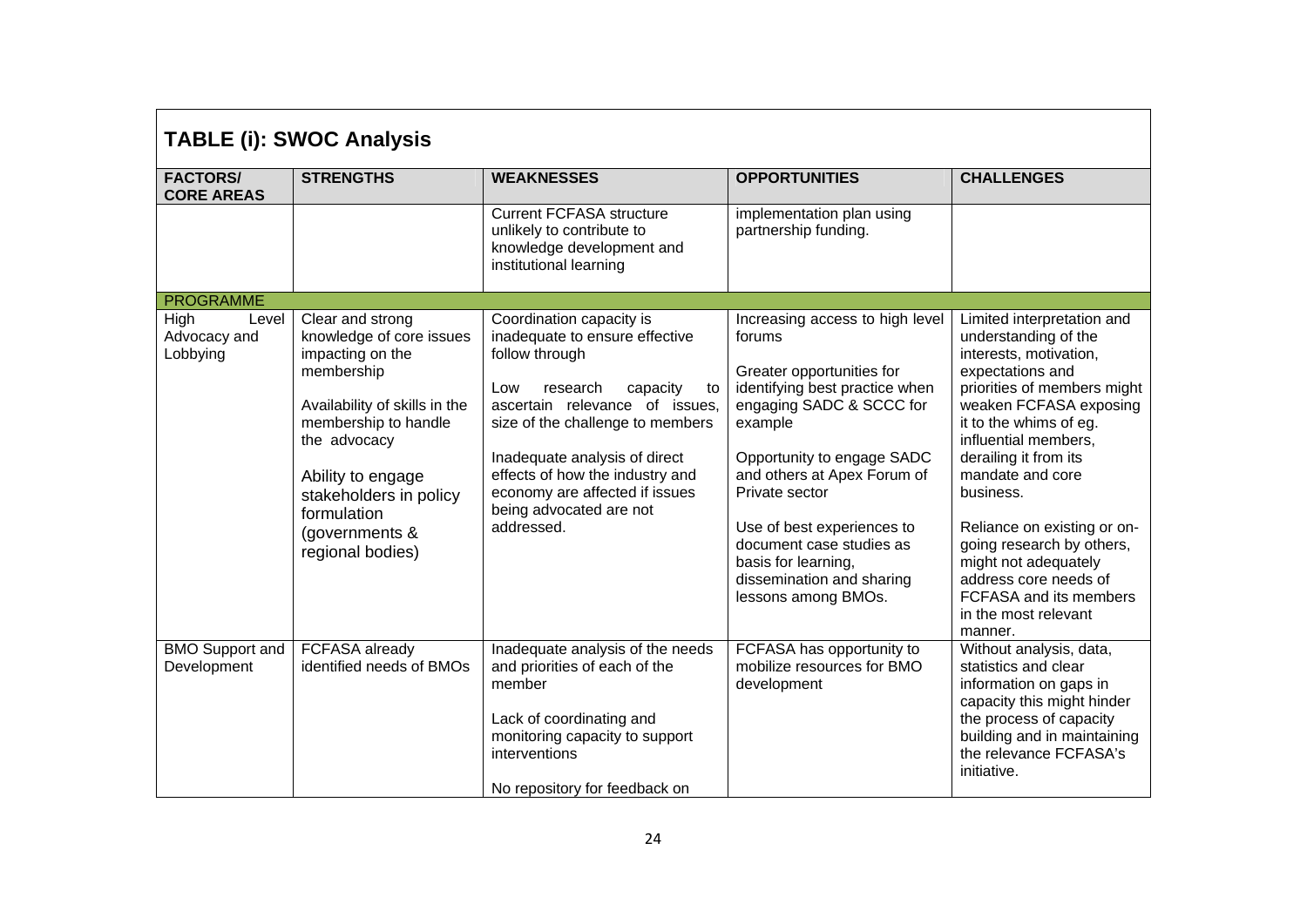| <b>TABLE (i): SWOC Analysis</b>           |                                                                                                                                                                                                                               |                                                                                                                                                                                                                                                                                                                        |                                                                                                                                                                                                                                                                                                                                                      |                                                                                                                                      |  |
|-------------------------------------------|-------------------------------------------------------------------------------------------------------------------------------------------------------------------------------------------------------------------------------|------------------------------------------------------------------------------------------------------------------------------------------------------------------------------------------------------------------------------------------------------------------------------------------------------------------------|------------------------------------------------------------------------------------------------------------------------------------------------------------------------------------------------------------------------------------------------------------------------------------------------------------------------------------------------------|--------------------------------------------------------------------------------------------------------------------------------------|--|
| <b>FACTORS/</b><br><b>CORE AREAS</b>      | <b>STRENGTHS</b>                                                                                                                                                                                                              | <b>WEAKNESSES</b>                                                                                                                                                                                                                                                                                                      | <b>OPPORTUNITIES</b>                                                                                                                                                                                                                                                                                                                                 | <b>CHALLENGES</b>                                                                                                                    |  |
|                                           |                                                                                                                                                                                                                               | exposure/training.<br>Low capacity to act as<br>clearing house for capacity<br>development initiatives<br>Comprehensive guidelines,<br>frameworks and manuals that<br>BMOs can refer to for operations<br>and engaging government are<br>lacking.<br>No capacity development plan or<br>strategy (to include training) |                                                                                                                                                                                                                                                                                                                                                      | FCFASA's involvement in<br>areas with weak or small<br>BMOs would overstretch<br>its current capacities                              |  |
| Partnerships,<br>Networking,              | Positive rapport with key<br>stakeholders at the<br>appropriate levels<br>SADC sees itself as key<br>dialogue partner of<br><b>FCFASA</b><br>profile<br>Increasing<br>0f<br>FCFASA attracting donor<br>support and membership | Limited capacity to service its<br>networks;<br>Absence of a strategy<br>for<br>networking (with whom, for what,<br>by whom, when/how often)                                                                                                                                                                           | FCFASA's articulation of the<br>corridor and supply chain<br>challenges placing it in high<br>demand by several<br>stakeholders.<br>Networking, Collaboration as<br>value adding processes<br>upheld in FCFASA.<br>Existing partnerships,<br>networks and collaboration<br>efforts providing opportunity<br>for exerting influence on core<br>issues | A networking strategy<br>A monitoring system for<br>value derived from the<br>networks<br>Communicating results to<br>the membership |  |
| Research,<br>Knowledge<br>Development and | Research recognized as<br>crucial at all<br>programme levels                                                                                                                                                                  | Limited<br>inhibit<br>research<br>can<br>critical analysis which could lead<br>to clearer understanding of the                                                                                                                                                                                                         | information<br>Access<br>to<br>for<br>critical analysis and ongoing<br>monitoring of trends and                                                                                                                                                                                                                                                      | Inadequate research<br>compromises the need for<br>FCFASA to effectively                                                             |  |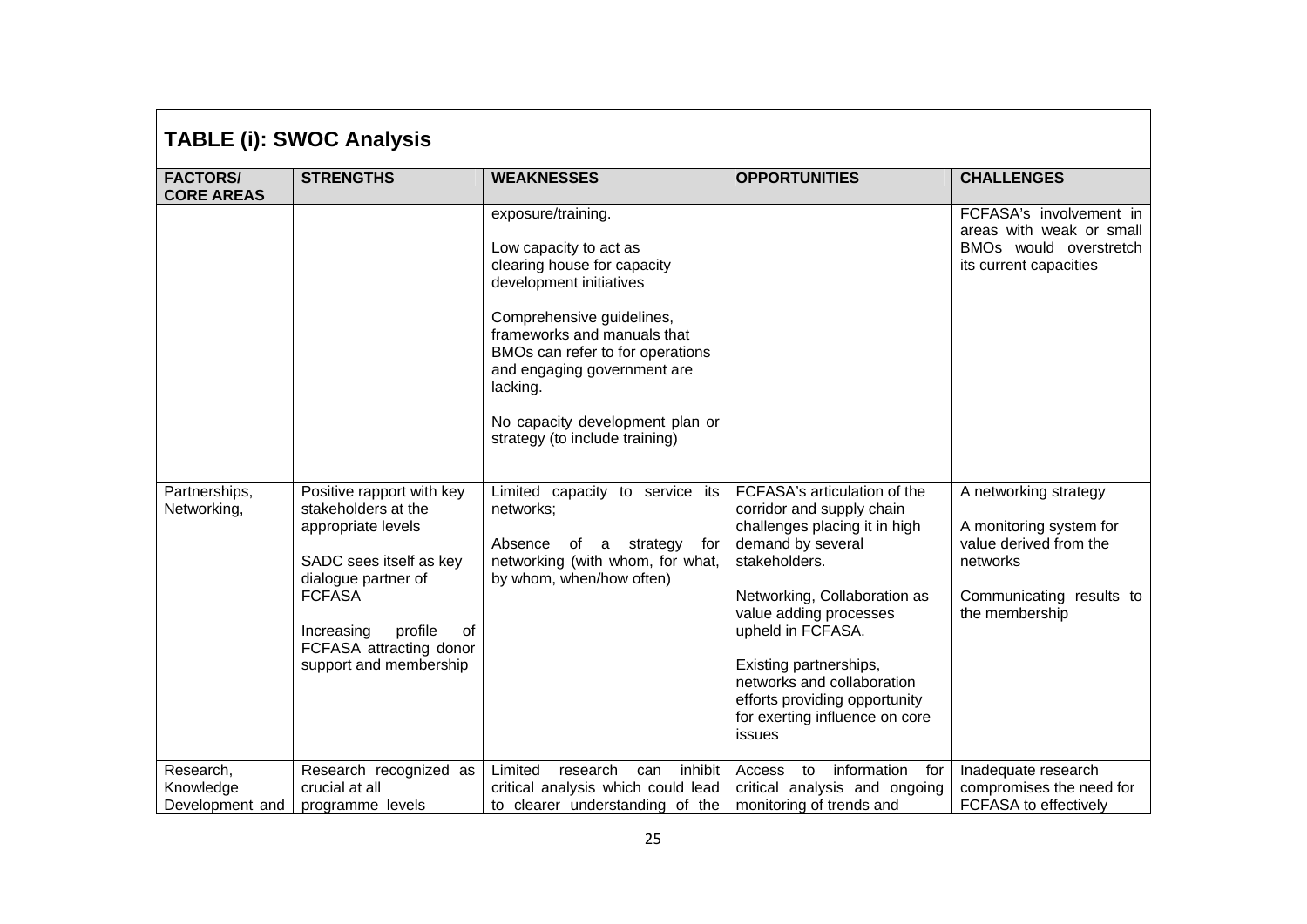| <b>TABLE (i): SWOC Analysis</b>                         |                                                                                                                                                                                                                                                        |                                                                                                                                                                                                                                                                                                   |                                                                                                                                                                                                                                                                                                                                |                                                                                                                                                                                                                                                                                                    |  |
|---------------------------------------------------------|--------------------------------------------------------------------------------------------------------------------------------------------------------------------------------------------------------------------------------------------------------|---------------------------------------------------------------------------------------------------------------------------------------------------------------------------------------------------------------------------------------------------------------------------------------------------|--------------------------------------------------------------------------------------------------------------------------------------------------------------------------------------------------------------------------------------------------------------------------------------------------------------------------------|----------------------------------------------------------------------------------------------------------------------------------------------------------------------------------------------------------------------------------------------------------------------------------------------------|--|
| <b>FACTORS/</b><br><b>CORE AREAS</b>                    | <b>STRENGTHS</b>                                                                                                                                                                                                                                       | <b>WEAKNESSES</b>                                                                                                                                                                                                                                                                                 | <b>OPPORTUNITIES</b>                                                                                                                                                                                                                                                                                                           | <b>CHALLENGES</b>                                                                                                                                                                                                                                                                                  |  |
| Framework<br>Active<br>for<br>Institutional<br>Learning | FCFASA able to identify<br>and use research<br>initiatives of others where<br>such research<br>contributes to its work.                                                                                                                                | status/issue<br>Inadequate analysis and<br>documentation of membership<br>expectations, needs and priorities<br>that inform membership nurturing<br>and development.                                                                                                                              | emerging issues as a basis for<br>action<br>No other competing entity is in<br>equal positioning to that of<br>FCFASA for generating<br>credible research outputs in<br>this Industry.                                                                                                                                         | address issues and limits<br>institutional<br>learning<br>Without informed and<br>published research<br>findings FCFASA risks<br>becoming irrelevant                                                                                                                                               |  |
| Coordination<br>of<br>National<br><b>Forums</b>         | Adequate knowledge of<br>the areas needing<br>intervention<br>Experience of<br>coordinating Forums<br>exists in the Membership                                                                                                                         | FCFASA's role spreads too<br>widely/thinly comparative to its<br>capacities<br>FCFASA's lack of follow through<br>capacity.                                                                                                                                                                       | Advocacy at the national level<br>supports that at the Regional<br>level<br>FCFASA's value could be<br>enhanced                                                                                                                                                                                                                | FCFASA's capacity.<br>Resource mobilization                                                                                                                                                                                                                                                        |  |
|                                                         | <b>RESOURCE MOBILISATION (INCLUDING HR &amp; FINANCE)</b>                                                                                                                                                                                              |                                                                                                                                                                                                                                                                                                   |                                                                                                                                                                                                                                                                                                                                |                                                                                                                                                                                                                                                                                                    |  |
|                                                         | Resource mobilization<br>has started<br>The growing positive<br><b>FCFASA Brand informs</b><br>the goodwill of<br>stakeholders<br>Stable membership base.<br>Ability to foster speedy<br>introduction of service<br>bureaus<br>in<br>member<br>states. | No resource mobilization strategy<br>No funded budget<br>Reliance on traditional<br>approaches,<br>donors and sources<br>Limited level of innovation inhibits<br>take off of resource mobilizing<br>processes<br>Lack of HR plan to guide<br>future response to needs and<br>priorities in FCFASA | Goodwill among members,<br>donors<br>Emerging positively strong<br><b>FCFASA Brand</b><br>Diversification in mobilizing<br>resources is being considered<br>There is room for innovative<br>Membership and Corporate<br>contributions<br>Possibility of raking in<br>resources at national levels<br>to create ability to fund | Dependency on single<br>source or<br>traditional sources<br>Lack of consistency in<br>resource mobilizations and<br>long-term planning for<br>sustainability backed by a<br>plan and staff<br>Dependency on few<br>sources of revenue<br>can undermine FCFASA<br>Change of good will<br>among BMO, |  |

٦

 $\Gamma$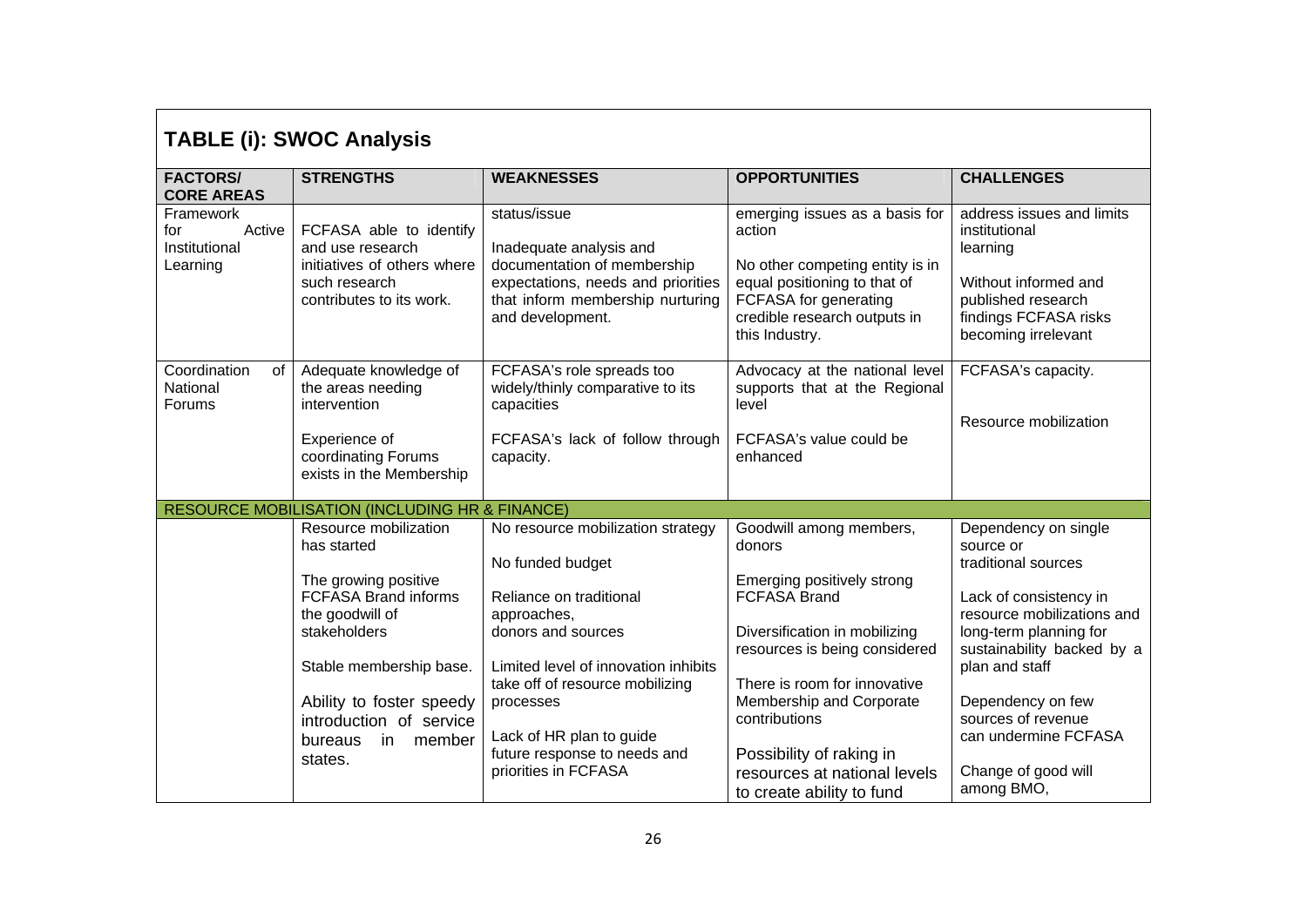| <b>TABLE (i): SWOC Analysis</b>      |                                                                                    |                                                                                                                                |                                                                                                                          |                                                                                                         |  |
|--------------------------------------|------------------------------------------------------------------------------------|--------------------------------------------------------------------------------------------------------------------------------|--------------------------------------------------------------------------------------------------------------------------|---------------------------------------------------------------------------------------------------------|--|
| <b>FACTORS/</b><br><b>CORE AREAS</b> | <b>STRENGTHS</b>                                                                   | <b>WEAKNESSES</b>                                                                                                              | <b>OPPORTUNITIES</b>                                                                                                     | <b>CHALLENGES</b>                                                                                       |  |
|                                      |                                                                                    | Continued reliance on possible<br>subscriptions and donors is<br>prohibitive to growth and<br>sustainability                   | regional programmes                                                                                                      | Corporate members and<br>donors could<br>impede FCFASA's work                                           |  |
|                                      | MEMBERSHIP DEVELOPMENT/SERVICES                                                    |                                                                                                                                |                                                                                                                          |                                                                                                         |  |
|                                      | Membership<br>services/development<br>upheld in FCFASA as an<br>important function | Unclear link of value added from<br>FCFASA's work to expectations,<br>needs and priorities of Members<br>Redefining membership | Expand the analysis of value<br>added and disseminate to<br>members.<br>Analyze factors motivating                       | Dependency on<br>membership development<br>as a source of revenue.<br>Emergence of more                 |  |
|                                      |                                                                                    | development outside of resource<br>mobilizing function                                                                         | interest, needs and priorities of<br>members to link them better to<br>factors of sustained<br>membership to FCFASA.     | relevant entities taking up<br>role of FCFASA in more<br>realistic and beneficial<br>manner to members. |  |
|                                      |                                                                                    |                                                                                                                                | Identify cross cutting issues<br>internal to the Industry that are<br>in line with FCFASA's<br>expertise and mandate for | Research on the principles<br>of effective membership<br>development and services                       |  |
|                                      |                                                                                    |                                                                                                                                | FCFASA to articulate them<br>within and for the Industry                                                                 | Impact of loss of trust and<br>confidence                                                               |  |

#### 27

.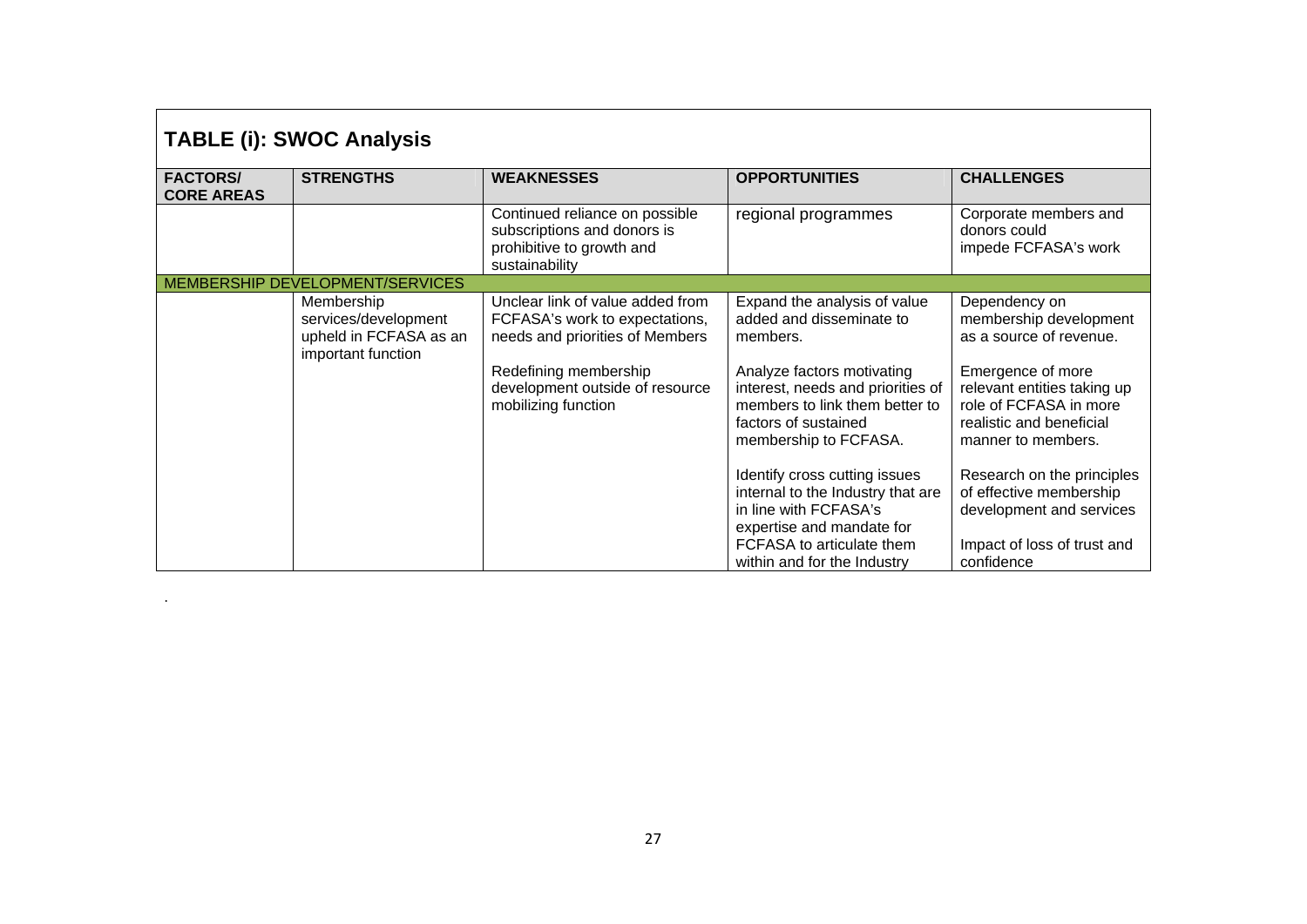| <b>Stakeholder</b><br><b>Categories</b>        | <b>Interests/Motivation</b>                                                                                                                                                                                                                                                                                                                                                                                      | <b>Scope of Engagement</b>                                                                                                                                                                                                                                                                                                                             | <b>Inputs</b>                                                                                                                                      |
|------------------------------------------------|------------------------------------------------------------------------------------------------------------------------------------------------------------------------------------------------------------------------------------------------------------------------------------------------------------------------------------------------------------------------------------------------------------------|--------------------------------------------------------------------------------------------------------------------------------------------------------------------------------------------------------------------------------------------------------------------------------------------------------------------------------------------------------|----------------------------------------------------------------------------------------------------------------------------------------------------|
| Governments/<br>Customs<br>administration<br>S | Revenue collection<br>$\bullet$<br>A communication channel to<br>$\bullet$<br>exporters/importers<br>To inform policy/procedure<br>development                                                                                                                                                                                                                                                                   | Daily at National level;<br>High level engagement through<br>established forums at SADC;<br>Engagement on future policies &<br>procedures                                                                                                                                                                                                              | Consultative<br>meetings<br>Formal briefs<br>Representations<br>$\bullet$                                                                          |
| <b>SADC</b><br>and<br>relevant<br>structures   | One voice of the Clearing<br>&<br>Freight Forwarding industry                                                                                                                                                                                                                                                                                                                                                    | Regular consultations on policy and<br>programme implementation                                                                                                                                                                                                                                                                                        | Consultative<br>$\bullet$<br>meetings<br>• Formal briefs                                                                                           |
| <b>Members</b>                                 | Engagement on enabling<br>legislative, policy and regulatory<br>environment<br>• Interests, Priorities, concerns on<br>maintenance<br>of an<br>enabling<br>business environment<br>• Internal information exchange<br>and learning<br>Improved<br>productivity<br>$\bullet$<br>and<br>enhanced global competitiveness<br>• Monitoring and reporting on<br>public sector performance against<br>development goals | • Participation in the making of<br>legislation and policies through<br>structured engagement<br>• Partnership in policy making<br>Experience<br>and<br>information<br>sharing through structured means<br>and forums<br>• Local,<br>Regional<br>global<br>and<br>markets<br>• Tracking public sector efficiency<br>on plans and policy implementation | Consultative meetings<br>• Formal briefs<br>• Representations<br>ICT-based<br>sharing<br>and exchange                                              |
| Development<br>Partners                        | Sustenance of a vibrant and<br>engaged private sector<br>• Value adding<br>engagement<br>between private sector and other<br>stakeholders                                                                                                                                                                                                                                                                        | Improved<br>dialogue<br>$\bullet$<br>between<br>private<br>sector<br>other<br>and<br>stakeholders<br>governance<br>within<br>$\bullet$<br>Improved<br>private sector and the stakeholders                                                                                                                                                              | <b>Technical assistance</b><br>• Resource support                                                                                                  |
| <b>Civil Society</b>                           | Work on areas of common good<br>for the wider public<br>• Profiling and scaling up issues<br>οf<br>mutual benefit to wider public                                                                                                                                                                                                                                                                                | Identified<br>issues<br>of<br>mutual<br>concern and interest<br>· Joint monitoring and reporting<br>public sector efficiency<br>· Joint advocacy and lobbying on<br>issues                                                                                                                                                                             | Information<br>sharing<br>$\bullet$<br>and exchange<br>Joint<br>$\bullet$<br>research<br>initiatives                                               |
| Alliances and<br><b>Networks</b>               | Enhancing<br>visibility<br>$\bullet$<br>and<br>engagement by private sector<br>• Identification of areas of mutual<br>benefit that add value beyond<br>local and regional perspective<br>• Institutional enrichment through<br>mutual sharing, exchange and<br>learning                                                                                                                                          | • Representation and engagement<br>on relevant initiatives locally,<br>regionally and globally<br>• Participation and Partnership on<br>issues of mutual benefit<br>information<br>Experience<br>and<br>sharing<br>structured<br>through<br>mechanisms                                                                                                 | • Consultative meetings<br>• Formal briefs and<br>reviews<br>• Representation<br>• ICT-based<br>sharing<br>and exchange<br>•Feedback<br>mechanisms |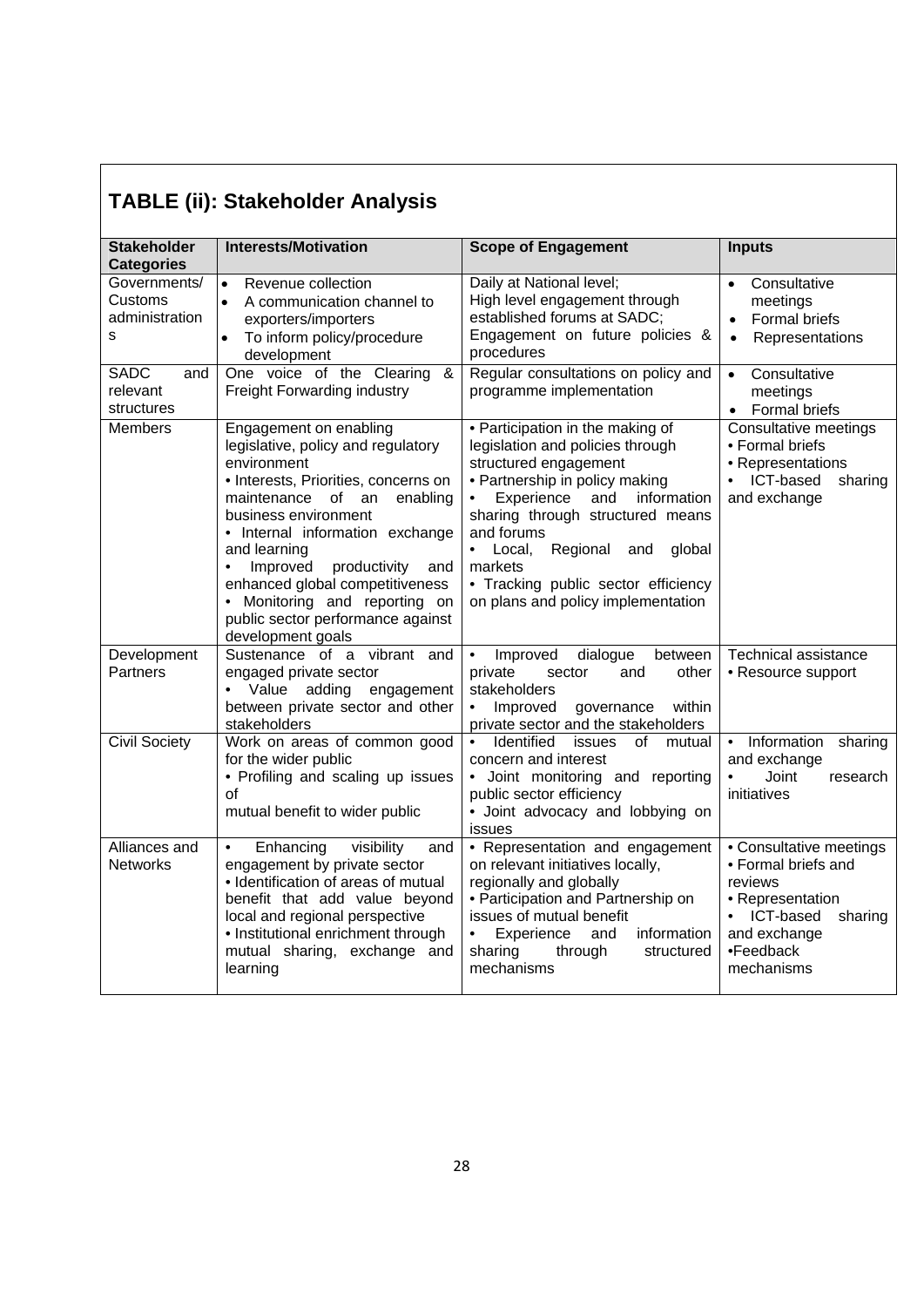### **5.0 STRATEGIC FOCUS**

### **5.1 Overview**

FCFASA was formed due to the need for effective representation at the Regional level in this Industry. The felt need agreed among a representative group of National Associations in 2007, resulted in the inaugural meeting and first AGM three years later. Views collected over the three year mobilisation phase, experiences of the old umbrella body (the defunct regional freight forwarders association) and lessons learnt in the interaction of the members in the trading chain have been used to define the strategic focus for the period 2012 – 2017. Lessons learnt have also focused the attention of FCFASA on issues of sustainability.

### **5.2 FCFASA's Distinctiveness**

The following factors distinguish FCFASA from other BMOs or RBOs:

- FCFASA is the Regional apex body and therefore the voice of operators in the Clearing & Freight Forwarding industry in SADC;
- FCFASA is recognised by SADC as a regional sector representative through which private sector issues from this Industry are channelled to or discussed within the SADC relevant structures
- FCFASA is recognised by other RBOs in SADC as deserving a seat at all Forums where the Private Sector of the Region through their RBOs are represented;
- FCFASA is non-partisan and in this regard seeks to gain the trust and confidence of its key stakeholders

### **5.3 Strategic Goal**

FCFASA was formed 2 years ago to provide support to its National members on regional issues, to ensure effective advocacy at the Regional level and to be the dialogue partner of multilateral organisations, such as SADC, in the Region.

### **5.4 Strategic Priorities**

There are five key areas that will form FCFASA's strategic focus over the period 2012 to 2017. These are:

- (a) High level Advocacy
- (b) Research, Documentation & Information dissemination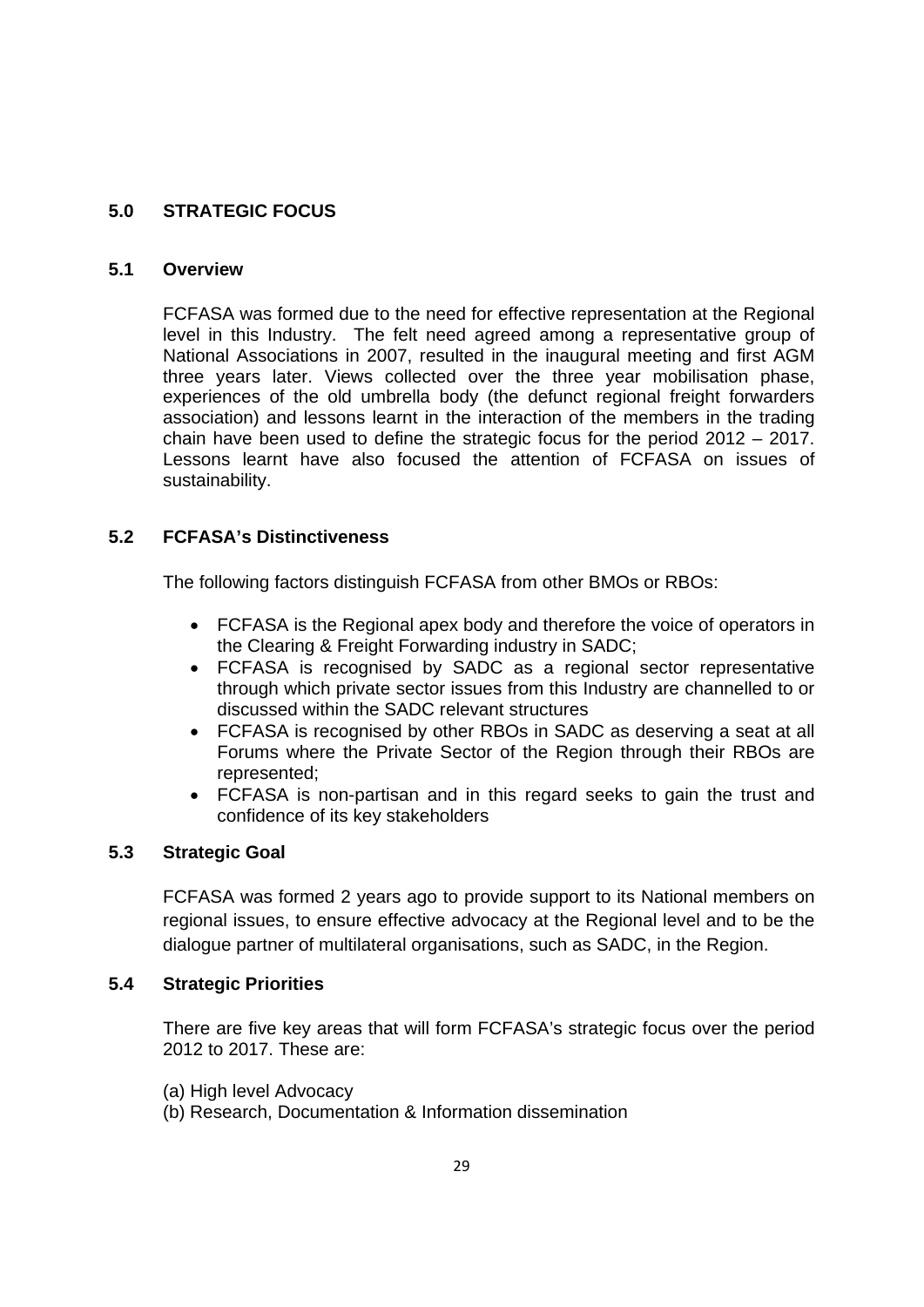- (c) Membership Support and Development (BMOs)
- (d) Partnerships and Networking
- (e) Institutional Strengthening (FCFASA)

### *5.4.1 High level Advocacy*

FCFASA will implement the following strategies under this focus area:

- $\div$  Prioritise the issues impacting on the supply chain and the clearing and freight forwarding industry and develop an advocacy agenda targeted at appropriate decision-making organs/organizations
- Develop and sign MOUs with SADC TIFI, SCCC and other key partners to the advocacy process
- Schedule high level meetings/forums/workshops to address existing priorities or emerging issues including the Regional and National Customs to Business partnership Forums as well as Business to Business Dialogue
- Develop negotiating and advocacy skills within the membership
- Develop monitoring and tracking systems and mechanisms that facilitate annual progress reporting from stakeholders (SADC, SCCC, donors, membership)
- Agree an annual stakeholders' forum with key stakeholders.

### *5.4.2 Research, Documentation & Information dissemination*

FCFASA will implement the following strategies under this focus area:

- $\div$  Develop mechanisms for knowledge development and institutional learning.
- Undertake action-research to analyse best practices, lessons learnt, and value adding in engaging government in advocacy and lobbying work by the private sector.
- Undertake research to support new initiatives and development of engagement processes in FCFASA
- Develop and produce annual updates on the state of the industry operators and their BMOs in SADC and position papers on areas of common interest to the sector.
- Develop mechanisms for communication and information dissemination to the membership.
- ❖ Establish a repository on emerging issues.

### *5.4.3 Membership Support and Development*

FCFASA will implement the following strategies under this focus area:

 $\div$  Facilitate the conducting of self-analysis among BMOs to establish their status, depict inherent factors underpinning interests and motivation for membership including the critical BMO needs to inform capacity building support.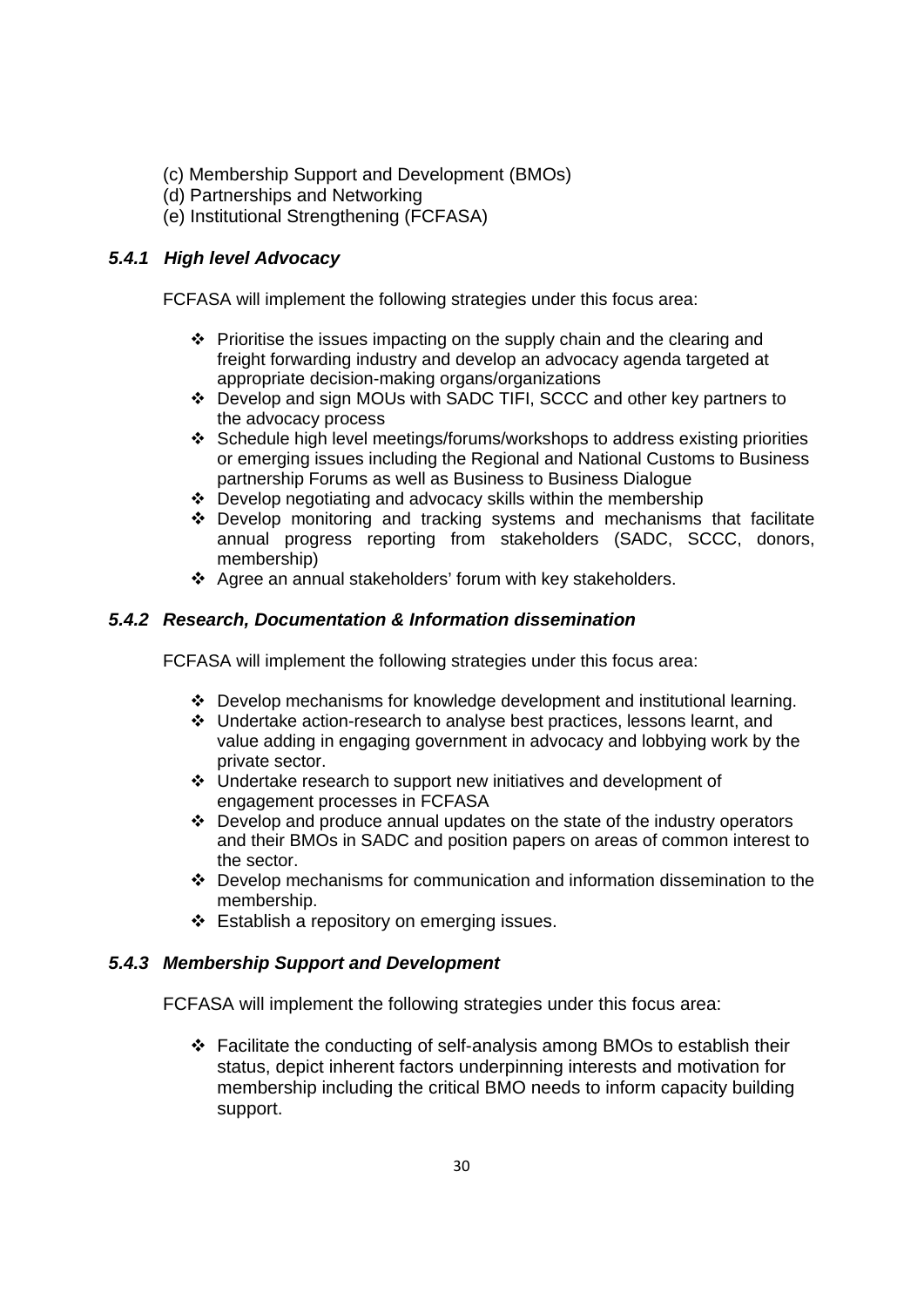- Facilitate the strengthening of BMOs in critical areas of their operations through a Capacity Building programme to include training
- Develop guidelines and frameworks that guide BMOs on operations, issue development and engagement with government and other stakeholders. Facilitate the development of data base for referral on BMO support and development including, competencies, strengths, value adding factors for use in sharing, exchange and learning forums and position papers
- Set up national associations in SADC member states where such associations do not exist.
- Strengthening capacity (including setting up of training structures) of existing national associations. (developing the skills required to run an Association successfully)
- Draft and disseminate a regional training curricula for clearing & freight forwarding staff
- $\cdot$  Develop and facilitate the implementation of a programme to equip freight forwarding firms with pertinent knowledge and skills necessary to compete and make profits, with special focus on SMEs

### *5.4.4 Partnerships and Networking*

FCFASA will implement the following strategies under this focus area:

- Develop mechanisms for engagement with key forums and processes that address issues pertinent to the industry
- Identify opportunities for FCFASA to work with other entities for the greater benefit of the industry
- Facilitate active engagement in Public-Private Sector Partnerships.
- $\div$  Develop and appropriately use mechanisms for networking and building alliances for engagement on key issues that affect the industry and the wider public.
- Facilitate interactive forums with partners and key stakeholders that contribute to the creation of an enabling business environment and sustainable Economic Regional integration.
- Facilitate interaction through workshops to encourage SME's merger/networking in particular business transactions.

### *5.4.5 Institutional Strengthening*

FCFASA will implement the following strategies under this focus area:

- Review FCFASA's identity, image and brand and strengthen its capacity to effectively meet its mandate.
- Review and set up an appropriate and cost effective FCFASA coordinating structure or unit.
- Establish organizational and functional competencies at governance, management, programme and individual levels
- Establish a strong, stable and sustainable resource base in areas of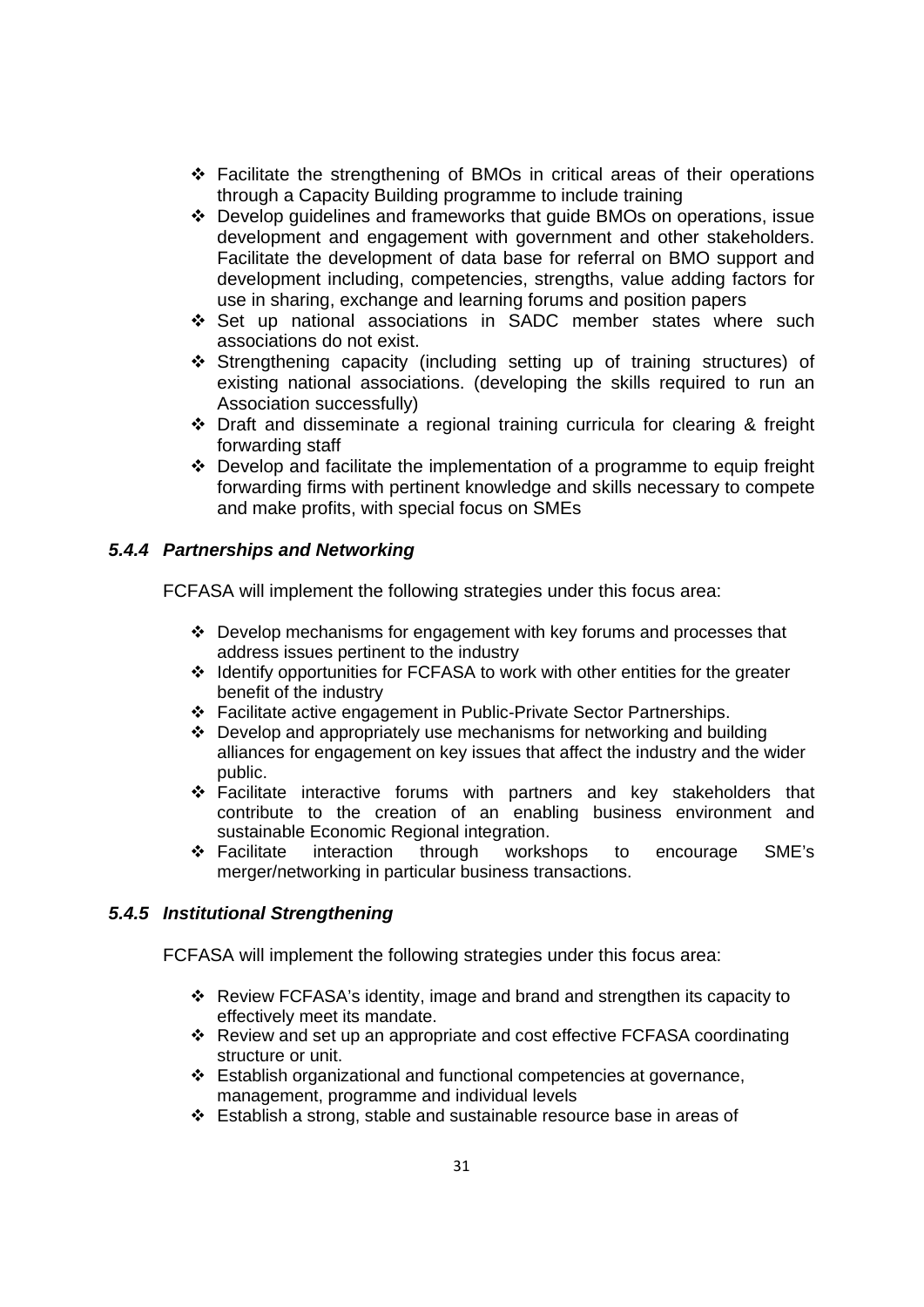finance, human resource and program delivery infrastructure at FCFASA.

### **6.0 IMPLEMENTATION OF THE BUSINESS PLAN**

#### **6.1 Ownership of the Business Plan**

This five year Business Plan gives a broad strategic direction for FCFASA. It will form the basis upon which specific annual operational plans will be developed by the Excom/management. The overall ownership of this Business Plan lies with FCFASA Membership, with the responsibility for implementation falling under the Excom.

### **6.2 Critical Success Factors**

The successful implementation of this Business Plan will depend on a number of factors. Among these are:

- **Maintenance of adequate and relevant competencies and skills at all levels**
- **Coordination to facilitate t**he effective engagement of FCFASA in all initiatives and programmes
- **Mobilization of Adequate Resources.** This will be supported by a
	- o resource mobilization strategy which will, among others move the organization away from the traditional to more innovative approaches in widening and diversifying its resource base

#### **6.3 Monitoring Reporting and Evaluation**

Following are the core tools and approaches that will be used in monitoring and evaluation:

#### **Periodic Reviews and Analysis of Outcomes:**

- o There will be ongoing Reviews and Analysis of achievement against objectives in order to draw out lessons, and share best practices, provide
- $\circ$  opportunity or learning and communicate value added from FCFASA work to stakeholders.

#### **Periodic Reporting to the Excom/Membership:**

**Pre-scheduled Periodic status-reports will be prepared and** disseminated.

#### **Feedback, Information Sharing and Continuing Institutional Learning** :

o The organization will enhance information sharing at all levels. Lessons learnt will be documented and shared not only internally but with other key stakeholders.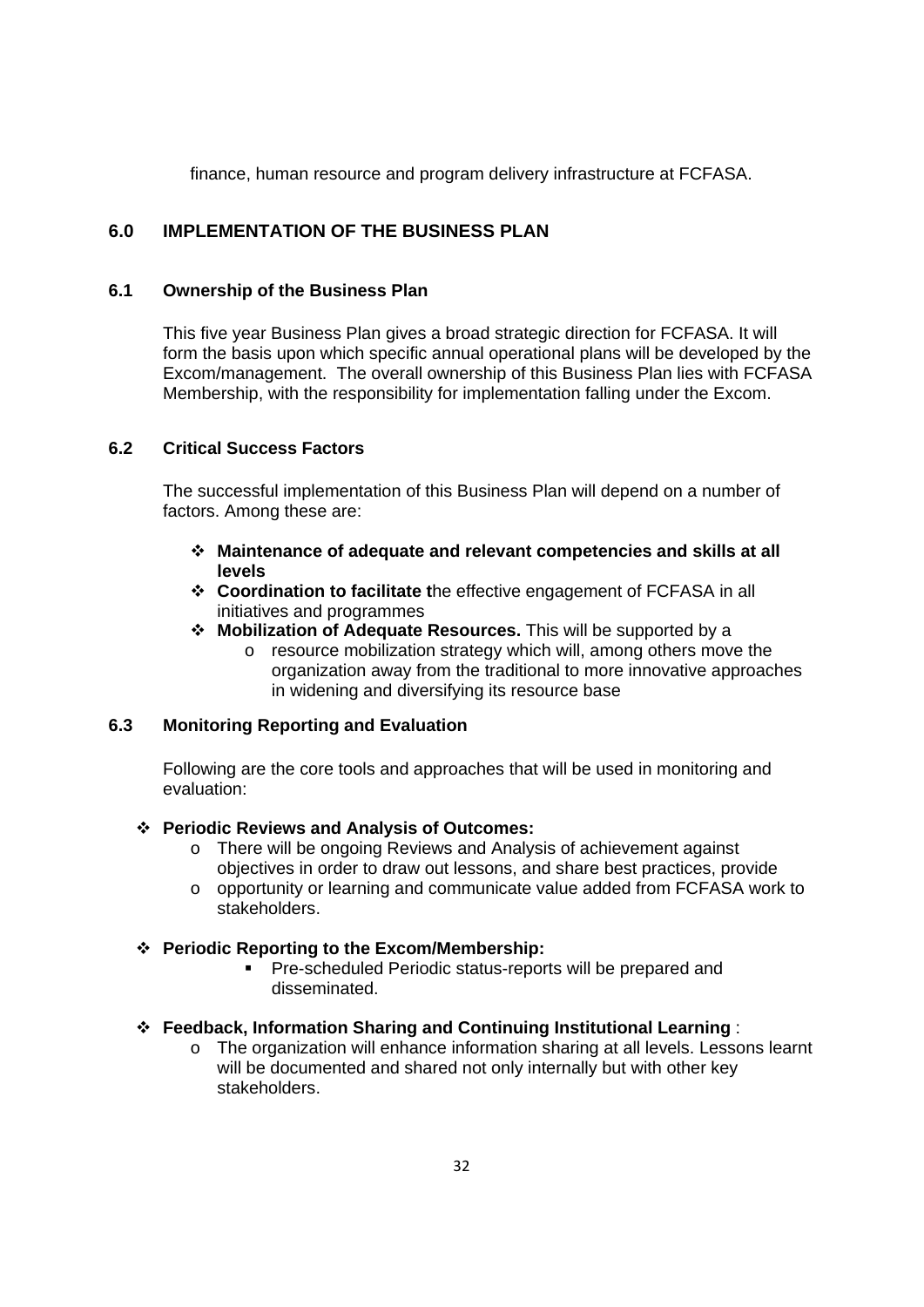### **7.0 IMPLEMENTATION PLAN**

### **7.1 Plan Period**

The simplified matrix under 8.0 (below) outlines the Five Year Plan in terms of annual mile stones/achievements. This matrix informs the Work Programme in each year (under 9.0), subject to review by the Membership or the Excom. The five year period runs from April 2012 to March 2017. The Work Programme runs from April 2012 – March 2013.

### **7.2 Overall Goal**

The overall goal of this Business Plan is to provide support to Members on regional issues, to ensure effective advocacy at the Regional level and for FCFASA to be the dialogue partner of multilateral organisations, such as SADC, in the Region.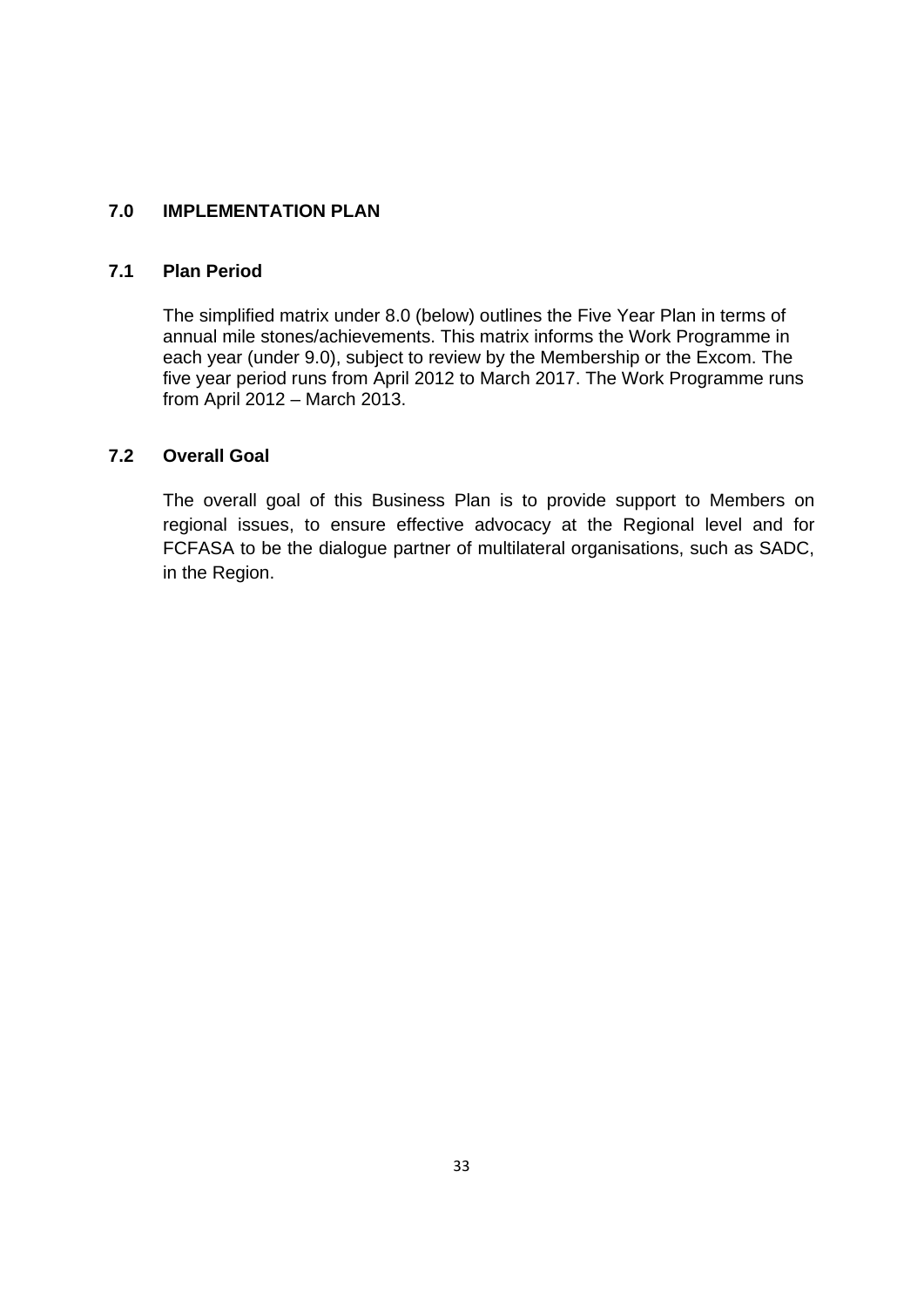#### **8.0 FIVE YEAR IMPLEMENTATION PLAN**

| <b>STRATEGIC</b><br><b>FOCUS</b><br><b>AREA</b> | <b>STRATEGIC OBJECTIVES</b>                                                                                                                                                                                            |                                                                                          | <b>IMPORTANT MILESTONES (OVER THE FIVE YEAR PERIOD</b>                                                                                                                                                                                                             |                                                                                                |                                                                                          |                                                                                          | <b>DESIRED</b><br><b>END</b><br>STATE (after 5<br>years)                    |
|-------------------------------------------------|------------------------------------------------------------------------------------------------------------------------------------------------------------------------------------------------------------------------|------------------------------------------------------------------------------------------|--------------------------------------------------------------------------------------------------------------------------------------------------------------------------------------------------------------------------------------------------------------------|------------------------------------------------------------------------------------------------|------------------------------------------------------------------------------------------|------------------------------------------------------------------------------------------|-----------------------------------------------------------------------------|
|                                                 |                                                                                                                                                                                                                        | 2012 - 2013                                                                              | 2013 - 2014                                                                                                                                                                                                                                                        | 2014 - 2015                                                                                    | 2015-2016                                                                                | 2016 - 2017                                                                              |                                                                             |
| 1: High level<br>Advocacy                       | 1.1 Prioritize the issues impacting<br>on the supply chain and the<br>clearing and freight forwarding<br>industry and develop an<br>advocacy agenda targeted at<br>appropriate decision-making<br>organs/organizations | Development<br>of a FCFASA<br>advocacy<br>agenda.                                        | A<br>comprehensive<br>study on the<br>impact of<br>regional<br>integration<br>initiatives (such<br>as the Customs<br>Union, regional<br>transit bonds,<br>one stop border<br>posts etc) on the<br>freight<br>forwarding<br>industry in the<br>region<br>conducted. |                                                                                                | A SADC<br>Public private<br>dialogue<br>policy<br>endorsed by<br>MS.                     |                                                                                          | Regional & national<br>Policy on public<br>private dialogue<br>facilitated. |
|                                                 | 1.2 Develop and sign MOUs with<br>SADC TIFI, SCCC and support<br>partners to the advocacy process                                                                                                                      | Separate<br>MOUs with<br>SCCC and<br><b>SADC TIFI</b><br>signed.                         |                                                                                                                                                                                                                                                                    |                                                                                                |                                                                                          |                                                                                          |                                                                             |
|                                                 | 1.3 Schedule high level<br>meetings/forums/workshops to<br>address existing priorities or<br>emerging issues                                                                                                           | Workshop on<br>supply chain<br>priorities held<br>with key<br>stakeholders<br>& partners | Workshop on<br>supply chain<br>priorities held<br>with key<br>stakeholders &<br>partners                                                                                                                                                                           | Workshop<br>on supply<br>chain<br>priorities<br>held with<br>kev<br>stakeholders<br>& partners | Workshop on<br>supply chain<br>priorities held<br>with key<br>stakeholders<br>& partners | Workshop on<br>supply chain<br>priorities held<br>with key<br>stakeholders &<br>partners |                                                                             |
|                                                 | 1.4 Develop negotiating and                                                                                                                                                                                            |                                                                                          | Programme<br>on.                                                                                                                                                                                                                                                   |                                                                                                |                                                                                          |                                                                                          |                                                                             |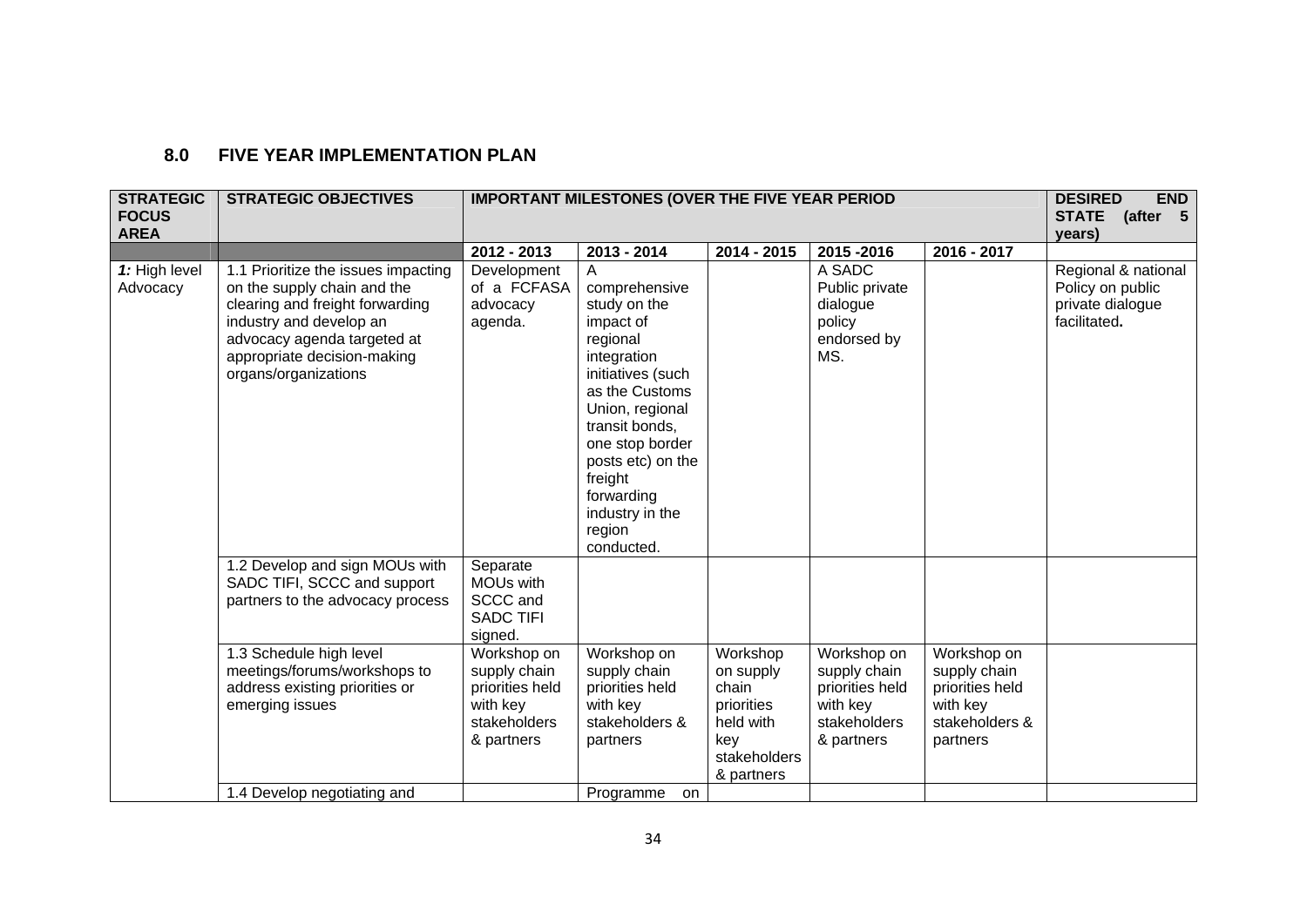| <b>STRATEGIC</b><br><b>FOCUS</b><br><b>AREA</b>                     | <b>STRATEGIC OBJECTIVES</b>                                                                                                                                                                 | <b>IMPORTANT MILESTONES (OVER THE FIVE YEAR PERIOD</b> |                                                 | <b>END</b><br><b>DESIRED</b><br>STATE (after 5<br>years) |           |             |                                                                                                                                                                                            |
|---------------------------------------------------------------------|---------------------------------------------------------------------------------------------------------------------------------------------------------------------------------------------|--------------------------------------------------------|-------------------------------------------------|----------------------------------------------------------|-----------|-------------|--------------------------------------------------------------------------------------------------------------------------------------------------------------------------------------------|
|                                                                     |                                                                                                                                                                                             | 2012 - 2013                                            | 2013 - 2014                                     | 2014 - 2015                                              | 2015-2016 | 2016 - 2017 |                                                                                                                                                                                            |
|                                                                     | advocacy skills within the<br>membership                                                                                                                                                    |                                                        | negotiating and<br>advocacy Skills<br>developed |                                                          |           |             |                                                                                                                                                                                            |
|                                                                     | 1.5 Develop<br>monitoring<br>and<br>tracking<br>systems<br>and<br>mechanisms that facilitate annual<br>reporting<br>from<br>progress<br>SCCC,<br>stakeholders (SADC,<br>donors, membership) |                                                        |                                                 |                                                          |           |             |                                                                                                                                                                                            |
|                                                                     | 1.6 Agree an annual stakeholders<br>forum with key stakeholders.                                                                                                                            |                                                        |                                                 |                                                          |           |             |                                                                                                                                                                                            |
|                                                                     |                                                                                                                                                                                             |                                                        |                                                 |                                                          |           |             |                                                                                                                                                                                            |
| 2: Research,<br>Documentati<br>on &<br>Information<br>dissemination | 2.1 Develop mechanisms for<br>knowledge development and<br>institutional learning.                                                                                                          |                                                        |                                                 |                                                          |           |             | Knowledge<br>management, value<br>adding information<br>dissemination,<br>a<br>supportive website<br>and<br>$\mathsf{a}$<br>robust<br>communication<br>strategy<br>under<br>implementation |
|                                                                     | 2.2 Undertake action-research to<br>analyse best practices,<br>lessons learnt, and value<br>adding in engaging<br>government in advocacy and<br>lobbying work by the private<br>sector.     |                                                        |                                                 |                                                          |           |             |                                                                                                                                                                                            |
|                                                                     | 2.3 Undertake research to<br>support new initiatives and<br>development of engagement<br>processes in FCFASA                                                                                |                                                        |                                                 |                                                          |           |             |                                                                                                                                                                                            |
|                                                                     | 2.4 Develop and produce annual<br>updates on the state of the<br>industry operators and their<br>BMOs in SADC and position                                                                  | A state of the<br>Industry<br>&<br>operators           |                                                 |                                                          |           |             |                                                                                                                                                                                            |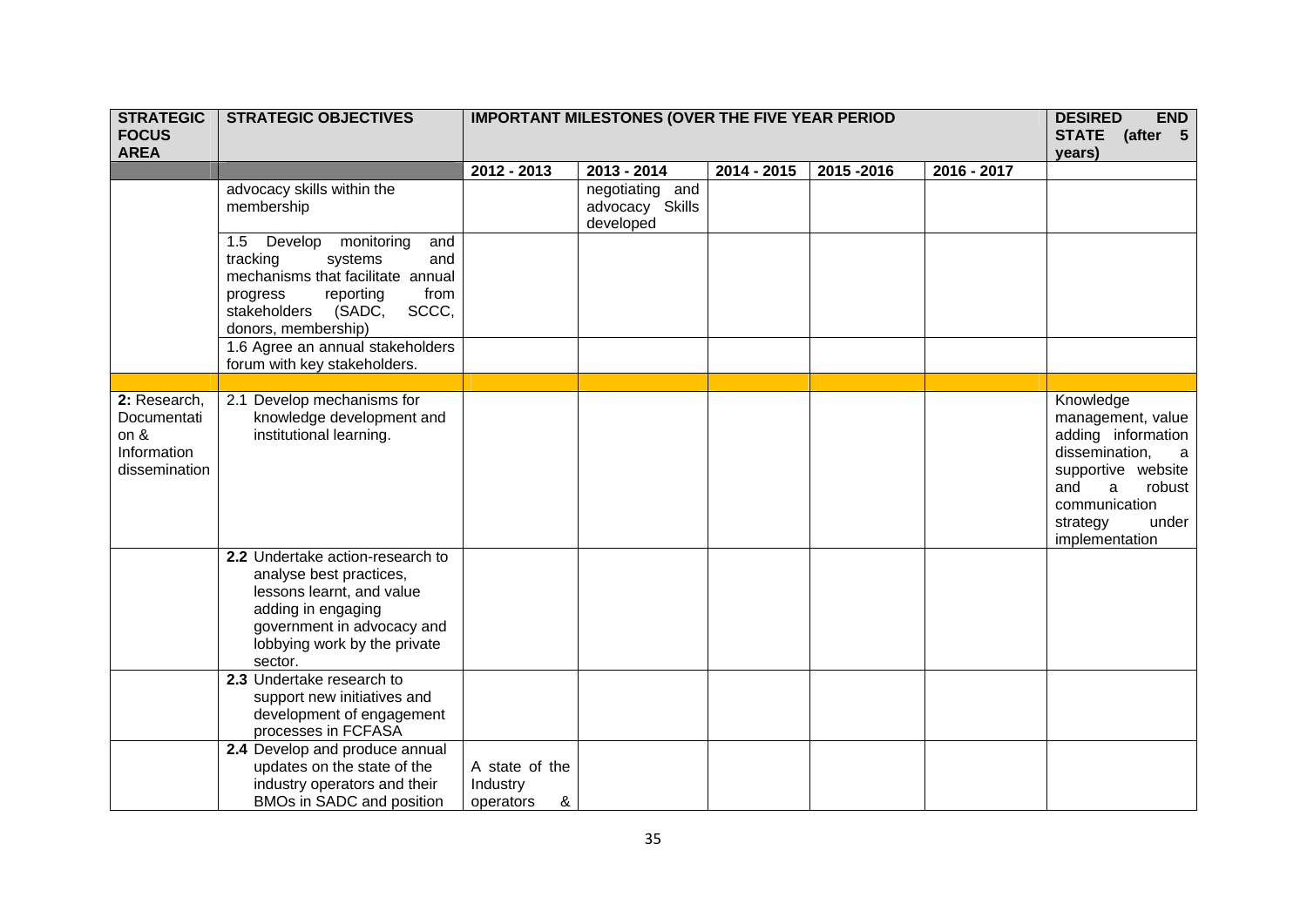| <b>STRATEGIC</b><br><b>FOCUS</b><br><b>AREA</b>          | <b>STRATEGIC OBJECTIVES</b>                                                                                                                                                                                                                                                                                                                                              | <b>IMPORTANT MILESTONES (OVER THE FIVE YEAR PERIOD</b> |                                                              | <b>DESIRED</b><br><b>END</b><br>STATE (after 5<br>years) |           |               |                                                                                                     |
|----------------------------------------------------------|--------------------------------------------------------------------------------------------------------------------------------------------------------------------------------------------------------------------------------------------------------------------------------------------------------------------------------------------------------------------------|--------------------------------------------------------|--------------------------------------------------------------|----------------------------------------------------------|-----------|---------------|-----------------------------------------------------------------------------------------------------|
|                                                          |                                                                                                                                                                                                                                                                                                                                                                          | 2012 - 2013                                            | 2013 - 2014                                                  | 2014 - 2015                                              | 2015-2016 | $2016 - 2017$ |                                                                                                     |
|                                                          | papers on areas of common<br>interest to the sector.                                                                                                                                                                                                                                                                                                                     | <b>BMOs</b><br>their<br>survey<br>conducted.           |                                                              |                                                          |           |               |                                                                                                     |
|                                                          | Develop mechanisms<br>for<br>2.5<br>communication and information<br>dissemination to the membership                                                                                                                                                                                                                                                                     | <b>FCFASA</b><br>Website<br>developed and<br>launched. |                                                              |                                                          |           |               |                                                                                                     |
|                                                          | 2.6 Establish a repository on<br>emerging issues.                                                                                                                                                                                                                                                                                                                        |                                                        |                                                              |                                                          |           |               |                                                                                                     |
|                                                          |                                                                                                                                                                                                                                                                                                                                                                          |                                                        |                                                              |                                                          |           |               |                                                                                                     |
| 3:<br>Membership<br>Support and<br>Development<br>(BMOs) | 3.1 Facilitate the conducting of<br>self-analysis among BMOs to<br>establish their status, depict<br>inherent factors underpinning<br>interests and motivation for<br>membership including the<br>critical BMO needs to inform<br>capacity building support.                                                                                                             |                                                        |                                                              |                                                          |           |               | All current BMOs<br>capacity has been<br>facilitated, and<br>training<br>programmes are in<br>place |
|                                                          | 3.2 Facilitate the strengthening of<br>BMOs in critical areas of their<br>operations                                                                                                                                                                                                                                                                                     |                                                        | Cargo Tracking<br>infrastructure<br>and systems in<br>place. |                                                          |           |               |                                                                                                     |
|                                                          | 3.3 Develop guidelines and<br>frameworks that guide BMOs<br>on operations, issue<br>development and<br>engagement with government<br>and other stakeholders.<br>Facilitate the development of<br>data base for referral on BMO<br>support and development<br>including, competencies,<br>strengths, value adding<br>factors for use in sharing,<br>exchange and learning |                                                        |                                                              |                                                          |           |               |                                                                                                     |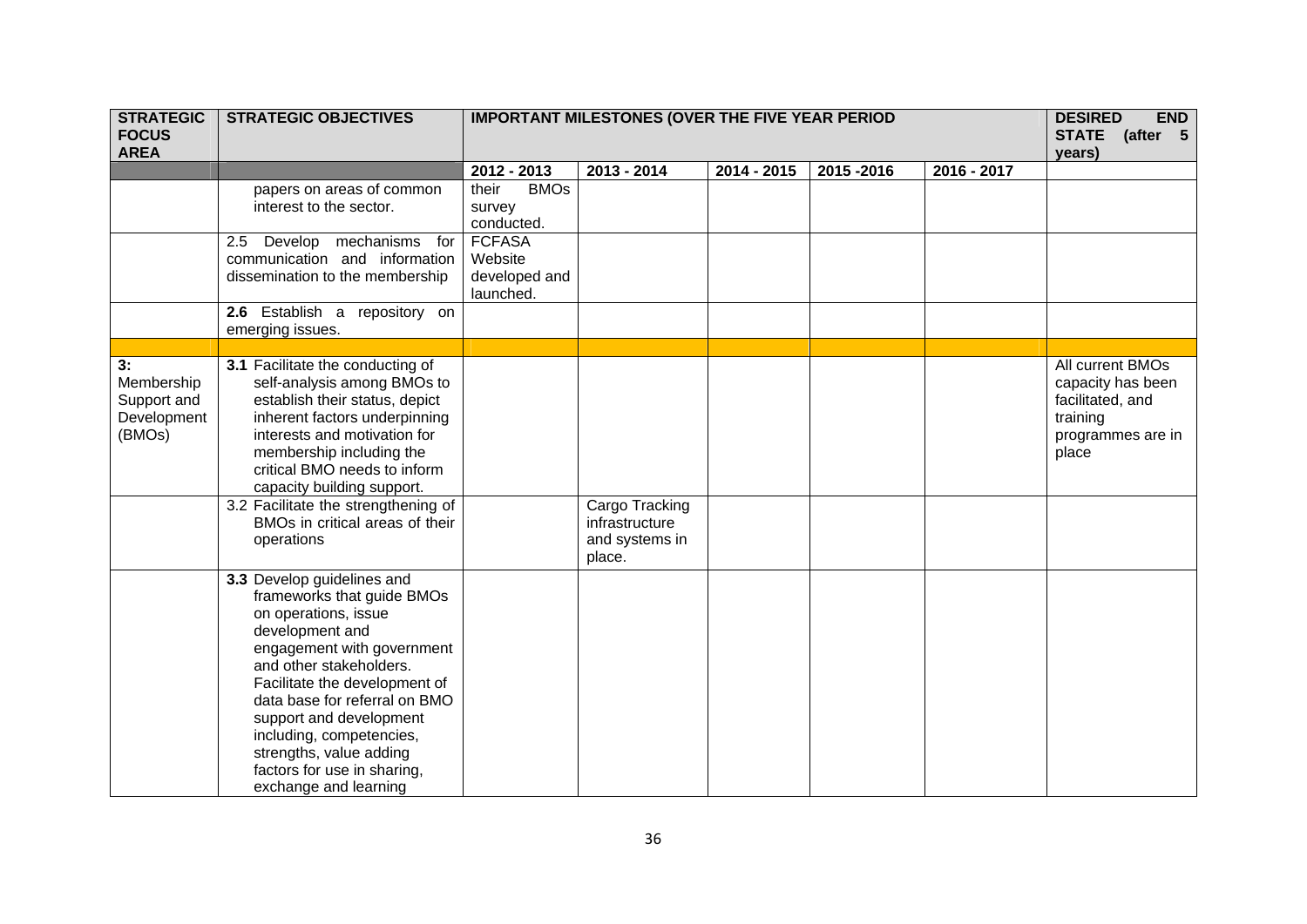| <b>STRATEGIC</b><br><b>FOCUS</b><br><b>AREA</b> | <b>STRATEGIC OBJECTIVES</b>                                                                                                                                                                       |                                                   | <b>IMPORTANT MILESTONES (OVER THE FIVE YEAR PERIOD</b> |             |           |             |                                                                                                                                                       |  |  |  |  |
|-------------------------------------------------|---------------------------------------------------------------------------------------------------------------------------------------------------------------------------------------------------|---------------------------------------------------|--------------------------------------------------------|-------------|-----------|-------------|-------------------------------------------------------------------------------------------------------------------------------------------------------|--|--|--|--|
|                                                 |                                                                                                                                                                                                   | 2012 - 2013                                       | 2013 - 2014                                            | 2014 - 2015 | 2015-2016 | 2016 - 2017 |                                                                                                                                                       |  |  |  |  |
|                                                 | forums and position papers                                                                                                                                                                        |                                                   |                                                        |             |           |             |                                                                                                                                                       |  |  |  |  |
|                                                 | 3.4 Set up national associations<br>in SADC member states where<br>such associations do not exist.                                                                                                |                                                   |                                                        |             |           |             |                                                                                                                                                       |  |  |  |  |
|                                                 | 3.5 Strengthening capacity<br>(including setting up of<br>training structures) of existing<br>national associations.<br>(developing the skills required<br>to run an Association<br>successfully) |                                                   |                                                        |             |           |             |                                                                                                                                                       |  |  |  |  |
|                                                 |                                                                                                                                                                                                   |                                                   |                                                        |             |           |             |                                                                                                                                                       |  |  |  |  |
| 4:<br>Partnerships<br>and<br>Networking         | 4.1 Develop mechanisms for<br>engagement with key forums and<br>processes that address issues<br>pertinent to the industry                                                                        |                                                   |                                                        |             |           |             | <b>FCFASA</b> is<br>networked to key<br>stakeholders/partne<br>rs/forum through<br>letters of<br>agreement or<br>MOU; network is<br>fully functional. |  |  |  |  |
|                                                 | 4.2 Identify opportunities for<br>FCFASA to work with other<br>entities for the greater benefit of<br>the industry                                                                                |                                                   |                                                        |             |           |             |                                                                                                                                                       |  |  |  |  |
|                                                 | 4.3 Facilitate active engagement<br>in Public-Private Sector<br>Partnerships.                                                                                                                     | Key<br>stakeholders<br>and partners<br>identified |                                                        |             |           |             |                                                                                                                                                       |  |  |  |  |
|                                                 | 4.4 Develop and appropriately<br>use mechanisms for networking<br>and building alliances for<br>engagement on key issues that                                                                     |                                                   |                                                        |             |           |             |                                                                                                                                                       |  |  |  |  |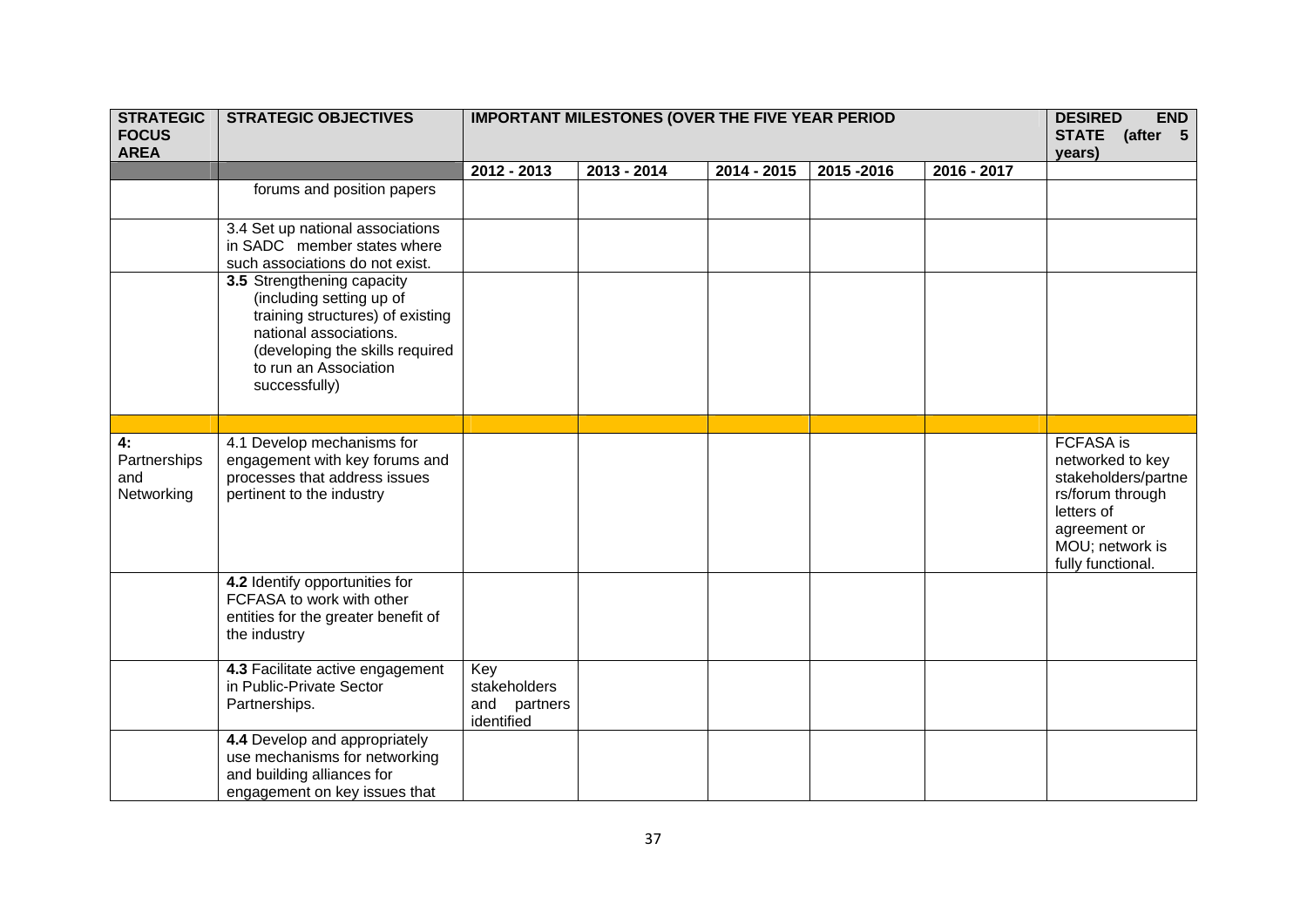| <b>STRATEGIC</b><br><b>FOCUS</b><br><b>AREA</b>   | <b>STRATEGIC OBJECTIVES</b>                                                                                                                                                                            | <b>IMPORTANT MILESTONES (OVER THE FIVE YEAR PERIOD</b>                                        |                                                                                           | <b>END</b><br><b>DESIRED</b><br>STATE (after 5<br>years)                                     |           |             |                                                                                                                   |
|---------------------------------------------------|--------------------------------------------------------------------------------------------------------------------------------------------------------------------------------------------------------|-----------------------------------------------------------------------------------------------|-------------------------------------------------------------------------------------------|----------------------------------------------------------------------------------------------|-----------|-------------|-------------------------------------------------------------------------------------------------------------------|
|                                                   |                                                                                                                                                                                                        | 2012 - 2013                                                                                   | 2013 - 2014                                                                               | 2014 - 2015                                                                                  | 2015-2016 | 2016 - 2017 |                                                                                                                   |
|                                                   | affect the industry and the wider<br>public.                                                                                                                                                           |                                                                                               |                                                                                           |                                                                                              |           |             |                                                                                                                   |
|                                                   | 4.5 Facilitate interactive forums<br>with partners and key<br>stakeholders that contribute to the<br>creation of an enabling business<br>environment and sustainable<br>Economic Regional integration. | At least 5<br>National<br>Customs to<br><b>Business</b><br>Forums<br>revived or<br>initiated. | At least 5<br>National<br>Customs to<br><b>Business</b><br>Forums revived<br>or initiated | At least 5<br>National<br>Customs to<br><b>Business</b><br>Forums<br>revived or<br>initiated |           |             |                                                                                                                   |
|                                                   |                                                                                                                                                                                                        |                                                                                               |                                                                                           |                                                                                              |           |             |                                                                                                                   |
| 5:<br>Institutional<br>Strengthenin<br>g (FCFASA) | 5.1 Review FCFASA's identity,<br>image and brand and strengthen<br>its capacity to effectively meet its<br>mandate.                                                                                    | FCFASA legal<br>reviewed and<br>regularised for<br>recognition at<br>Regional level.          |                                                                                           |                                                                                              |           |             | <b>FCFASA</b><br>coordinating unit<br>with a capacity to<br>implement the<br>Members<br>programme is in<br>place. |
|                                                   | 5.2 Review and set up an<br>appropriate and cost effective<br>FCFASA coordinating structure or<br>unit                                                                                                 |                                                                                               |                                                                                           | <b>FCFASA</b><br>Secretariat<br>established                                                  |           |             |                                                                                                                   |
|                                                   | 5.3 Establish organizational and<br>functional competencies at<br>governance, management,<br>programme and individual levels                                                                           |                                                                                               |                                                                                           |                                                                                              |           |             |                                                                                                                   |
|                                                   | 5.4 Establish a strong, stable and<br>sustainable resource base in<br>areas of finance, human resource<br>and program delivery<br>infrastructure at FCFASA.                                            |                                                                                               |                                                                                           |                                                                                              |           |             |                                                                                                                   |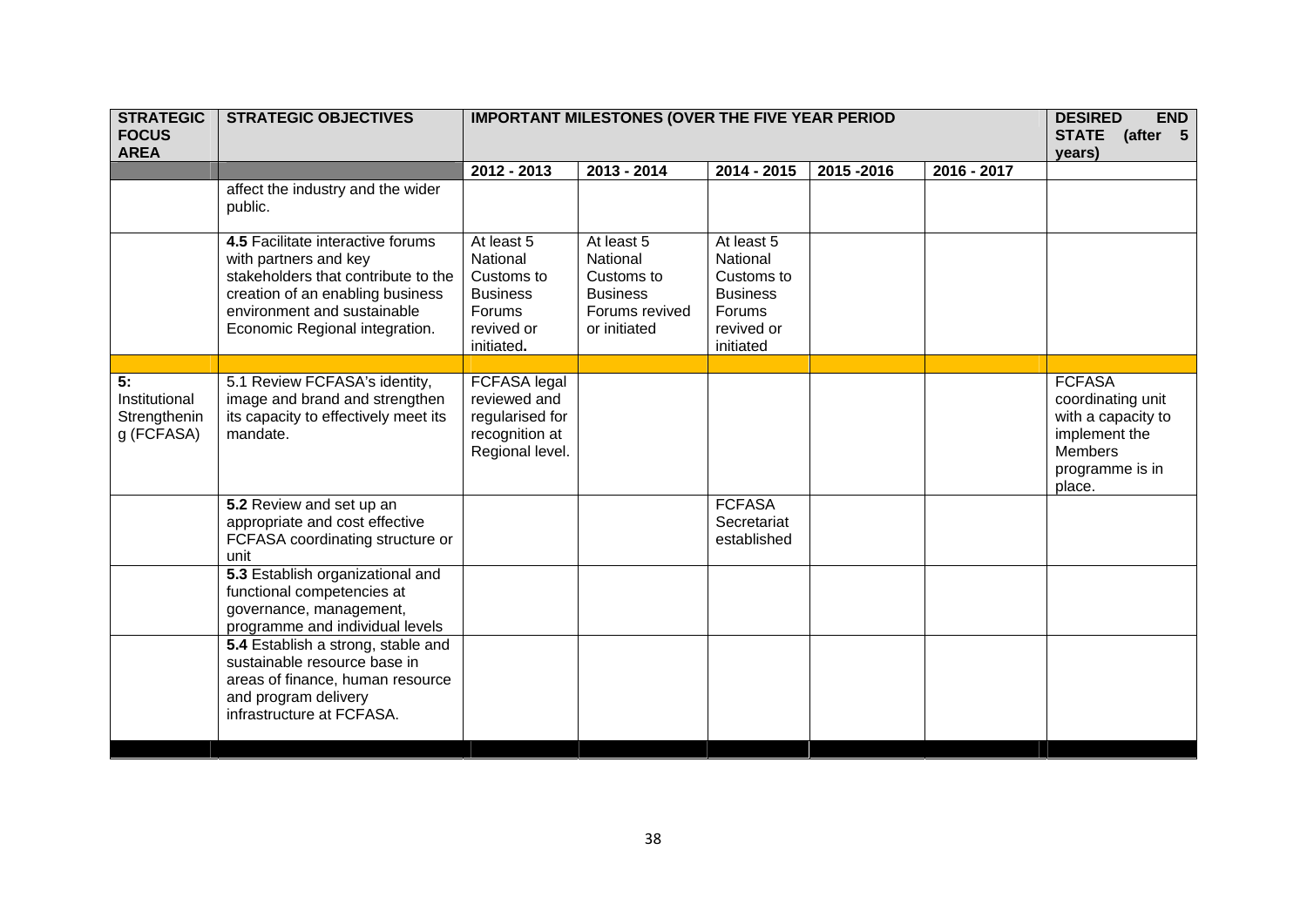## **9.0 FIRST YEAR (2012-2013) WORK PROGRAMME**

| <b>PRIORITY</b><br><b>(YEAR ONE</b>                                                     | <b>ACTIVITY</b>                                                                                                                                                      | <b>RESPONSIBILITY</b>         | <b>TIME</b><br><b>FRAME</b>                            | <b>TARGETED</b><br><b>OUTPUT</b>                                                          | <b>RESORCES</b><br>(OTHER) | <b>BUDGET</b> |
|-----------------------------------------------------------------------------------------|----------------------------------------------------------------------------------------------------------------------------------------------------------------------|-------------------------------|--------------------------------------------------------|-------------------------------------------------------------------------------------------|----------------------------|---------------|
| <b>MILESTONES)</b><br>of<br>Development<br>a<br><b>FCFASA</b><br>advocacy<br>agenda     | Hold a Workshop of stakeholders to agree<br>priority areas and the task teams to take<br>these forward.                                                              | Excom                         | Apr- Jun<br>2012                                       | A prioritised action<br>list with Task Teams<br>from FCFASA<br>membership                 |                            |               |
| Separate MOUs with<br>SCCC and SADC TIFI<br>signed.                                     | Draft MOUs for both organisations.<br>A small FCFASA Team to meet with these<br>institutions for discussion and finalisation.                                        | <b>EXCOM</b>                  |                                                        | Signed MOUs                                                                               |                            |               |
| Workshop on supply<br>chain priorities held with<br>key stakeholders<br>- &<br>partners | FCFASA to come with researched papers<br>on eg. Transit Bond, OSBP<br>implementation, railway infrastructure.<br>FCFASA to develop programme and<br>handle logistics | <b>EXCOM</b>                  | Survey in<br>$Apr - Jun$<br>Worksho<br>p in<br>Aug/Sep | Validated reports for<br>input to<br>policy/programme<br>dialogue with eg.<br><b>SADC</b> |                            |               |
| A state of the Industry<br>operators & their BMOs<br>survey conducted                   | Develop TOR for this Survey.<br>Survey to focus on selected countries                                                                                                | <b>EXCOM</b>                  | Oct-Dec                                                | Input to capacity<br>building plan for the<br><b>BMOs</b>                                 |                            |               |
| <b>FCFASA Website</b><br>developed and<br>launched.                                     | Task team to develop Website for<br>members views via email;<br>Finalize and Launch                                                                                  | Team<br>Task<br>on<br>Website | May-Jul                                                | A FCFASA<br>interactive WEBSITE                                                           |                            |               |
| Key stakeholders and<br>partners identified                                             | Conduct a desk study of key stakeholders                                                                                                                             |                               |                                                        | Detailed list of<br><b>Stakeholders</b><br>analysed & on<br><b>FCFASA Website</b>         |                            |               |
| At least 5 National<br><b>Customs to Business</b><br>Forums revived or<br>initiated.    | Review guidelines to Customs to<br>Business Forums under SADC and<br>circulate to members.<br>Facilitate in those Countries needing<br>assistance.                   |                               |                                                        | Dialogue<br>arrangements<br>at<br>national finalised                                      |                            |               |
|                                                                                         |                                                                                                                                                                      |                               |                                                        |                                                                                           |                            |               |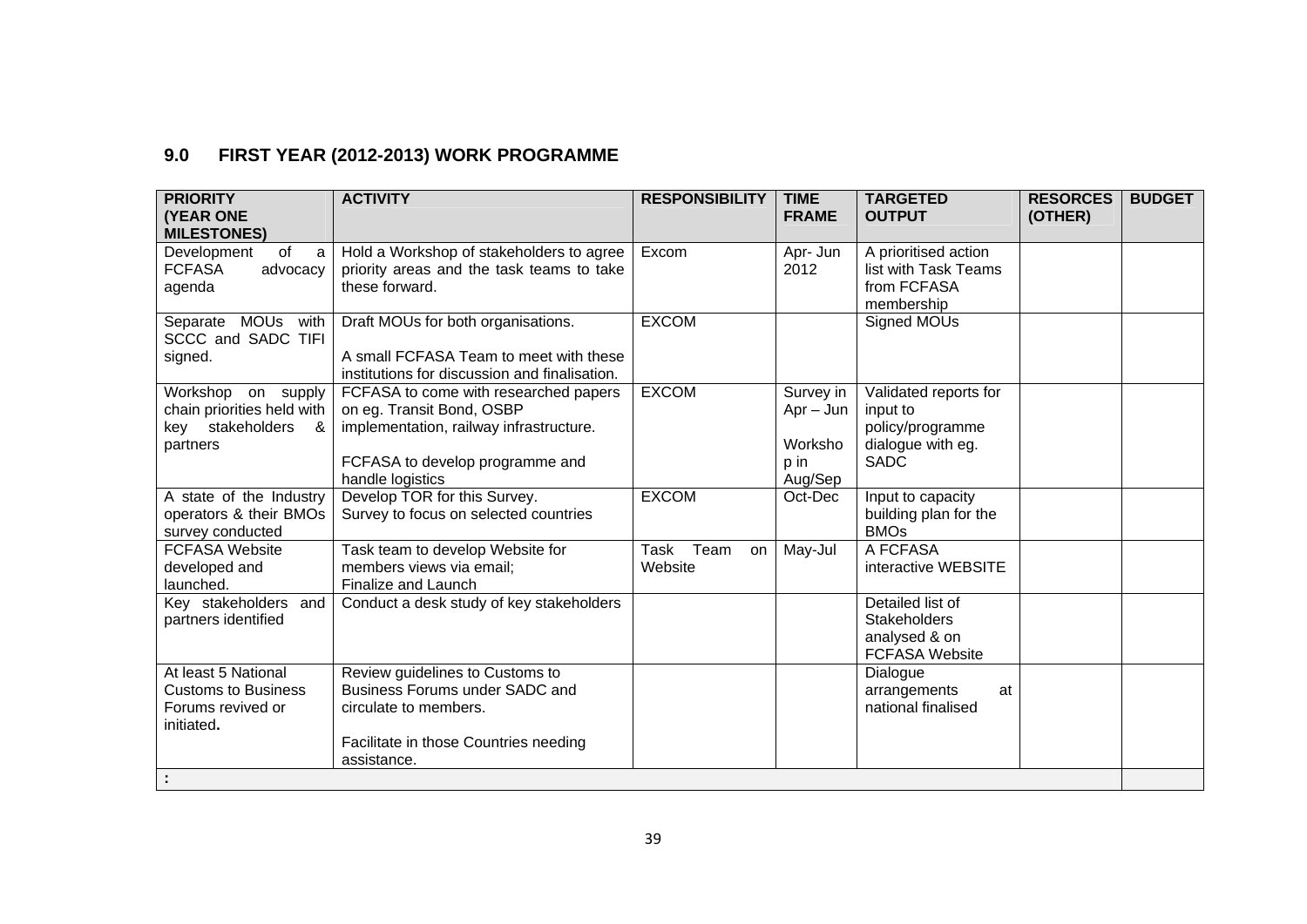### **10. 0 SUSTAINABILITY**

Г

Some of the key challenges for FCFASA will be to attract and retain an active membership, be an MBO of choice by stakeholders (members and others) when there is an issue to be addressed in the supply chain and to retain a level of internal capacity that will facilitate service delivery to members.

In order to sustain this level of organisation FCFASA will, while implementing its Business Plan, pay special attention to the following key factors:

|               | <b>TABLE (iii): Sustainability considerations</b>                      |                                                                                                                                                                                                                                                                                                                                                                                                                                                                                                         |  |  |  |  |  |  |  |
|---------------|------------------------------------------------------------------------|---------------------------------------------------------------------------------------------------------------------------------------------------------------------------------------------------------------------------------------------------------------------------------------------------------------------------------------------------------------------------------------------------------------------------------------------------------------------------------------------------------|--|--|--|--|--|--|--|
| <b>Factor</b> | <b>Status</b>                                                          | <b>Approach</b>                                                                                                                                                                                                                                                                                                                                                                                                                                                                                         |  |  |  |  |  |  |  |
| Profile       | High visibility                                                        | Informative and up to date Website;<br>Delivery on the Programme;<br>Value adding activities, surveys;<br>Stakeholders kept informed;<br>Serviced networks;<br>Information dissemination;<br>Strong and innovative leadership.                                                                                                                                                                                                                                                                          |  |  |  |  |  |  |  |
| Membership    | All<br>possible<br>members on board;<br>Service delivery               | High engagement of members on various forums,<br>committee work, etc;<br>Highly responsive to members' needs;<br>Adherence to a code of conduct & the constitution                                                                                                                                                                                                                                                                                                                                      |  |  |  |  |  |  |  |
| Funding       | Adequate<br>cash<br>flows or<br>Timely meeting of<br>grant commitments | High level of resource mobilisation;<br>Donors should be from both local/regional (large<br>corporates deriving value from implementation of<br>Business Plan) and international arena;<br>Prudent resource utilisation and cost containment;<br>Membership timely payment of fees, spread over 10<br>months of each year (therefore opportunity to raise fee<br>level);<br>Long term goal: a FCFASA able to meet its running<br>costs from membership fees with grants being applied<br>to programmes. |  |  |  |  |  |  |  |
| Coordination  | Optimal capacity                                                       | Secretariat capable of carrying the Programme in<br>place in year three.<br>Competent and motivated staff.                                                                                                                                                                                                                                                                                                                                                                                              |  |  |  |  |  |  |  |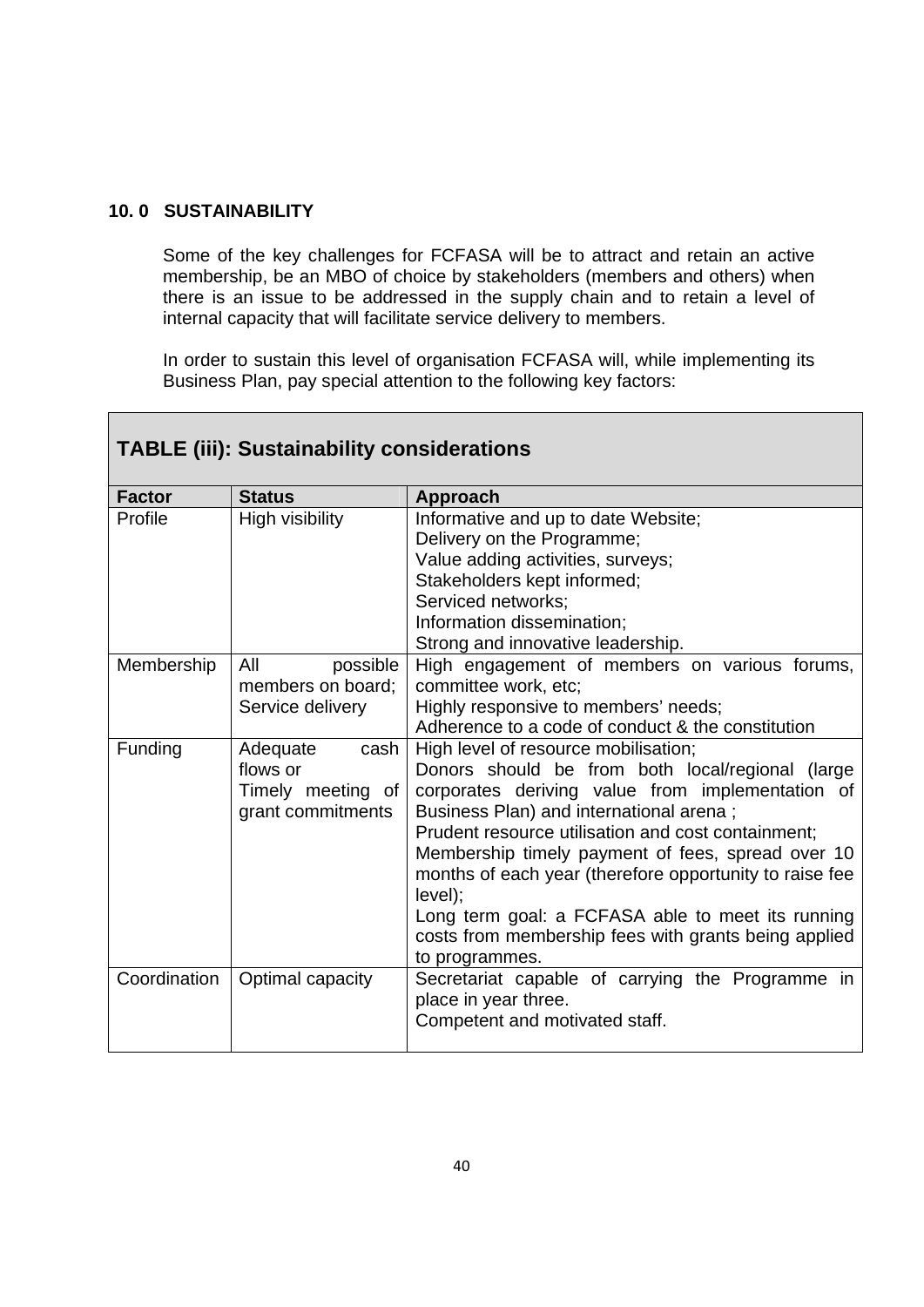#### **11. 0 CASHFLOW FOR THE PERIOD APRIL 2012 - MARCH 2013**

#### **FCFASA START UP CASHFLOW**

|                                    |                |                          |                |                              |                       |                          |                          |                          | Y1 (2012-      |                |
|------------------------------------|----------------|--------------------------|----------------|------------------------------|-----------------------|--------------------------|--------------------------|--------------------------|----------------|----------------|
|                                    | Q1 - 2012      |                          | $Q2 -$         |                              | $Q3 -$                |                          | Q4 - 2012                |                          | 2013)Total     |                |
|                                    | <b>Forecas</b> | Actua                    | <b>Forecas</b> | Actua                        | <b>Forecas</b>        | Actua                    | <b>Forecas</b>           |                          | <b>Forecas</b> |                |
| <b>INCOME</b>                      | t              |                          | t              |                              | t                     |                          | t                        | <b>Actual</b>            | t              | <b>Actual</b>  |
|                                    |                |                          |                |                              |                       |                          |                          |                          |                |                |
| Membership Fees (plus VAT)         | 10,000         | $\blacksquare$           | 10,000         | $\blacksquare$               | 10,000                | $\blacksquare$           | 10,000                   | $\blacksquare$           | 40,000         | $\blacksquare$ |
|                                    |                |                          |                |                              |                       |                          |                          |                          |                |                |
| Extra contributions (Members)      | 2,000          | $\blacksquare$           | 5,000          | $\blacksquare$               | 7,000                 | $\overline{\phantom{a}}$ | 15,000                   | $\blacksquare$           | 29,000         | $\blacksquare$ |
|                                    |                |                          |                |                              |                       |                          |                          |                          |                |                |
| Grants (donors/Government)         |                | $\overline{\phantom{0}}$ | $\blacksquare$ | $\blacksquare$               | $\tilde{\phantom{a}}$ | $\blacksquare$           | $\overline{\phantom{a}}$ | $\overline{\phantom{a}}$ |                | $\blacksquare$ |
| Revenue from Consultancies (10% of |                |                          |                |                              |                       |                          |                          |                          |                |                |
| Fees)                              | $\sim$         | $\blacksquare$           | $\blacksquare$ | $\blacksquare$               | $\blacksquare$        | $\overline{\phantom{a}}$ | $\blacksquare$           | $\blacksquare$           | ÷              | $\blacksquare$ |
|                                    |                |                          |                |                              |                       |                          |                          |                          |                |                |
| <b>TOTAL USD</b>                   | 12,000         | $\blacksquare$           | 15,000         |                              | 17,000                | $\blacksquare$           | 25,000                   | $\blacksquare$           | 69,000         |                |
| <b>EXPENDITURE</b>                 |                |                          |                |                              |                       |                          |                          |                          |                |                |
|                                    |                |                          |                |                              |                       |                          |                          |                          |                |                |
| Salaries & Wages                   |                |                          | $\blacksquare$ | $\overline{\phantom{a}}$     | 10,500                | $\blacksquare$           | 10,500                   | $\blacksquare$           | 21,000         | $\blacksquare$ |
|                                    |                |                          |                |                              |                       |                          |                          |                          |                |                |
| Premises (rent, rates & utilities) | ٠              | $\overline{\phantom{a}}$ | $\blacksquare$ | $\blacksquare$               | 2,100                 | $\overline{\phantom{a}}$ | 2,100                    | $\blacksquare$           | 4,200          | $\blacksquare$ |
|                                    |                |                          |                |                              |                       |                          |                          |                          |                |                |
| Telephone & Broadband              |                | $\blacksquare$           | $\blacksquare$ | $\overline{\phantom{a}}$     | 900                   | $\blacksquare$           | 900                      | $\blacksquare$           | 1,800          | $\blacksquare$ |
|                                    |                |                          |                |                              |                       |                          |                          |                          |                |                |
| Printing, post & stationery        |                | $\overline{\phantom{a}}$ | $\blacksquare$ | $\qquad \qquad \blacksquare$ | ÷,                    | $\overline{\phantom{a}}$ | ÷                        | $\overline{\phantom{a}}$ | ÷,             | $\blacksquare$ |
|                                    |                |                          |                |                              |                       |                          |                          |                          |                |                |
| Advertising & promotion            |                | $\blacksquare$           | $\blacksquare$ | $\blacksquare$               | $\tilde{\phantom{a}}$ | $\blacksquare$           | $\blacksquare$           | $\blacksquare$           | ω.             | $\blacksquare$ |
|                                    |                |                          |                |                              |                       |                          |                          |                          |                |                |
| Bank charges                       |                | $\blacksquare$           | $\sim$         | $\overline{\phantom{a}}$     | $\sim$                | $\blacksquare$           | L,                       | $\overline{\phantom{a}}$ | ä,             | $\blacksquare$ |
|                                    |                |                          |                |                              |                       |                          |                          |                          |                |                |
| Professional fees                  | $\sim$         | $\overline{\phantom{a}}$ | $\blacksquare$ | $\blacksquare$               | $\blacksquare$        | $\blacksquare$           | $\blacksquare$           | $\blacksquare$           | ω.             | $\blacksquare$ |
|                                    |                |                          |                |                              |                       |                          |                          |                          |                |                |
| Insurances                         |                |                          | $\blacksquare$ | $\qquad \qquad \blacksquare$ | $\blacksquare$        | $\blacksquare$           |                          | $\blacksquare$           | ä,             | $\blacksquare$ |
|                                    |                |                          |                |                              |                       |                          |                          |                          |                |                |
| Vehicle hire                       |                | $\blacksquare$           | $\blacksquare$ | $\blacksquare$               | $\blacksquare$        | $\blacksquare$           | $\blacksquare$           | $\blacksquare$           |                | $\blacksquare$ |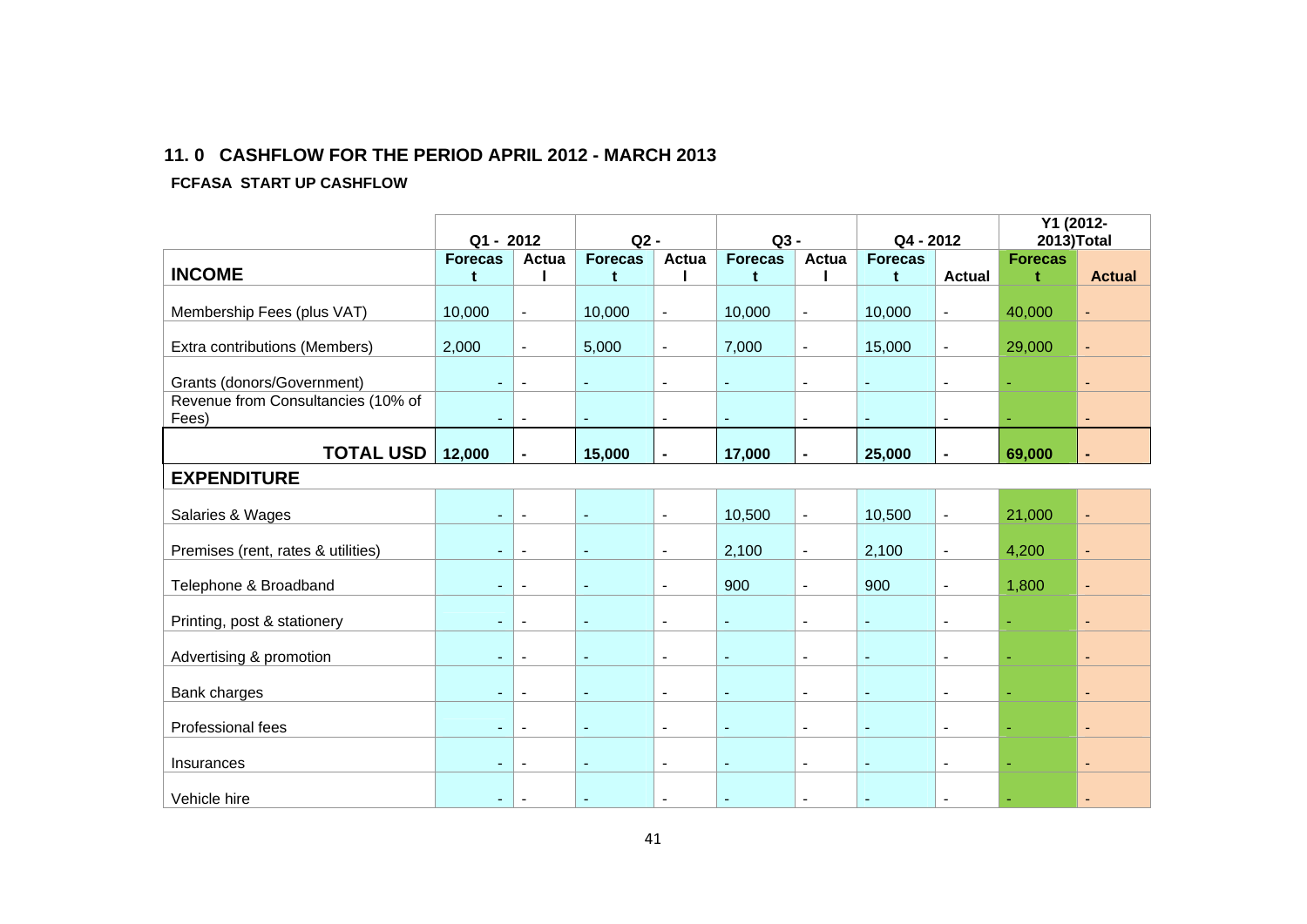| Travel expenses - Flights       | $\sim$         | $\blacksquare$           | $\blacksquare$ | $\sim$                   | $\blacksquare$ | $\blacksquare$           | $\blacksquare$ | $\overline{\phantom{a}}$ | $\blacksquare$ | $\blacksquare$           |
|---------------------------------|----------------|--------------------------|----------------|--------------------------|----------------|--------------------------|----------------|--------------------------|----------------|--------------------------|
| Board & Lodging (incl. perdiem) | $\sim$         | $\blacksquare$           | $\blacksquare$ | $\blacksquare$           | $\sim$         | $\blacksquare$           | $\blacksquare$ | $\blacksquare$           | ä,             | $\blacksquare$           |
| Capital Expenditure             | $\sim$         | $\blacksquare$           | $\blacksquare$ | $\blacksquare$           | $\blacksquare$ | $\blacksquare$           | $\blacksquare$ | $\overline{\phantom{a}}$ | ÷              | $\blacksquare$           |
| <b>Other Payments</b>           | $\sim$         | $\overline{\phantom{a}}$ | $\blacksquare$ | $\blacksquare$           | $\blacksquare$ | $\overline{\phantom{a}}$ | $\blacksquare$ | $\overline{\phantom{a}}$ | ÷,             | $\blacksquare$           |
| <b>VAT</b>                      | ٠              | $\overline{\phantom{a}}$ | $\sim$         | $\blacksquare$           | $\blacksquare$ | $\blacksquare$           | $\blacksquare$ | $\blacksquare$           |                | $\blacksquare$           |
| Other Consumables               | $\sim$         | $\overline{\phantom{a}}$ | $\blacksquare$ | $\blacksquare$           | $\blacksquare$ | $\blacksquare$           | $\sim$         | $\blacksquare$           | $\sim$         | $\blacksquare$           |
| Other (please specify)          | $\sim$         | $\blacksquare$           | $\blacksquare$ | $\blacksquare$           | $\blacksquare$ | $\blacksquare$           | $\blacksquare$ | $\overline{\phantom{a}}$ |                | $\overline{\phantom{0}}$ |
| Other                           | $\sim$         | $\blacksquare$           | $\blacksquare$ | $\blacksquare$           | $\blacksquare$ | $\blacksquare$           | $\sim$         | $\overline{\phantom{a}}$ | $\sim$         | $\blacksquare$           |
| Other                           | $\blacksquare$ | $\overline{\phantom{a}}$ | $\blacksquare$ | $\blacksquare$           | $\blacksquare$ | $\blacksquare$           | $\blacksquare$ | $\overline{\phantom{a}}$ | ۰              | $\blacksquare$           |
| <b>TOTAL USD</b>                | $\sim$         | $\blacksquare$           | $\blacksquare$ | $\blacksquare$           | 13,500         | $\blacksquare$           | 13,500         | $\blacksquare$           | 27,000         | ٠                        |
|                                 |                |                          |                |                          |                |                          |                |                          |                |                          |
| Income less Expenditure         | 12,000         | $\blacksquare$           | 15,000         | $\blacksquare$           | 3,500          | $\overline{\phantom{a}}$ | 11,500         | $\blacksquare$           | 42,000         | $\blacksquare$           |
| <b>Opening Balance</b>          |                |                          | 12,000         | $\blacksquare$           | 27,000         | $\overline{\phantom{a}}$ | 30,500         | $\overline{\phantom{a}}$ |                |                          |
| <b>Closing Balance</b>          | 12,000         | $\blacksquare$           | 27,000         | $\overline{\phantom{a}}$ | 30,500         | $\overline{\phantom{a}}$ | 42,000         | $\blacksquare$           |                |                          |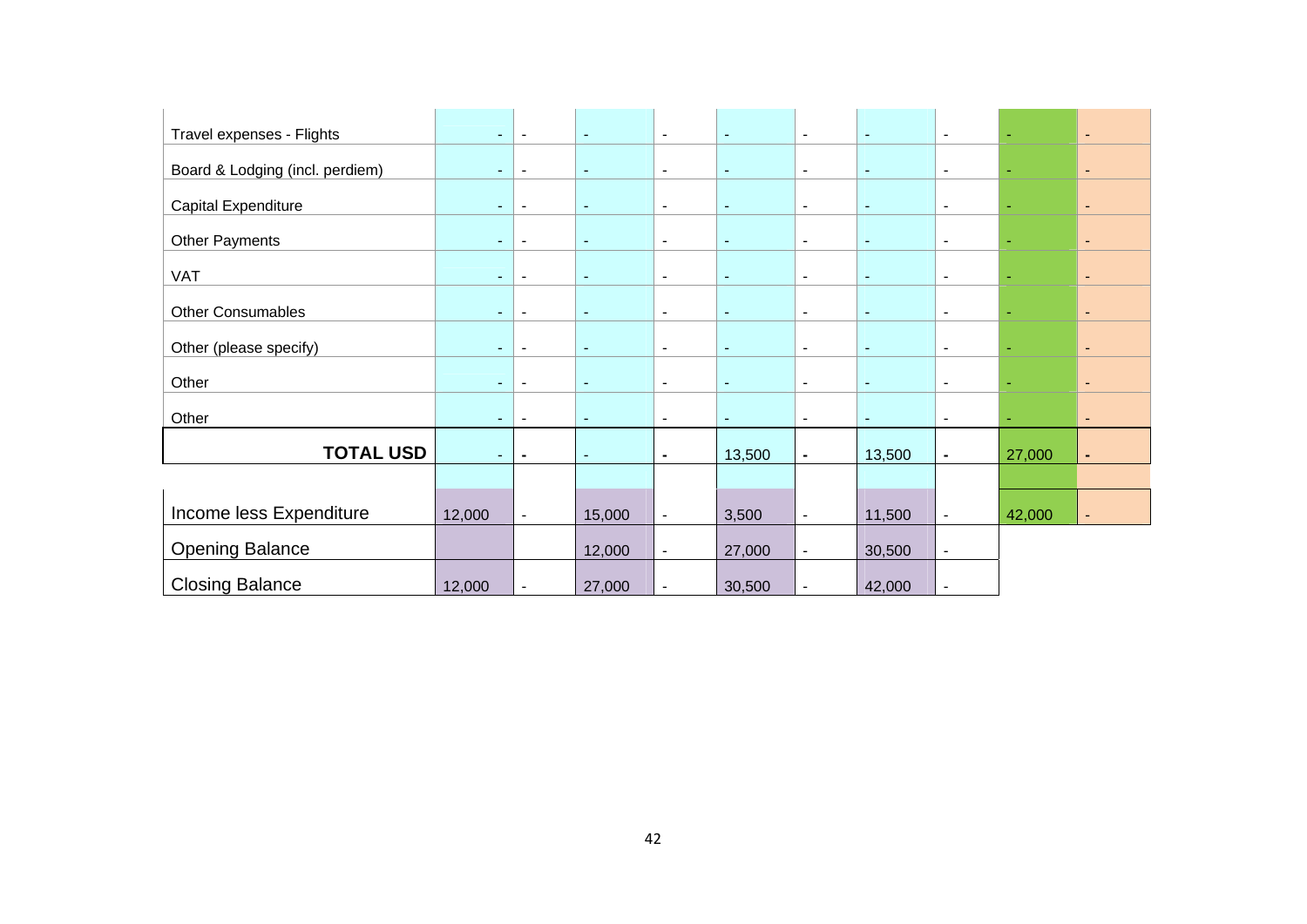### **APPENDIX I: FCFASA MEMBERSHIP**

# **A. FCFASA EXECUTIVE COMMITTEE (2010 – 2012)**

| <b>POSITION</b>       | <b>NAME</b> |                 | <b>COUNTRY</b>   | <b>ASSOCIATION</b> | <b>EMAIL CONTACT</b>                              |
|-----------------------|-------------|-----------------|------------------|--------------------|---------------------------------------------------|
| President             | Joseph      | <b>Musariri</b> | Zimbabwe         | <b>SFAAZ</b>       | joseph.musariri@yahoo.com                         |
| Committee<br>Member   | David       | <b>Watts</b>    | South Africa     | <b>SAAFF</b>       | dhwatts@mweb.co.za                                |
| Committee<br>Member   | Eddie       | Kaluwa          | Malawi           | <b>CFAAM</b>       | edkaluwa@combinecargo.mw                          |
| Committee<br>Member   | Mr. S G     | Mligo           | Tanzania         |                    | mligo@lupalila.co.tz<br>or<br>sfmu@intnet.mu      |
| Committee<br>Member   | Afzal       | Delbar          | <b>Mauritius</b> | <b>CHBA</b>        | afzal@silverlineservices.com or<br>chba@intnet.mu |
| <b>Vice President</b> | Valerie     | Sesia           | Zambia           | <b>ZCFAA</b>       | valerie@ccfzambia.com                             |
| Committee<br>Member   | Desiderio   | Fernandes       | Mozambique       | <b>ASANTROP</b>    | desiderio.fernandes@gmail.com                     |
| Secretariat           | Elisha      | Tshuma          | Zimbabwe         | <b>SFAAZ</b>       | Tshumaelisha72@gmail.com                          |

### **B. MEMBER ASSOCIATIONS**

| S/No | <b>COUNTRY</b>  | <b>ASSOCIATION</b>                                 |             | <b>REPRESENTATIVE</b> | <b>EMAIL ADDRESS</b>   |
|------|-----------------|----------------------------------------------------|-------------|-----------------------|------------------------|
|      | <b>Botswana</b> | Freight<br>Botswana<br>Forwarders I<br>Association | <b>BFFA</b> | Oduetse Makgane       | omakgane@info.bw       |
|      | <b>DRC</b>      |                                                    |             | Guy Kimenyembo        | guykimenyembo@yahoo.fr |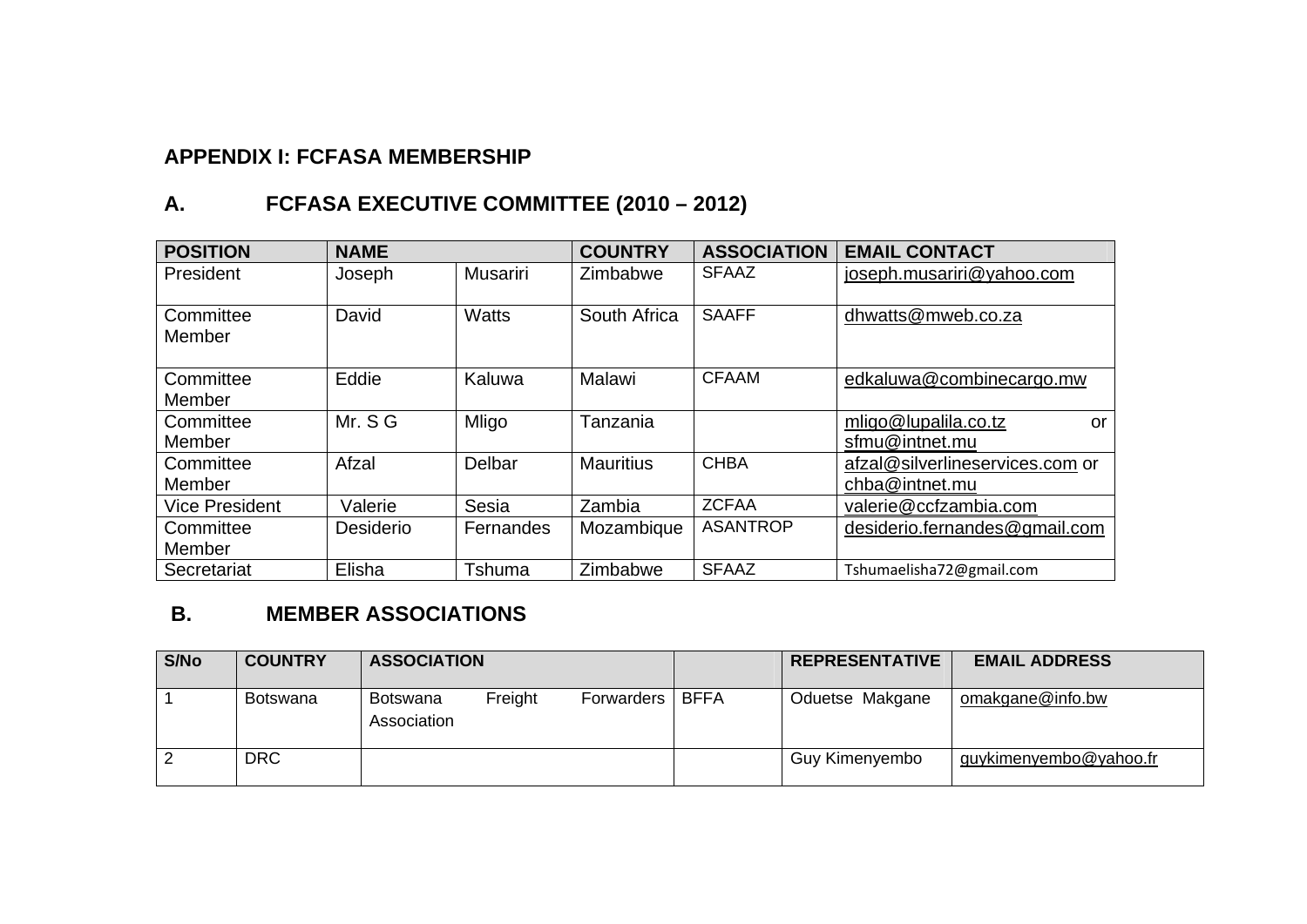| S/No             | <b>COUNTRY</b>   | <b>ASSOCIATION</b>                                                               |                 | <b>REPRESENTATIVE</b>   | <b>EMAIL ADDRESS</b>                           |
|------------------|------------------|----------------------------------------------------------------------------------|-----------------|-------------------------|------------------------------------------------|
| 3                | Lesotho          |                                                                                  |                 | <b>Hilary Woelk</b>     | hilary@kayhil.co.ls                            |
| $\overline{4}$   | Malawi           | Clearing<br>And<br>Forwarding<br>Agents<br><b>Association of Malawi</b>          | <b>CFAAM</b>    | <b>Edward Kaluwa</b>    | edkaluwa@combinecargo.mw                       |
| 5                | <b>Mauritius</b> | <b>Customs House Brokers Association</b><br>www.customshousebrokers.com          | <b>CHBA</b>     | <b>Afzal Delbar</b>     | afzal@silverlineservices.com<br>chba@intnet.mu |
| 6                | Mozambique       | Freight<br>Forwarders<br>Mozambique<br>Association                               | <b>ASANTROP</b> | Novele Geraldo          | fassubuje@manica.co.mz                         |
| 7                | Namibia          |                                                                                  |                 | Malakia Elindi          | onyekame@mweb.com.na                           |
| 8                | South Africa     | South African Association of Freight<br>Forwarders                               | <b>SAAFF</b>    | <b>David Watts</b>      | dhwatts@mweb.co.za                             |
| $\boldsymbol{9}$ | Swaziland        |                                                                                  |                 | Jabu Vilakati           | j.vilakati@realnet.co.sz                       |
| 10               | Tanzania         |                                                                                  |                 | Steven J. Ngatunga      | sngatunga@yahoo.com                            |
| 11               | Zambia           | <b>Customs Clearing &amp; Freight Forwarding</b><br>Agents Association of Zambia | <b>CCFFAAZ</b>  | Jonathan Moono          | jmoono@yahoo.com                               |
| 12               | Zambia           | Zambia Clearing & Forwarding Agents<br>Association                               | <b>ZCFAA</b>    | Valerie Sesia           | valerie@ccfzambia.com                          |
| 13               | Zambia           | Zambia Freight Forwarders Association                                            | <b>ZFFA</b>     | <b>Billy Syamutinta</b> | cargonet2@yahoo.co.uk                          |
| 14               | Zimbabwe         | <b>Shipping &amp; Forwarding Agents</b><br>Association of Zimbabwe               | <b>SFAAZ</b>    | <b>Phanuel Gukwe</b>    | pgukwe@yahoo.com                               |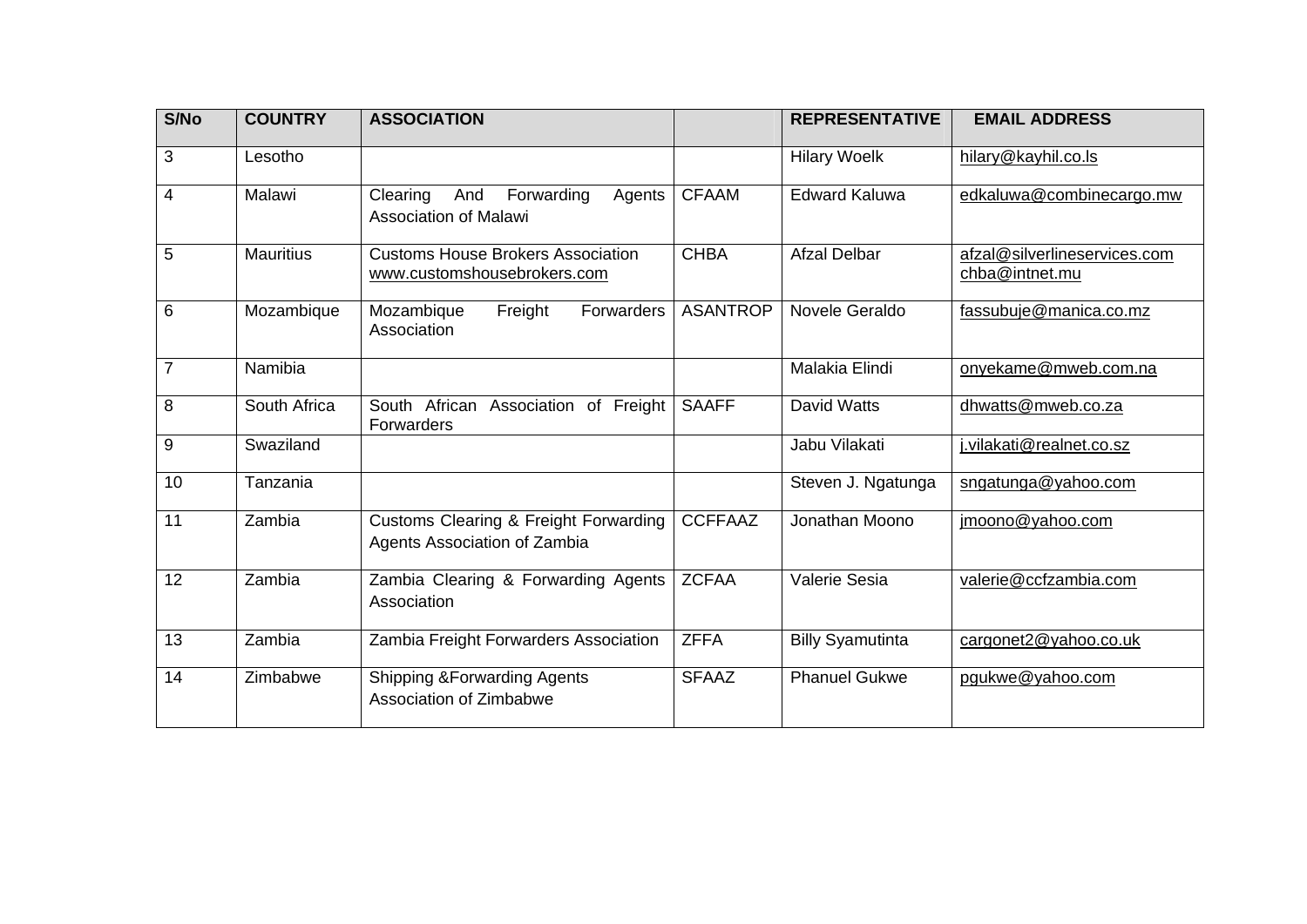### **APPENDIX II: FCFASA CONSTITUTION** (Adopted 29 April 2010)

**\_\_\_\_\_\_\_\_\_\_\_\_\_\_\_\_\_\_\_\_\_\_\_\_\_\_\_\_\_\_\_\_\_\_\_\_\_\_\_\_\_\_\_\_\_\_\_\_\_\_\_\_\_\_\_\_\_\_** 

### 1. **NAME AND DOMICILE**

- 1.1 The name of the organization shall be The Federation of Clearing and Forwarding Associations of Southern Africa which may be abbreviated to FCFASA.
- 1.2 The registered office of the Federation shall be in Harare. The location of this office may be transferred by decision of members at the Annual General Meeting of the Federation.

### 2. **INTERPRETATION**

Interpretation of any article of this Constitution, Code of Ethics or any Regulation made in terms of it shall rest with the Executive Committee, provided that if the decision of the Executive Committee cannot be obtained urgently, a ruling may be made by the President, in consultation with at least one other member of the Executive Committee, subject to review by the Executive Committee at the earliest opportunity.

### 3. **LEGAL STANDING AND LIABILITY**

- 3.1 The Federation is a separate legal entity with perpetual succession distinct from its members and is capable of suing and being sued in its own name.
- 3.2 The liability of members shall at all times be strictly limited to the subscription or levy currently outstanding and any money that may otherwise be owing to the Federation.
- 3.3 All Officers, Committee Members, servants and Agents of the Federation, while acting in the bona fide exercise of their duties shall be fully indemnified by the Federation against all loss, costs or expenses consequent upon their acts.
- 3.4 The income and property of the Federation shall be applied solely towards the promotion and objectives of the Federation. Any of its profits and gains shall not be distributed to any person and shall be invested for the objectives of the Federation.
- 3.5 The Federation may at any time be dissolved subject to such decision to dissolve the Federation being made at a General Meeting where at least three quarters of the total number of paid up members vote in favour of such dissolution.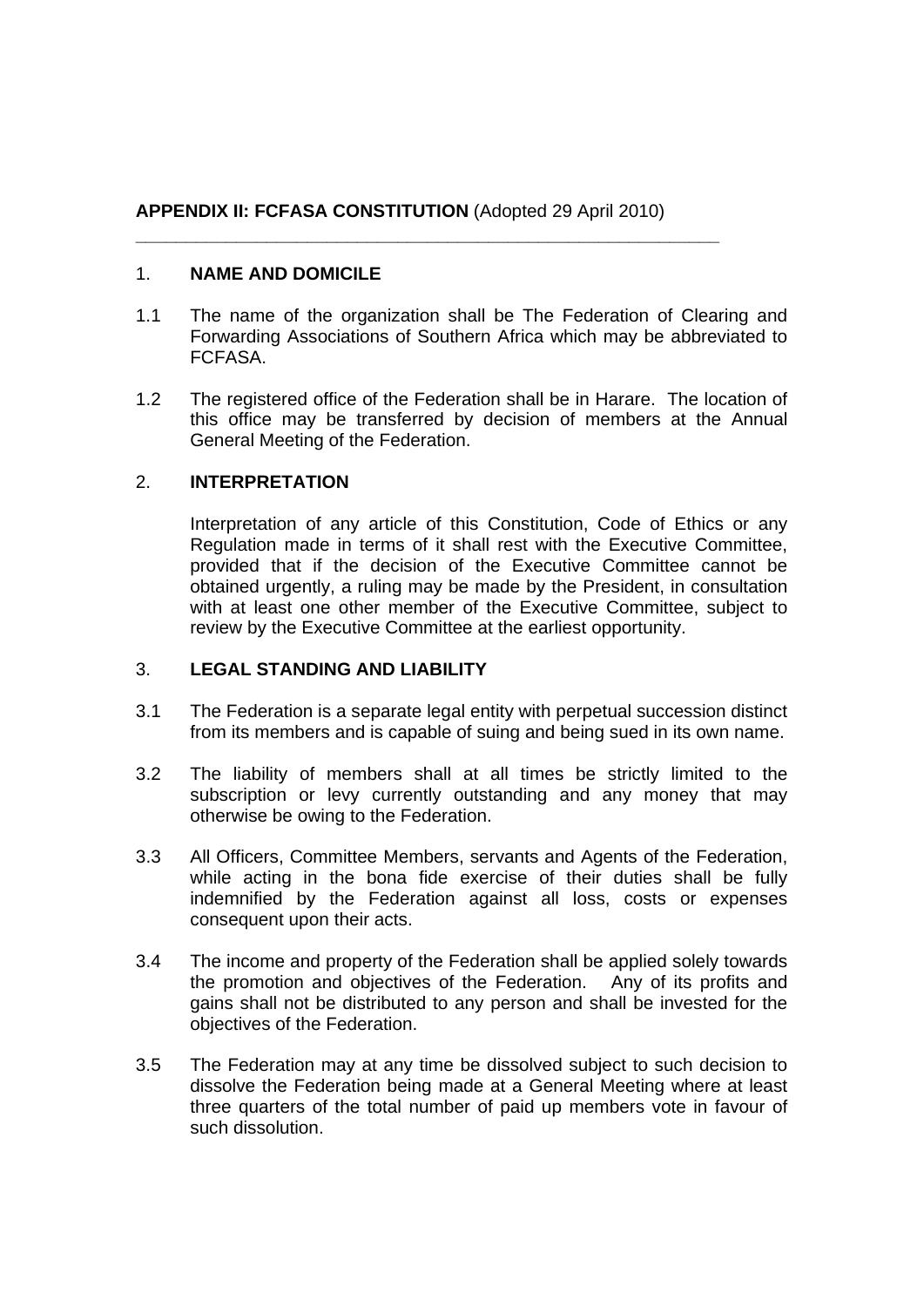3.6 Should the Federation be dissolved any assets remaining after satisfaction of its liabilities shall be given or transferred to any other Federation or entity with objectives similar to those of this Federation and no assets shall be distributed amongst the members or to any other person or entity.

### 4. **OBJECTIVES**

- 4.1 To co-ordinate the development and growth of the Clearing and Forwarding industry in Southern Africa, in the best interests of member Associations and the general public recognizing that the Federation should do so by influence and persuasion, and that it shall not attempt to do so by authoritarian methods.
- 4.2 To establish a Code of Ethics to be adopted by each member Association.
- 4.3 To promote the efficient movement of cargo by carriers, either surface or air, or any other parties involved in the freight supply chain.
- 4.4 To promote and encourage the efficient and capable operations of Customs authorities in the region, with a view to standardization and simplification of documentation and procedures.
- 4.5 To encourage the settlement of disputes by mediation.
- 4.6 To promote, support, advocate or oppose, as may be deemed to be in the best interests of the Federation and Member Associations, any proposed legislative or other measures affecting the interests of the region.
- 4.7 To co-operate or affiliate with any other body, group or person having objectives similar to those of the Federation.
- 4.8 To do all other lawful things which from time to time appear to be in the best interests of the Federation and member Associations.
- 4.9 Independently or in consultation with any other organization, person or company, to promote standards for vocational training at an affordable cost to member Associations.

### 5. **POWERS**

- 5.1 In pursuance of the Objectives stated in paragraph 3, the Federation shall have the Power to do all or any of the following:
- 5.1.1 To invest any monies of the Federation not immediately required in such manner as may be determined by the Executive Committee and to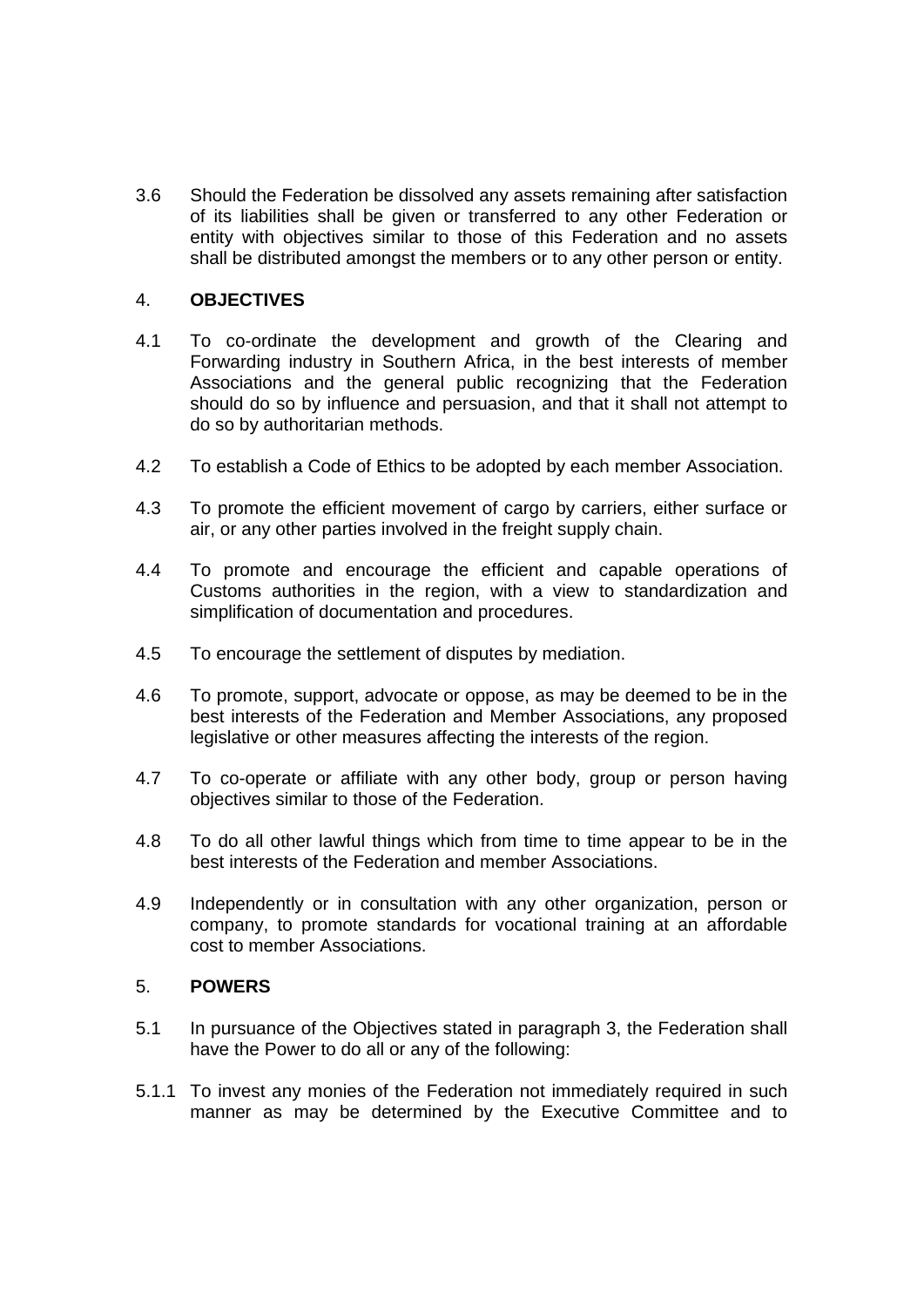undertake and execute any trust which may seem conducive to the objectives of the Federation.

- 5.1.2 To institute, conduct, defend or compound legal proceedings.
- 5.1.3 To appoint, remunerate and remove employees or agents of the Federation.
- 5.1.4 To borrow, invest, or lend money, or to acquire in any manner whatsoever any property of any kind for the purpose of the Federation and to deal with such money and/or property.
- 5.1.5 To do all such lawful things as are incidental or conducive to the attainment of the objectives of the Federation as may appear to be in the interest of members.
- 5.1.6 To insure the assets of the Federation.
- 5.1.7 To amalgamate, affiliate, or co-operate with, or subscribe to any association, society, corporation or other body, whose objectives are in general similar to those of the Federation.

#### 6. **STRUCTURE AND ORGANISATION**

- 6.1 Membership shall be open to any National Clearing and Forwarding Associations established in Southern Africa and the SADC region.
- 6.2 All member Associations shall lodge with the Federation a copy of their constitution, updated list of the general membership and leadership of the association. Such constitution shall contain a provision for regular and democratic election of the leadership of the association. This provision shall not apply to the founding member Associations at the initial adoption of this constitution, provided that all such members shall be required to regularise their membership before the next Annual General Meeting of the Federation, failure of which such member will forfeit all the benefits of membership including the right to vote at meetings of the Federation.
- 6.3 Where more than one Association is established in any country all such Associations shall be eligible to join the Federation but each country shall have only one vote at any Executive Committee Meeting, General Meeting or Annual General Meeting.
- 6.4 General Meetings shall be open to all member Associations and by invitation to such other persons as may be felt by the President to be useful in the meeting's deliberations.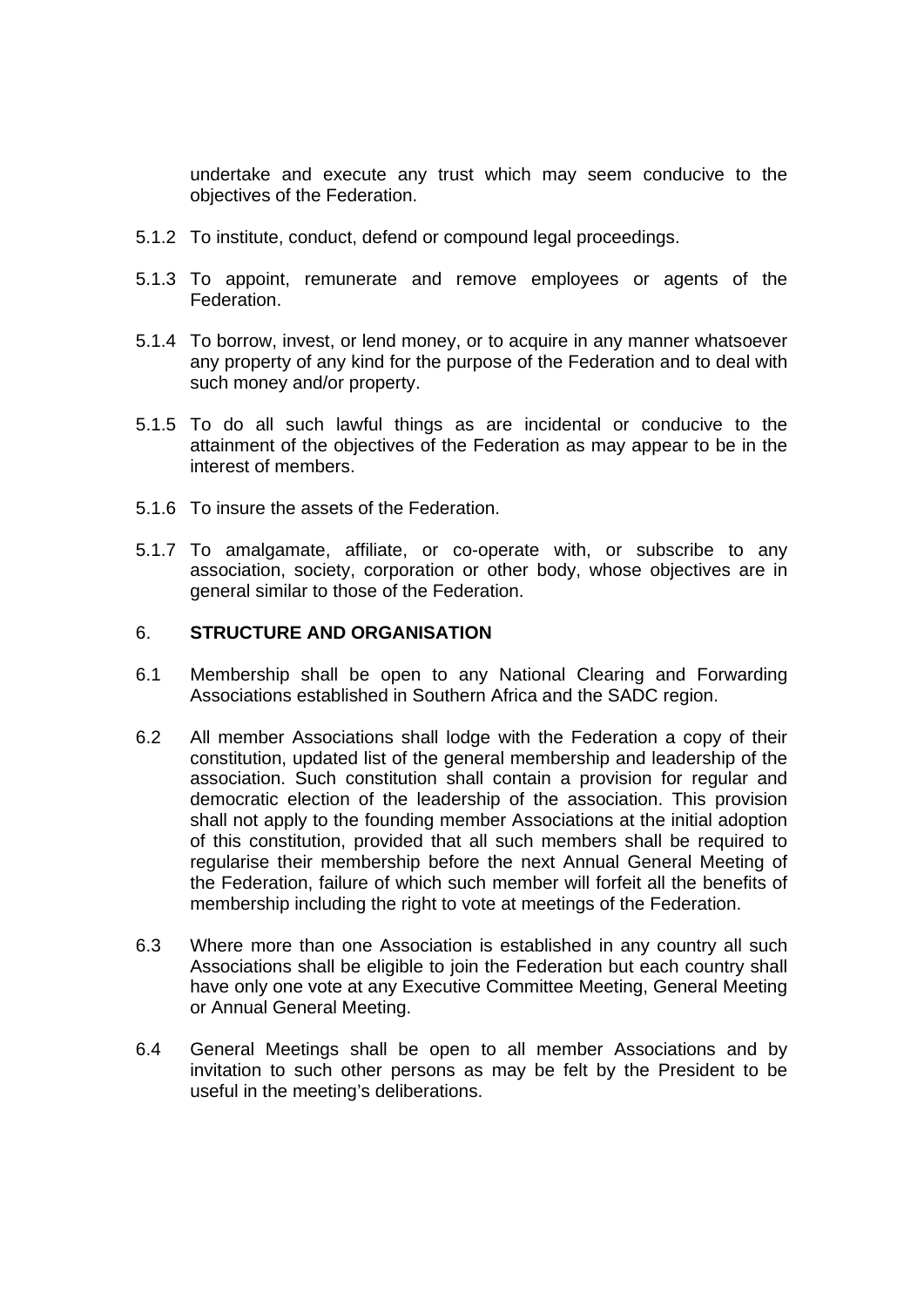- 6.5 Where no formal Association exists in any country, all steps will be taken by the Federation to encourage and foster the creation of an appropriate Association in that country.
- 6.6 A President, Vice President and other Executive Committee members shall be elected bi-annually by a simple majority of those paid up members present at the Annual General Meeting on the basis of each country present having one vote.
- 6.7 The Executive Committee shall include the President and Vice President and five additional members. No more than one Executive Committee member shall be elected from any one country.
- 6.8 Any vacancy occurring in the Executive Committee shall be filled by the Executive Committee, and a person so co-opted shall hold office until the next Annual General Meeting of the Federation.
- 6.9 The President, in consultation with the Vice President and the Executive Committee, shall determine when and where General Meetings of the Federation will take place from time to time. The Annual General Meeting shall be held within six months of the end of the financial year. Any other General meetings may be held at the discretion of the Executive **Committee.**
- 6.10 There shall be prepared for each General Meeting, an agenda based on the inputs of each member Association who shall be invited to contribute. Such agenda shall include a report by the President to the General Meeting.
- 6.11 Decisions, recommendations and resolutions at any meetings of the Federation shall be adopted by consensus. In the event of one or more countries being unable to concur on any matter, all steps shall be taken to achieve a compromise and, if that shall prove impossible, the matter shall be decided by a vote where a simple majority shall prevail. There shall be no proxy voting system.
- 6.12 With the exception of the Annual General Meeting the President may, at his discretion, call a General Meeting or Executive Committee meeting to be held by electronic means such as conference call, video conference or e-mail. Such meeting shall require a quorum and be properly recorded by the secretary. Such meeting will be considered a proper meeting in terms of this Constitution and any decisions taken will be binding on Members.
- 6.13 The Executive Committee shall have the authority to form sub committees.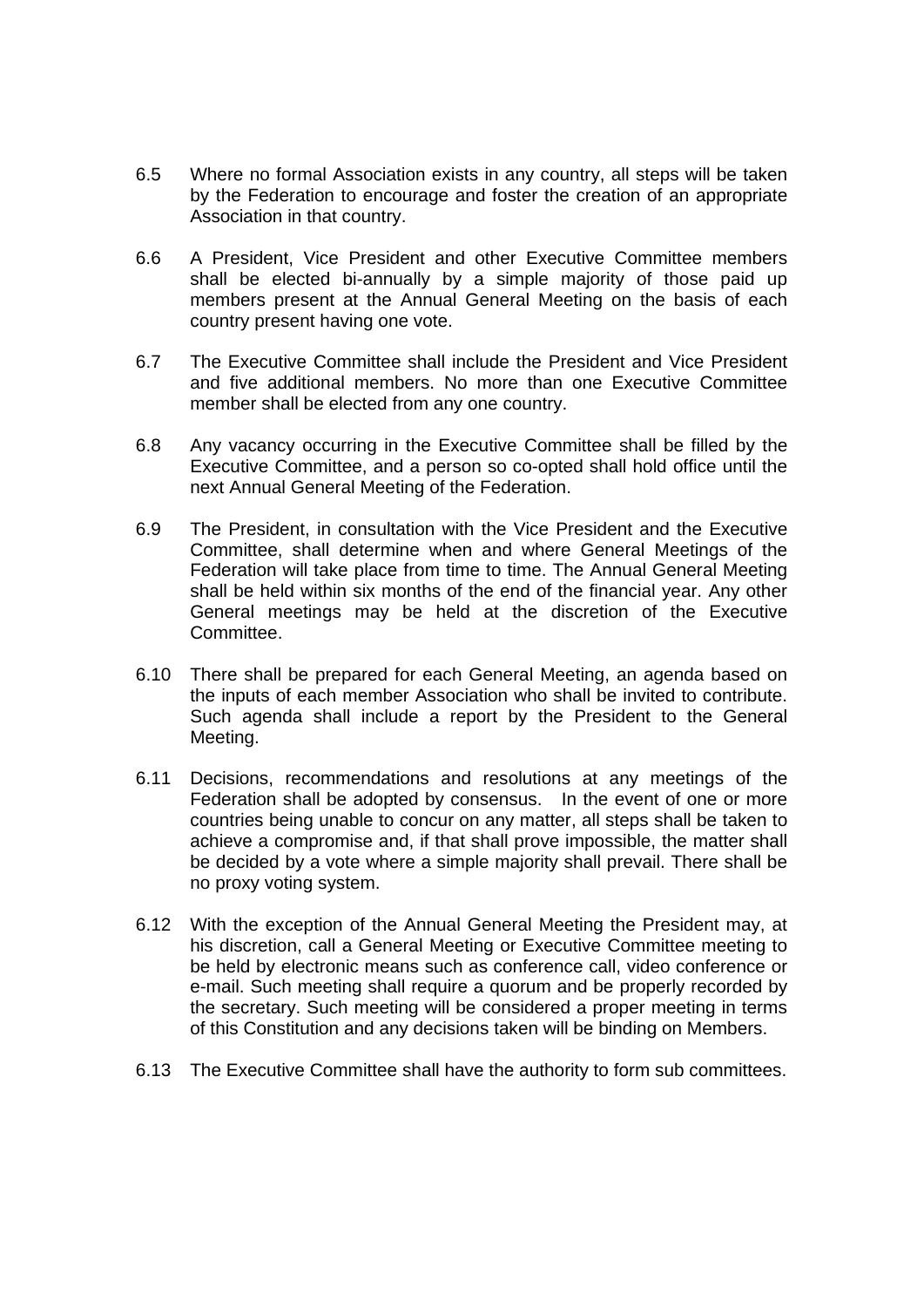- 6.14 A quorum at any General Meeting shall comprise a minimum of five members or failing that fifty per cent of the members, whichever shall be the lesser.
- 6.15 Should insufficient members be present to form a quorum the meeting shall be held over for thirty minutes. Should there still be no quorum after the expiry of the thirty minutes those members present shall form a quorum and proceed with the meeting.
- 6.16 Where a General Meeting is held in terms of clause 6.15 any decision by such meeting shall require written ratification by at least half of the members within thirty days of the meeting concluding.
- 6.17 A quorum for any Executive Committee Meeting shall constitute the President, or in his absence the Vice President, and at least three other members of the Executive Committee.

### 7. **SECRETARIAT**

- 7.1 The Executive Committee shall appoint Secretaries to the Federation.
- 7.2 The responsibilities of the secretaries shall be, inter alia, to act as clearing house for the circulation of information among member Associations, to act as a contact point for any other regional organisation or state organs as appropriate.
- 7.3 The Secretariat shall prepare agendas for general meetings in consultation with the President and all member Associations and shall distribute documentation to all member Associations and other bodies as may be deemed necessary from time to time.
- 7.4 Where no secretaries have been appointed in terms of clause 7.1 the President's office shall assume the responsibility of the secretariat

### 8. **FINANCES**

- 8.1 The Federation may levy subscriptions, enrolment or other fees on members, the amounts of which are to be determined at a General Meeting.
- 8.2 In the event that a member's subscription is in arrears for a period exceeding six months, such member shall not be entitled to any of the benefits of membership including the right to vote at meetings of the Federation but shall continue to remain liable, for the obligations imposed on him which obligations may include interest at a rate to be determined by the Executive Committee